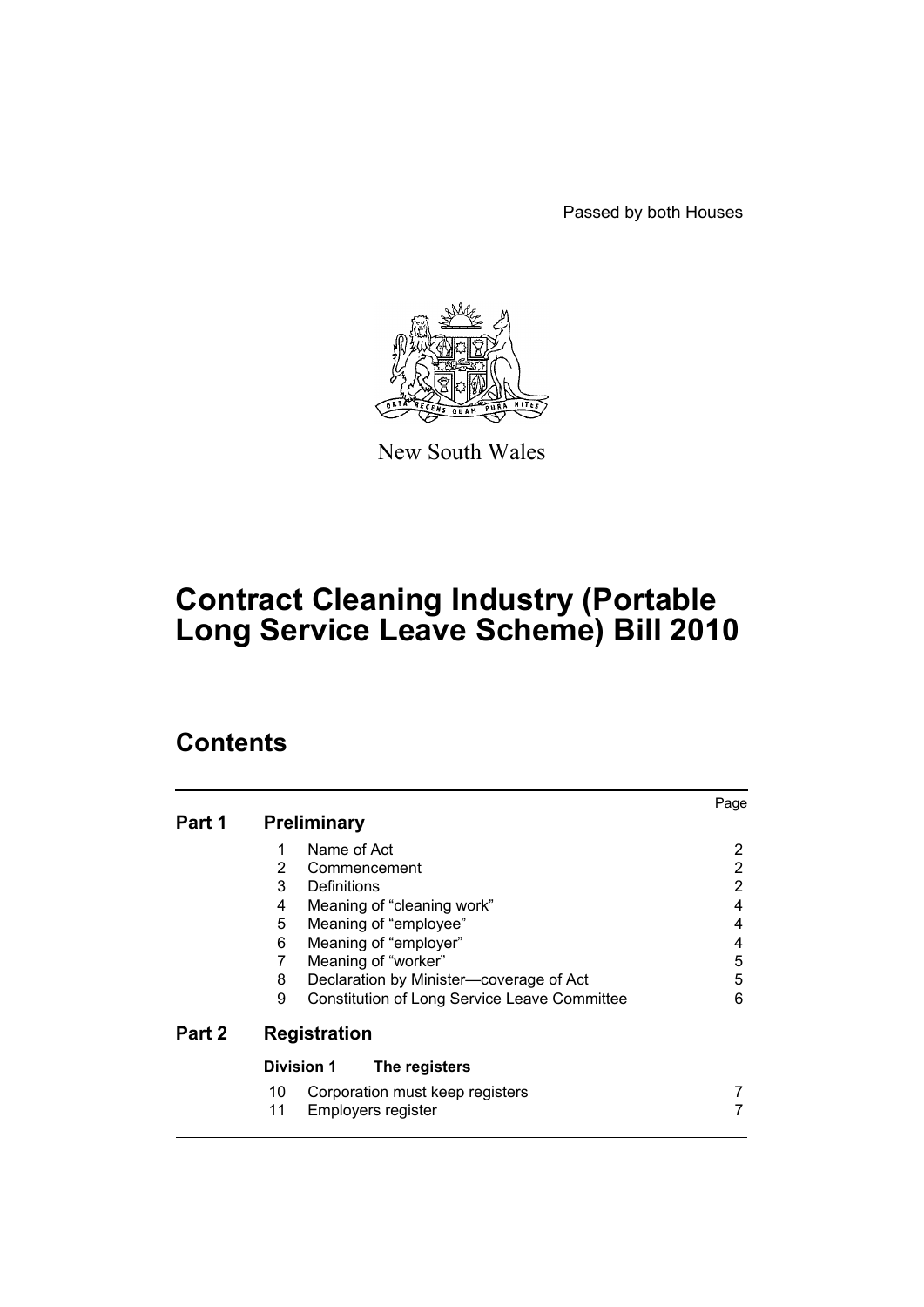Contents

|        |                            |                                                                                                        | Page           |  |  |  |
|--------|----------------------------|--------------------------------------------------------------------------------------------------------|----------------|--|--|--|
|        | 12                         | Employer's registration day                                                                            | 7              |  |  |  |
|        | 13                         | Workers register                                                                                       | $\overline{7}$ |  |  |  |
|        | 14                         | Worker's registration day                                                                              | 8              |  |  |  |
|        | 15                         | Inspection of registers                                                                                | 9              |  |  |  |
|        |                            | <b>Division 2</b><br><b>Registration of employers</b>                                                  |                |  |  |  |
|        | 16                         | Registration                                                                                           | 9              |  |  |  |
|        | 17                         | Application for registration by employers                                                              | 9              |  |  |  |
|        | 18                         | Dealing with applications for registration as an employer                                              | 10             |  |  |  |
|        | 19                         | Certificate of registration for employers                                                              | 10             |  |  |  |
|        | 20                         | Registered employer to notify change of details                                                        | 10             |  |  |  |
|        |                            | <b>Division 3</b><br><b>Registration of workers</b>                                                    |                |  |  |  |
|        | 21                         | Registration                                                                                           | 11             |  |  |  |
|        | 22<br>23                   | Application for registration by workers                                                                | 11             |  |  |  |
|        | 24                         | Application by employers for registration of employee<br>Dealing with applications for registration as | 11             |  |  |  |
|        |                            | registered worker                                                                                      | 12             |  |  |  |
|        | 25                         | Corporation may register worker without application                                                    | 12             |  |  |  |
|        | 26                         | Annual statements for workers                                                                          | 12             |  |  |  |
|        | 27                         | Registered worker to notify inaccuracies                                                               | 13             |  |  |  |
|        |                            | <b>Division 4</b><br>Cancellation and suspension of registration                                       |                |  |  |  |
|        | 28                         | Cancellation of worker's registration                                                                  | 13             |  |  |  |
|        | 29                         | Suspension of worker's registration                                                                    | 14             |  |  |  |
|        | 30                         | Reinstatement of cancelled registration                                                                | 15             |  |  |  |
|        | 31                         | Cancellation of employer's registration                                                                | 15             |  |  |  |
|        |                            | <b>Division 5</b><br><b>Notices</b>                                                                    |                |  |  |  |
|        | 32                         | Notice of registration decisions                                                                       | 16             |  |  |  |
| Part 3 |                            | <b>Service credits</b>                                                                                 |                |  |  |  |
|        | 33                         | Meaning of "engagement period"                                                                         | 17             |  |  |  |
|        | 34                         | Service credit                                                                                         | 17             |  |  |  |
|        | 35                         | Limitations on crediting service                                                                       | 17             |  |  |  |
|        | 36                         | Foundation worker service credit                                                                       | 18             |  |  |  |
|        | 37<br>38                   | Service credit for breaks in engagement periods<br>Service credit-insolvent employer                   | 18<br>18       |  |  |  |
|        |                            |                                                                                                        |                |  |  |  |
| Part 4 | <b>Returns and records</b> |                                                                                                        |                |  |  |  |
|        |                            | <b>Division 1</b><br><b>Returns</b>                                                                    |                |  |  |  |
|        | 39                         | Returns by employers                                                                                   | 19             |  |  |  |
|        | 40                         | Exemption from lodging return                                                                          | 20             |  |  |  |
|        |                            |                                                                                                        |                |  |  |  |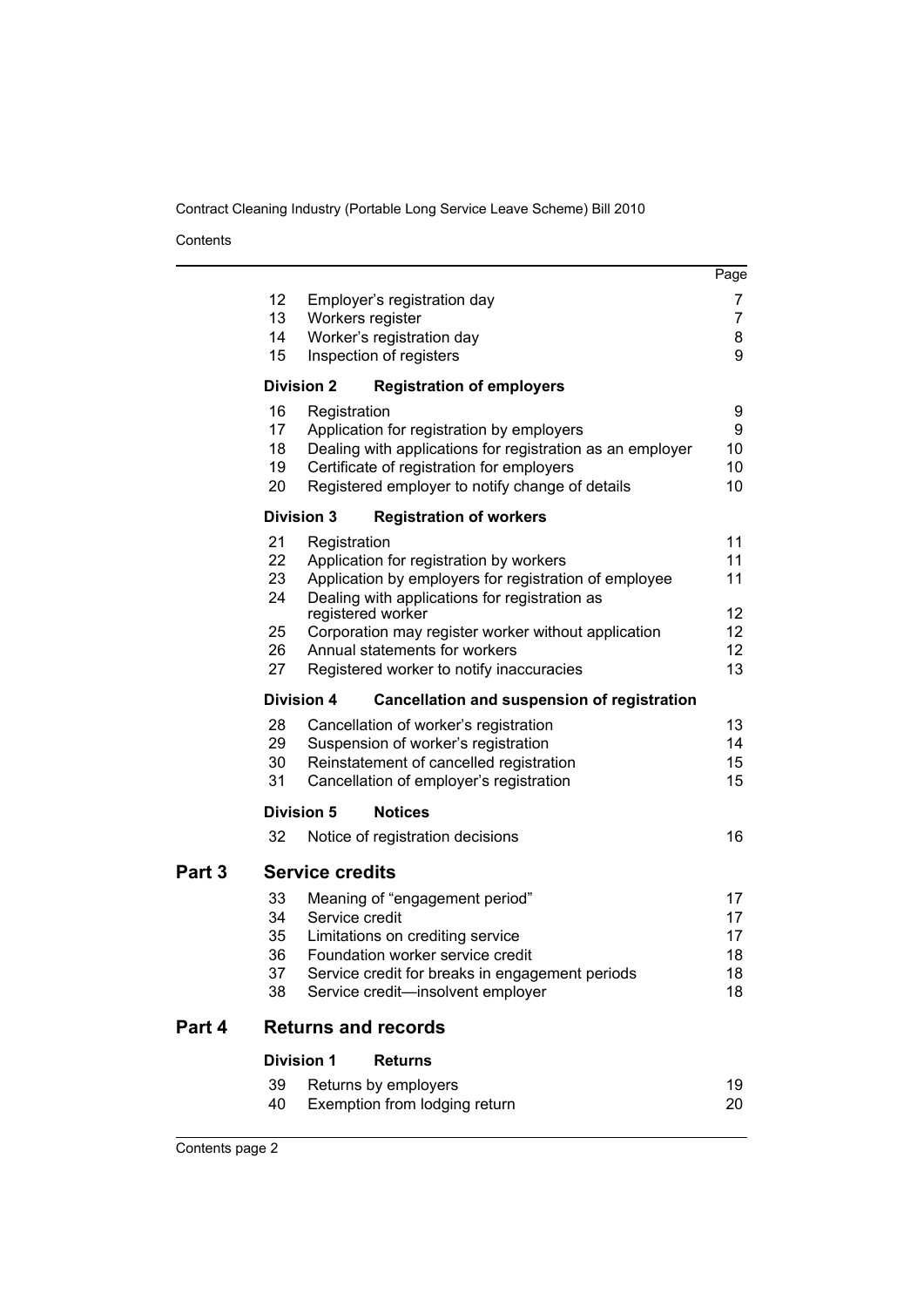Contents

|        |          |                                                                              | Page     |
|--------|----------|------------------------------------------------------------------------------|----------|
|        | 41       | Returns by contractors who are registered workers                            | 20       |
|        |          | <b>Division 2</b><br><b>Review of ordinary remuneration</b>                  |          |
|        | 42       | Review of ordinary remuneration by Corporation                               | 21       |
|        | 43       | Notice of Corporation's decision on review of<br>remuneration                | 21       |
|        | 44       | Effect of variation of ordinary remuneration                                 | 21       |
|        | 45       | Variation of ordinary remuneration                                           | 22       |
|        |          | <b>Division 3</b><br><b>Records</b>                                          |          |
|        | 46       | Employers to keep records                                                    | 23       |
|        | 47       | Registered contractors to keep records                                       | 23       |
| Part 5 |          | Long service leave levy                                                      |          |
|        | 48       | Determination of levy-employers                                              | 25       |
|        | 49       | Determination of levy-contractors                                            | 25       |
|        | 50       | Levy payments by employers                                                   | 25       |
|        | 51       | Levy payments by registered contractors                                      | 26       |
|        | 52       | Interest on, and extension of time for payment, of levy                      | 26       |
|        | 53<br>54 | Assessment of unpaid levy<br>Authorised agents for collection of levies      | 26<br>26 |
|        |          |                                                                              |          |
| Part 6 |          | Long service leave                                                           |          |
|        | 55       | Long service leave                                                           | 27       |
|        | 56       | Years of recognised service                                                  | 27       |
|        | 57       | Long service leave formula-contract cleaning industry                        | 27       |
|        | 58       | Amount of leave-contract cleaning industry                                   | 27       |
|        | 59<br>60 | Grant of leave by employers-contract cleaning industry<br>Payments for leave | 28<br>29 |
|        | 61       | Long service leave not payable if payment                                    |          |
|        |          | previously made                                                              | 29       |
|        | 62       | Prohibition on payments in lieu of leave                                     | 29       |
|        | 63       | Entitlement to pro rata payment instead of leave in limited<br>circumstances | 29       |
|        | 64       | Pro rata payments instead of leave                                           | 30       |
|        | 65       | How are leave entitlements to be worked out?                                 | 30       |
|        | 66       | Leave payments to employee for service as a<br>registered worker             | 30       |
|        | 67       | Leave payments to a contractor for service as a<br>registered worker         | 31       |
|        | 68       | Deemed minimum and maximum rates of pay                                      | 32       |
|        |          | Public holidays not to count as leave                                        | 32       |
|        | 69       |                                                                              |          |
|        | 70       | Corporation may pay if employer insolvent                                    | 32       |
|        | 71       | Payment may be deferred                                                      | 33       |

Contents page 3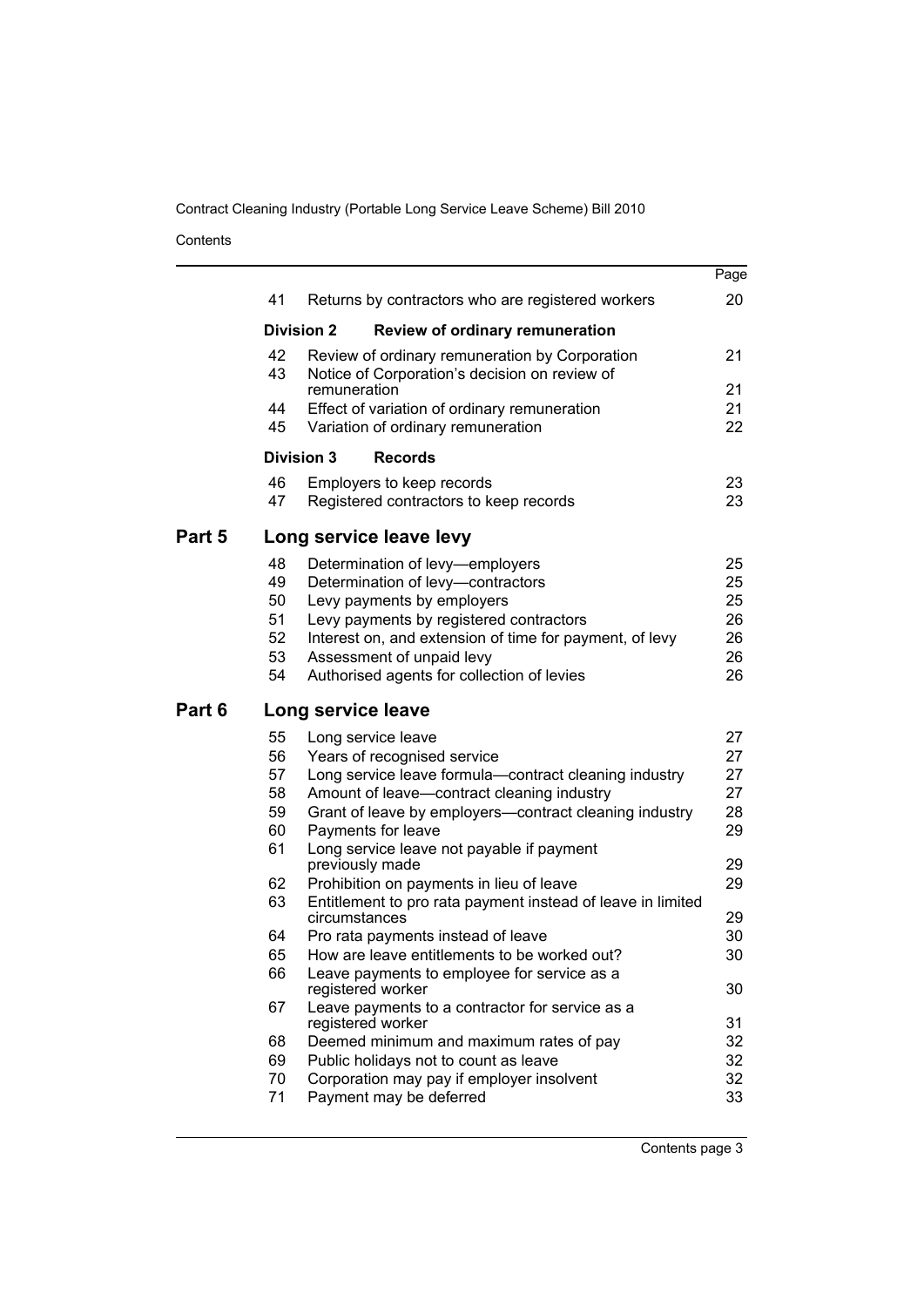Contents

|        |    |                                                                                                              | Page |
|--------|----|--------------------------------------------------------------------------------------------------------------|------|
|        | 72 | Corporation's liability confined to long service leave                                                       | 33   |
| Part 7 |    | <b>Appeals to Committee</b>                                                                                  |      |
|        |    | <b>Division 1</b><br>General                                                                                 |      |
|        | 73 | Appeals-general provisions                                                                                   | 34   |
|        | 74 | Hearing and determination of appeals by 2 or more<br>members                                                 | 34   |
|        | 75 | Notice of appeal decisions                                                                                   | 34   |
|        | 76 | Personal representative of deceased person may<br>appeal on person's behalf                                  | 35   |
|        |    | <b>Division 2</b><br><b>Rights of appeal</b>                                                                 |      |
|        | 77 | Appeals against refusal to register as employer                                                              | 35   |
|        | 78 | Appeals against refusal to register as registered worker                                                     | 35   |
|        | 79 | Appeal against cancellation of employer's registration                                                       | 36   |
|        | 80 | Appeal against cancellation of worker's registration                                                         | 36   |
|        | 81 | Appeals against refusal to grant exemption or<br>revocation of exemption                                     | 36   |
|        | 82 | Appeal in relation to payment of interest on long service<br>levies etc                                      | 37   |
|        | 83 | Appeals against levy assessments                                                                             | 37   |
|        | 84 | Appeal against limitation of long service payment by<br>operation of deemed minimum and maximum rates of pay | 37   |
| Part 8 |    | <b>Enforcement</b>                                                                                           |      |
|        |    | <b>Division 1</b><br>Authorisation and identification of inspectors                                          |      |
|        | 85 | Definition                                                                                                   | 38   |
|        | 86 | Authorisation of inspectors                                                                                  | 38   |
|        | 87 | Identification of inspectors                                                                                 | 38   |
|        |    | <b>Division 2</b><br>Powers of entry and inspection                                                          |      |
|        | 88 | Power to enter premises                                                                                      | 38   |
|        | 89 | Entry into residential premises only with permission<br>or warrant                                           | 39   |
|        | 90 | Search warrants                                                                                              | 39   |
|        | 91 | Powers to inspect and seize things                                                                           | 39   |
|        | 92 | Dealing with seized things                                                                                   | 41   |
|        | 93 | Assistance to be given to inspectors                                                                         | 41   |
|        | 94 | Provisions relating to requirements to furnish records,<br>information or answer questions                   | 41   |
|        | 95 | Offences under this Part                                                                                     | 42   |
|        |    |                                                                                                              |      |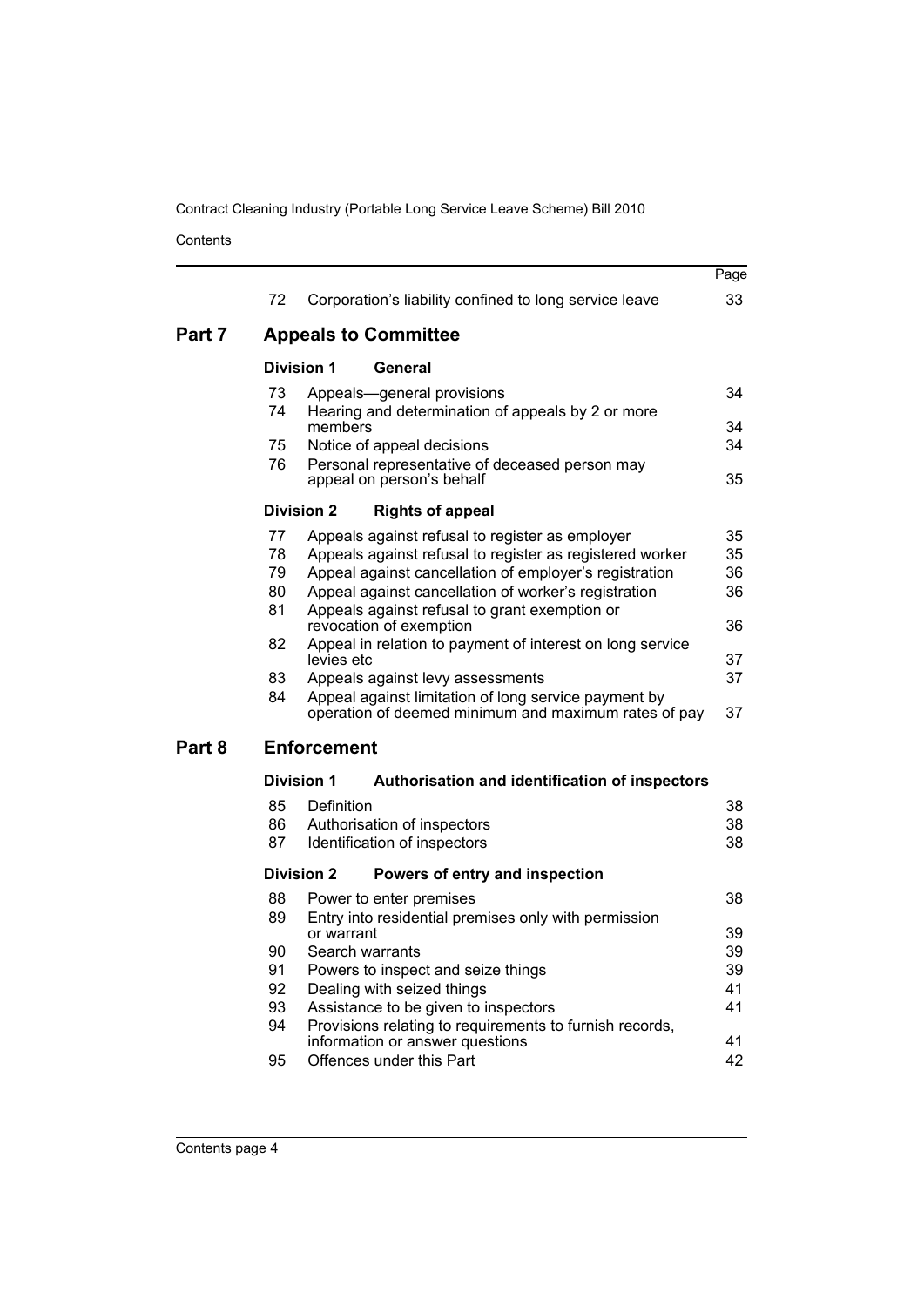Contents

|                   |                      |                                                                                                  |                                                                                                        | Page |  |  |
|-------------------|----------------------|--------------------------------------------------------------------------------------------------|--------------------------------------------------------------------------------------------------------|------|--|--|
|                   |                      | <b>Division 3</b>                                                                                | <b>Other enforcement matters</b>                                                                       |      |  |  |
|                   | 96                   |                                                                                                  | Service of documents                                                                                   | 43   |  |  |
|                   | 97                   |                                                                                                  | Authentication of certain documents by Corporation                                                     | 43   |  |  |
|                   | 98                   | Corporation may require applicant under section 17<br>to provide further information or evidence |                                                                                                        |      |  |  |
|                   | 99                   |                                                                                                  | Corporation may require applicant under section 22 or<br>23 to provide further information or evidence | 44   |  |  |
|                   | 100                  |                                                                                                  | Notice requiring information or documents                                                              | 44   |  |  |
|                   | 101                  |                                                                                                  | <b>False statements</b>                                                                                | 45   |  |  |
|                   | 102                  |                                                                                                  | Disclosure of information                                                                              | 45   |  |  |
|                   | <b>Division 4</b>    |                                                                                                  | Proceedings for offences and debt recovery                                                             |      |  |  |
|                   | 103                  |                                                                                                  | Nature of proceedings for offences                                                                     | 45   |  |  |
|                   | 104                  |                                                                                                  | Offences by corporations                                                                               | 46   |  |  |
|                   | 105                  |                                                                                                  | Recovery of charges etc by Corporation                                                                 | 46   |  |  |
|                   | 106                  |                                                                                                  | Orders to make levy payments                                                                           | 46   |  |  |
|                   | 107                  |                                                                                                  | Certificate as to payment of levies                                                                    | 47   |  |  |
| Part 9            |                      |                                                                                                  | <b>Relationship to other laws</b>                                                                      |      |  |  |
|                   | 108                  | <b>Definition</b>                                                                                |                                                                                                        | 48   |  |  |
|                   | 109                  |                                                                                                  | Benefits under other laws-election                                                                     | 48   |  |  |
|                   | 110                  |                                                                                                  | Benefits under other laws-reimbursement of employer                                                    | 48   |  |  |
|                   | 111                  |                                                                                                  | Reimbursement for certain payments under Long<br>Service Leave Act 1955                                | 49   |  |  |
|                   |                      |                                                                                                  |                                                                                                        |      |  |  |
| Part 10           |                      |                                                                                                  | <b>Reciprocal arrangements</b>                                                                         |      |  |  |
|                   | 112                  |                                                                                                  | Reciprocal agreements for corresponding laws                                                           | 50   |  |  |
|                   | 113                  |                                                                                                  | Payment by Corporation on reciprocal authority's behalf                                                | 50   |  |  |
|                   | 114                  |                                                                                                  | Payments by reciprocal authority on Corporation's behalf                                               | 50   |  |  |
| Part 11           | <b>Miscellaneous</b> |                                                                                                  |                                                                                                        |      |  |  |
|                   | 115                  | Personal liability                                                                               |                                                                                                        | 52   |  |  |
|                   | 116                  | Regulations                                                                                      |                                                                                                        | 52   |  |  |
|                   | 117                  | Review of Act                                                                                    |                                                                                                        | 52   |  |  |
| <b>Schedule 1</b> |                      |                                                                                                  | <b>Constitution and procedure of Committee</b>                                                         | 53   |  |  |
| <b>Schedule 2</b> |                      |                                                                                                  | Savings, transitional and other provisions                                                             | 58   |  |  |
| <b>Schedule 3</b> |                      |                                                                                                  | Amendment of other Acts and regulation                                                                 | 59   |  |  |
|                   |                      |                                                                                                  |                                                                                                        |      |  |  |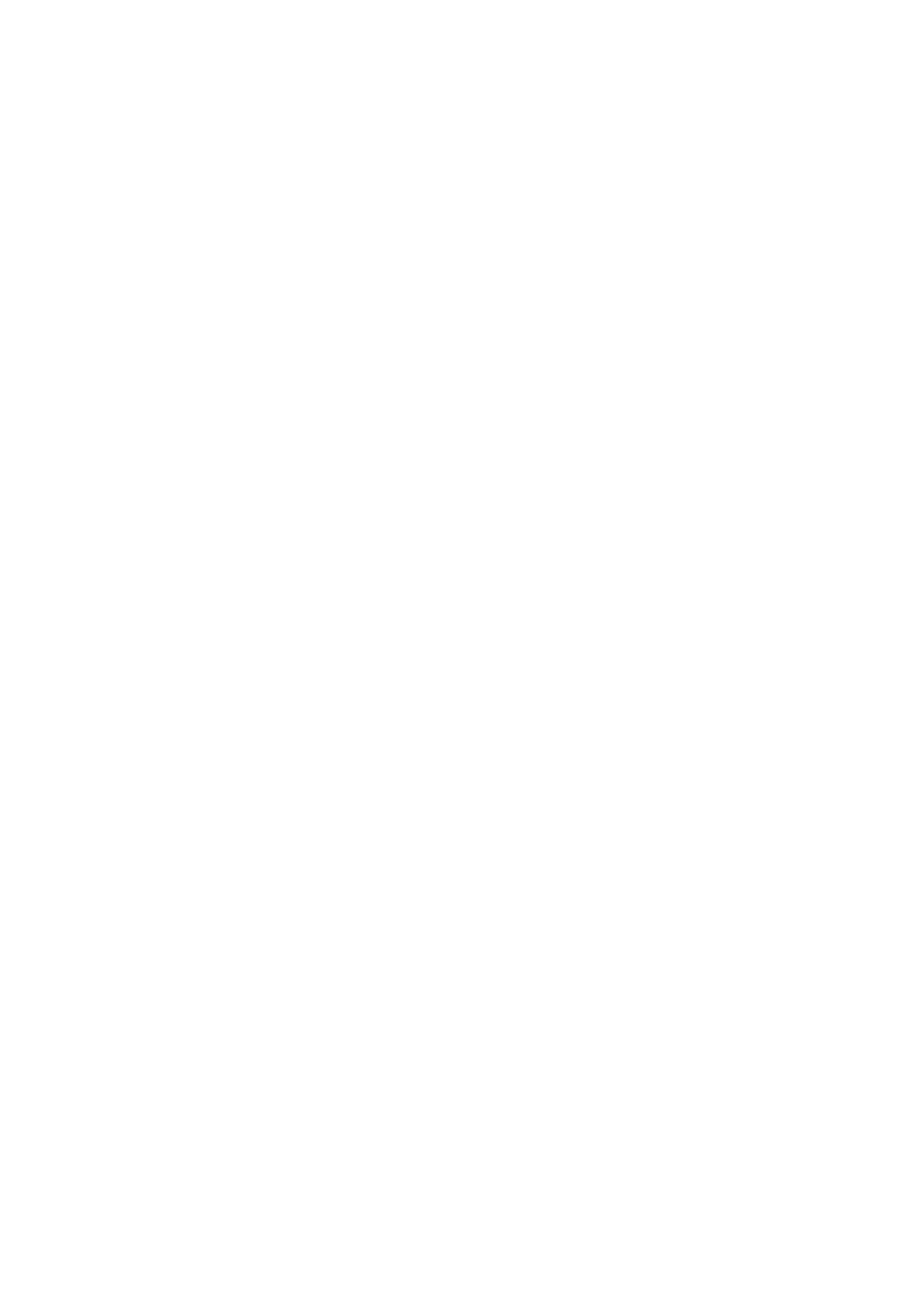*I certify that this public bill, which originated in the Legislative Assembly, has finally passed the Legislative Council and the Legislative Assembly of New South Wales.*

> *Clerk of the Legislative Assembly. Legislative Assembly, Sydney, , 2010*



New South Wales

# **Contract Cleaning Industry (Portable Long Service Leave Scheme) Bill 2010**

Act No , 2010

An Act to establish a scheme for portability of long service leave in the contract cleaning industry; and for other purposes.

See also the *Long Service Corporation Act 2010*.

*I have examined this bill and find it to correspond in all respects with the bill as finally passed by both Houses.*

*Assistant Speaker of the Legislative Assembly.*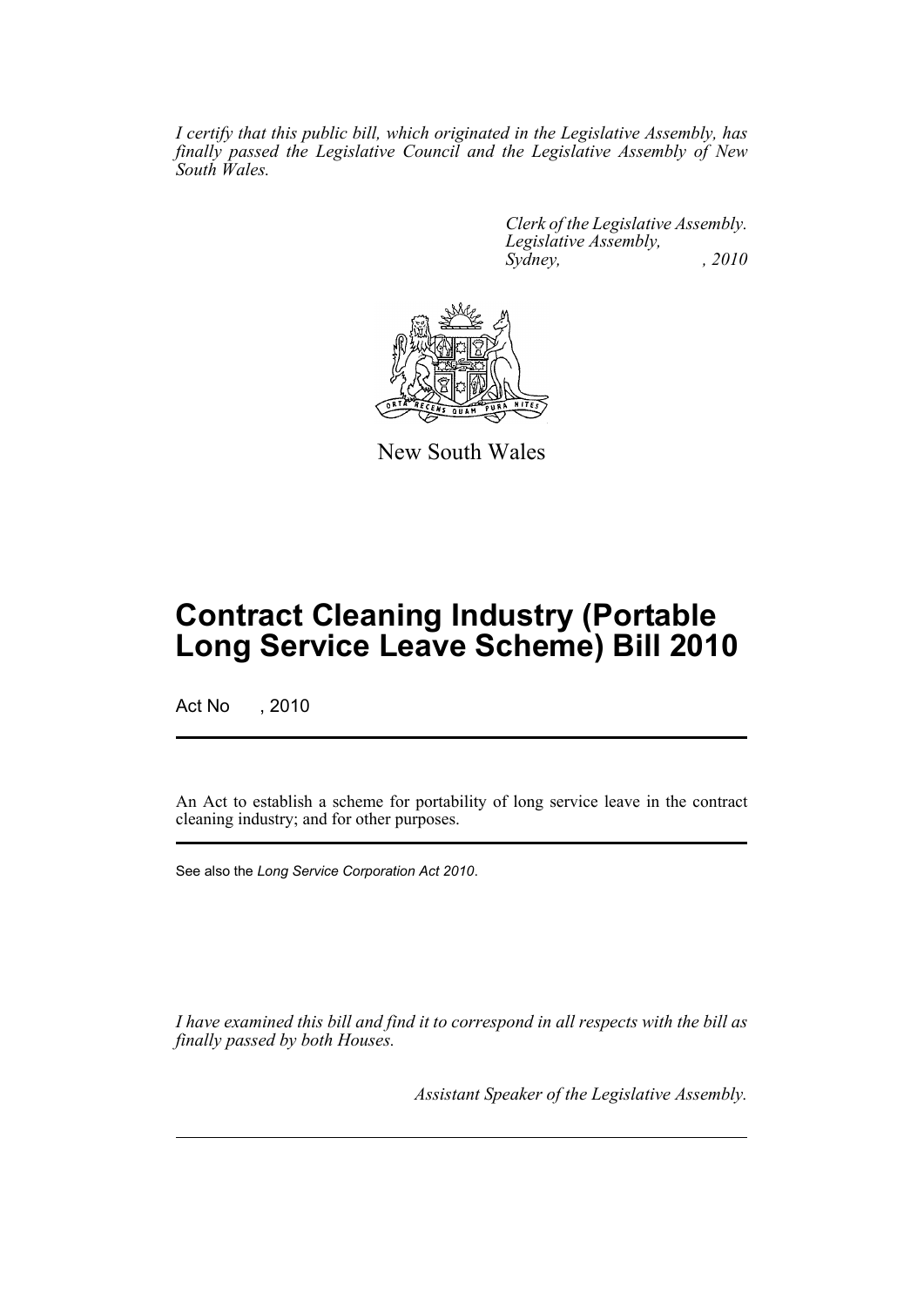Part 1 Preliminary

**The Legislature of New South Wales enacts:**

# <span id="page-7-1"></span><span id="page-7-0"></span>**Part 1 Preliminary**

# **1 Name of Act**

This Act is the *Contract Cleaning Industry (Portable Long Service Leave Scheme) Act 2010*.

# <span id="page-7-2"></span>**2 Commencement**

This Act commences on 1 July 2011.

# <span id="page-7-3"></span>**3 Definitions**

(1) In this Act:

*approved form* means in the form approved by the Corporation. *Chief Executive Officer* means the Chief Executive Officer within the meaning of the *Long Service Corporation Act 2010*.

*cleaning work*—see section 4.

*Committee* means the Contract Cleaning Industry Long Service Leave Committee constituted by section 9.

#### *contract cleaning industry* means:

- (a) in relation to New South Wales—the industry in which employers provide cleaning work, and minor property maintenance work that is incidental or peripheral to such cleaning work, to other people through the provision of workers' services, and
- (b) in relation to a reciprocating State or Territory—the contract cleaning industry within the meaning of the corresponding law of the State or Territory.

*contractor* means a person (other than an employee) who:

- (a) performs work for another person for fee or reward on the person's own account, or
- (b) is declared to be a contractor for the contract cleaning industry under section 8.

*Corporation* means the Long Service Corporation constituted under the *Long Service Corporation Act 2010*.

*corresponding law* means a law of another State or a Territory that makes provision with respect to long service leave and that is declared by the regulations to be a corresponding law.

*day*, in relation to a worker, means 24 hours or such other period as is prescribed by the regulations as a day for a worker.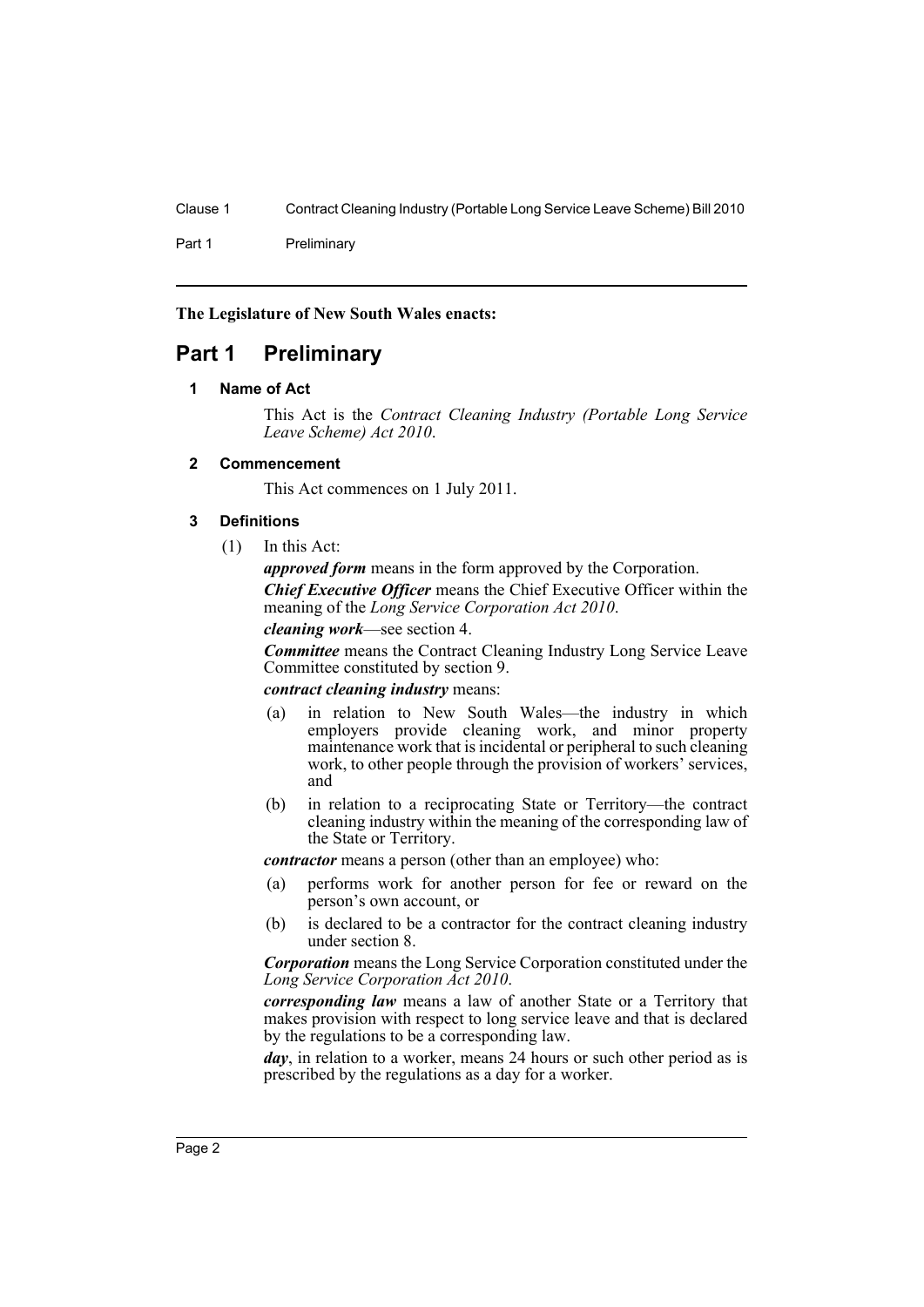Preliminary **Preliminary** Part 1

*employee*—see section 5.

*employer*—see section 6.

*employers register* means the register referred to in section 11.

*employer's registration day*—see section 12.

*engagement period* for a registered worker—see section 33.

*exercise* a function includes perform a duty.

*foundation worker*—see section 21 (2) and (3).

*function* includes a power, authority or duty.

*Fund* means the Contract Cleaning Industry Long Service Leave Fund maintained under the *Long Service Corporation Act 2010*.

*levy* means the long service leave levy imposed under Part 5.

*long service leave formula*—see section 57.

*ordinary remuneration* for a person means the amount paid or payable to the person for cleaning work, other than any amounts for the following:

- (a) overtime,
- (b) expenses incurred by the person,
- (c) the use of materials, equipment or a motor vehicle provided by the person.

*premises* includes the whole or any part of a building, structure or place, whether built on or not.

*reciprocal authority* means the entity under a corresponding law that administers the scheme of long service benefits established by that law.

*reciprocating State or Territory* means a State or Territory with which a reciprocal agreement within the meaning of section 112 is in force.

*recognised service*, for a registered worker, means the total number of days for all engagement periods entered in the workers register for the worker.

*registered employer* means an employer who is registered as an employer under Part 2.

*registered worker* means a person who is registered as a worker under Part 2.

**Note.** A worker may be a contractor or an employee.

*return period* means:

- (a) a 3-month period, ending at the end of 31 March, 30 June, 30 September or 31 December in any year, during which a worker performs cleaning work, or
- (b) such other period as may be prescribed by the regulations.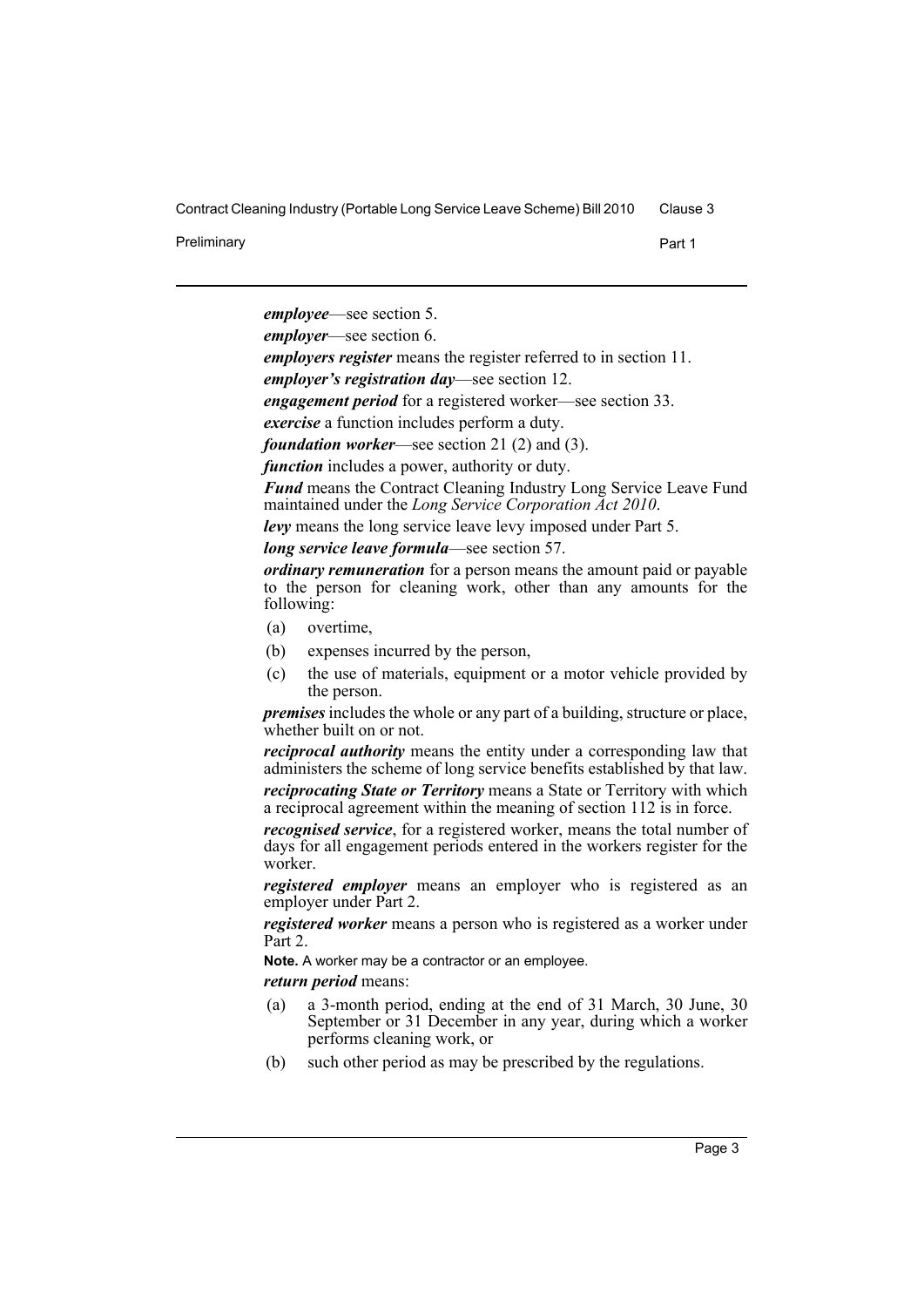Part 1 Preliminary

*service*, for a registered worker for the contract cleaning industry, means service in the industry. *worker*—see section 7. *workers register* means the register referred to in section 13. *worker's registration day*—see section 14.

(2) Notes included in this Act do not form part of this Act.

# <span id="page-9-0"></span>**4 Meaning of "cleaning work"**

- (1) *Cleaning work* is:
	- (a) work that has, as its only or main component, the bringing of premises into, or maintaining premises in, a clean condition, or
	- (b) work, or an activity, declared to be cleaning work under section 8.
- (2) Without limiting subsection (1) (a), work referred to in that paragraph includes the collection of trolleys (other than trolley collection of a kind described by the regulations) and hygiene and pollution control.

# <span id="page-9-1"></span>**5 Meaning of "employee"**

- (1) A person is an *employee* for the contract cleaning industry if the person is:
	- (a) employed by an employer for that industry, or
	- (b) declared to be an employee for that industry under section 8.
- (2) In this section:

*employed* includes employed as:

- (a) a full-time employee, or
- (b) a part-time employee, or
- (c) a casual employee.

# <span id="page-9-2"></span>**6 Meaning of "employer"**

- (1) An *employer* for the contract cleaning industry is a person who:
	- (a) employs one or more persons to perform cleaning work in that industry, or
	- (b) is declared to be an employer for that industry under section 8.
- (2) The following are not employers for the purposes of subsection (1):
	- (a) the Commonwealth,
	- (b) the State,
	- (c) a local government authority,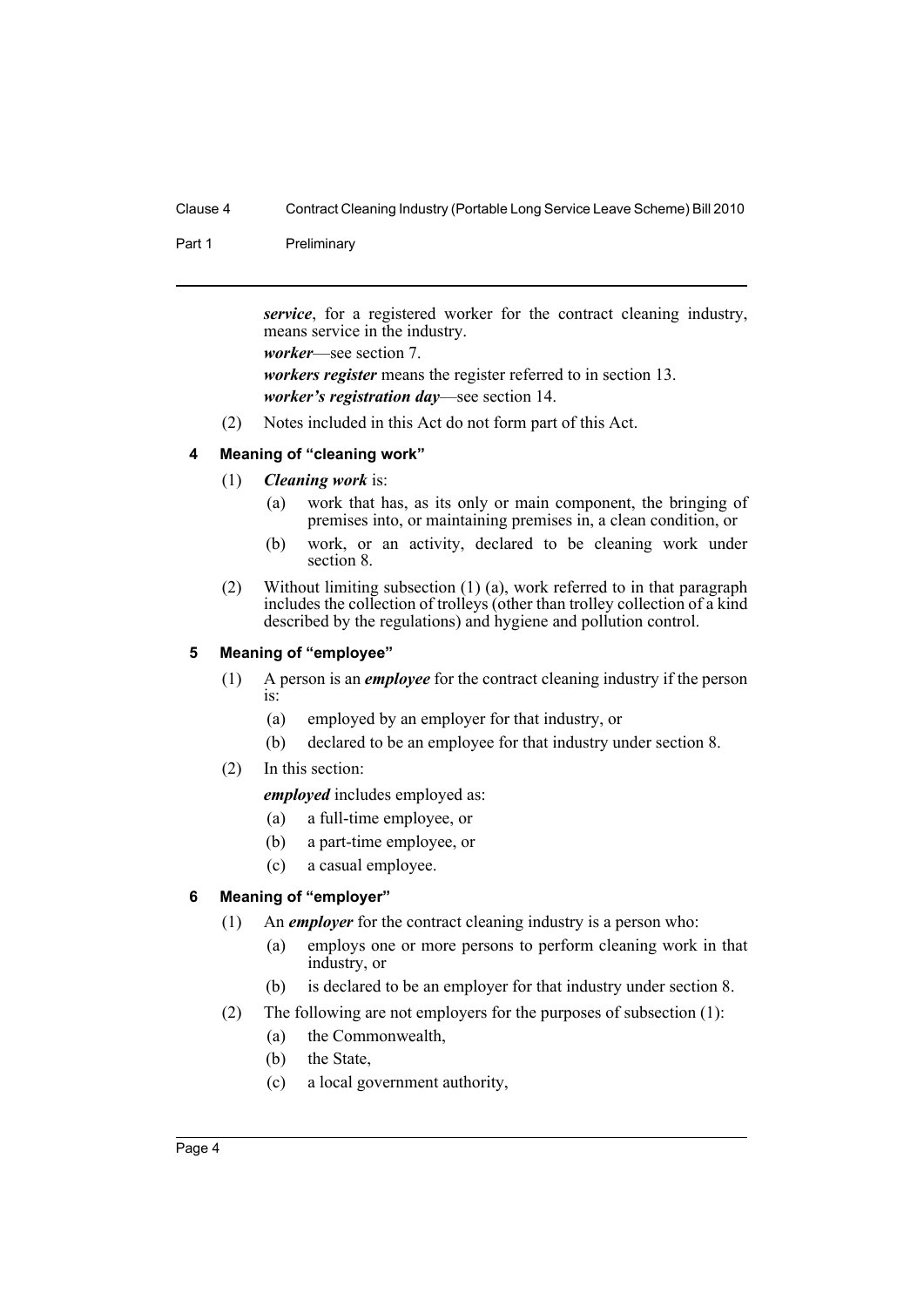Preliminary **Preliminary** Part 1

- (d) a company whose only workers are directors, if each of the directors participates in the management of the company or shares its profits,
- (e) a person to whom subsection (1) (a) applies who is excluded by the regulations from being an employer.

# <span id="page-10-0"></span>**7 Meaning of "worker"**

- (1) A *worker* for the contract cleaning industry is a person who:
	- (a) is engaged by an employer under a contract of service to perform cleaning work in the industry, or
	- (b) is a contractor who performs cleaning work in the industry.
- (2) A *worker* includes a person who is engaged both to perform cleaning work and to supervise other workers in the contract cleaning industry, whether or not the person is known as a supervisor, leading hand or another title.
- (3) However, *worker* does not include a person who performs work in the contract cleaning industry:
	- (a) whose only or main duties are managerial or clerical, or
	- (b) under a contract of service with a partnership if the person is a partner and participates in the management of the partnership or shares the profits, or
	- (c) under a contract of service with the Commonwealth, the State or a Territory or a local government authority, or
	- (d) under a contract, whether or not the contract is a contract of service, with a corporation of which the person is a director, or
	- (e) under a contract, whether or not the contract is a contract of service, with a trust of which the person is a trustee.

# <span id="page-10-1"></span>**8 Declaration by Minister—coverage of Act**

- (1) The Minister may, by order published on the NSW legislation website, declare that for this Act:
	- (a) a person is an employer for the contract cleaning industry, or
	- (b) a person is a contractor for that industry, or
	- (c) a person is an employee, or an employee of a stated employer, for that industry, or
	- (d) work, or an activity, is cleaning work.
- (2) Sections 40 (Notice of statutory rules to be tabled) and 41 (Disallowance of statutory rules) of the *Interpretation Act 1987*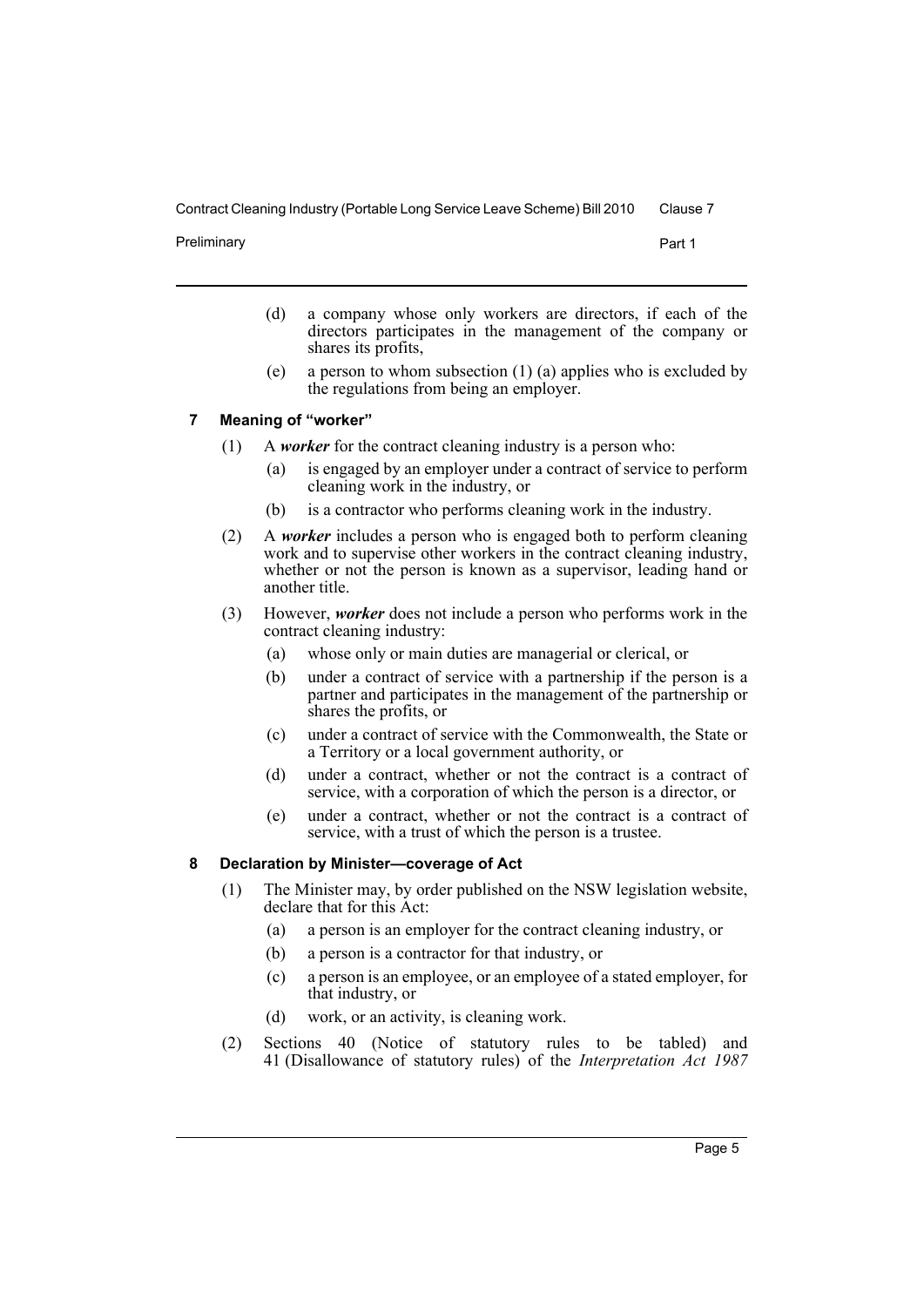Part 1 Preliminary

apply to an order under this section in the same way as those sections apply to statutory rules.

#### <span id="page-11-0"></span>**9 Constitution of Long Service Leave Committee**

- (1) There is constituted by this Act the Contract Cleaning Industry Long Service Leave Committee.
- (2) The Committee is to consist of the following members:
	- (a) the Chief Executive Officer or a nominee of the Chief Executive Officer,
	- (b) 2 persons appointed by the Minister, on the nomination of Unions NSW, to represent that body,
	- (c) 2 persons appointed by the Minister, on the nomination of the Liquor, Hospitality, Miscellaneous Workers Union (NSW Branch), to represent that body,
	- (d) 2 persons appointed by the Minister, on the nomination of the Building Service Contractors Association, to represent that body,
	- (e) 2 persons appointed by the Minister, on the nomination of the Australian Cleaning Contractors' Association, to represent that body.
- (3) The person referred to in subsection (2) (a) is to be the Chairperson of the Committee.
- (4) If a nomination referred to in subsection (2) (b), (c), (d) or (e) is not made by a body within such time as the Minister allows, the Minister may appoint a person the Minister considers suitable to represent that body in place of the person required to be so nominated.
- (5) Schedule 1 contains provisions relating to members of the Committee.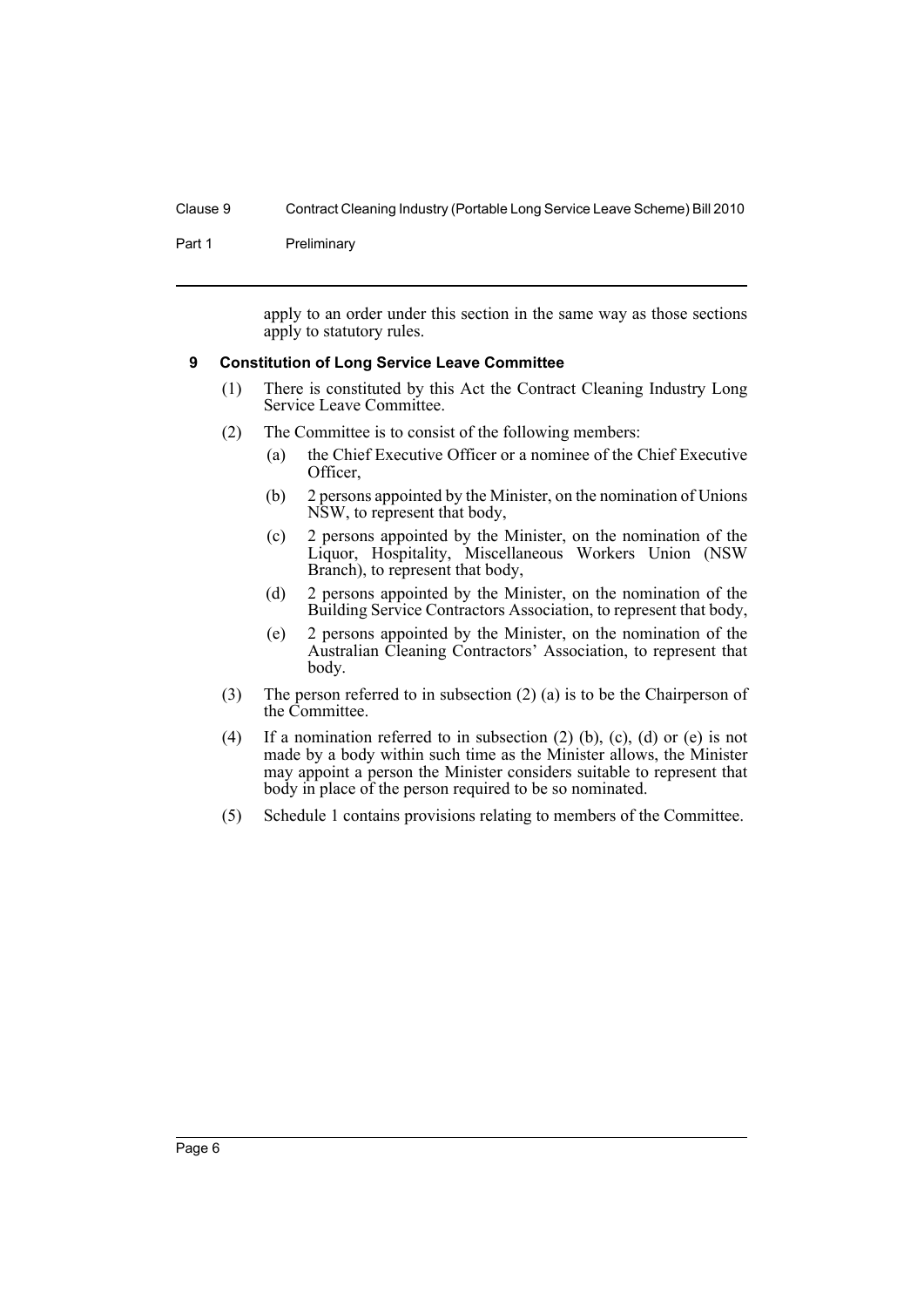Registration **Part 2** 

# <span id="page-12-0"></span>**Part 2 Registration**

# <span id="page-12-1"></span>**Division 1 The registers**

# <span id="page-12-2"></span>**10 Corporation must keep registers**

- (1) The Corporation must keep the following registers under this Act:
	- (a) an employers register,
	- (b) a workers register.
- (2) Subject to this Act, the registers are to be kept in the form and manner, and are to contain such particulars, as the Corporation determines.

#### <span id="page-12-3"></span>**11 Employers register**

- (1) The Corporation is to enter the following information in the employers register in relation to a person it registers as an employer for the contract cleaning industry:
	- (a) the employer's name,
	- (b) the employer's trading name (if any),
	- (c) the employer's ABN (if any),
	- (d) the address of the employer's principal place of business,
	- (e) if the employer is a corporation:
		- (i) the address of the corporation's registered office, and
		- (ii) the corporation's ACN,
	- (f) the employer's registration day,
	- (g) if the person is no longer an employer—the day the person stopped being an employer.
- (2) The Corporation may enter in the register any other information it considers necessary for the administration of this Act.

# <span id="page-12-4"></span>**12 Employer's registration day**

For the purposes of section 11 (1) (f), the day on which a person becomes a registered employer (the *employer's registration day*) is the day on which the Corporation received the application for registration under section 17.

# <span id="page-12-5"></span>**13 Workers register**

(1) The Corporation is to enter the following information (or so much of it as it has or is reasonably able to obtain) in the workers register in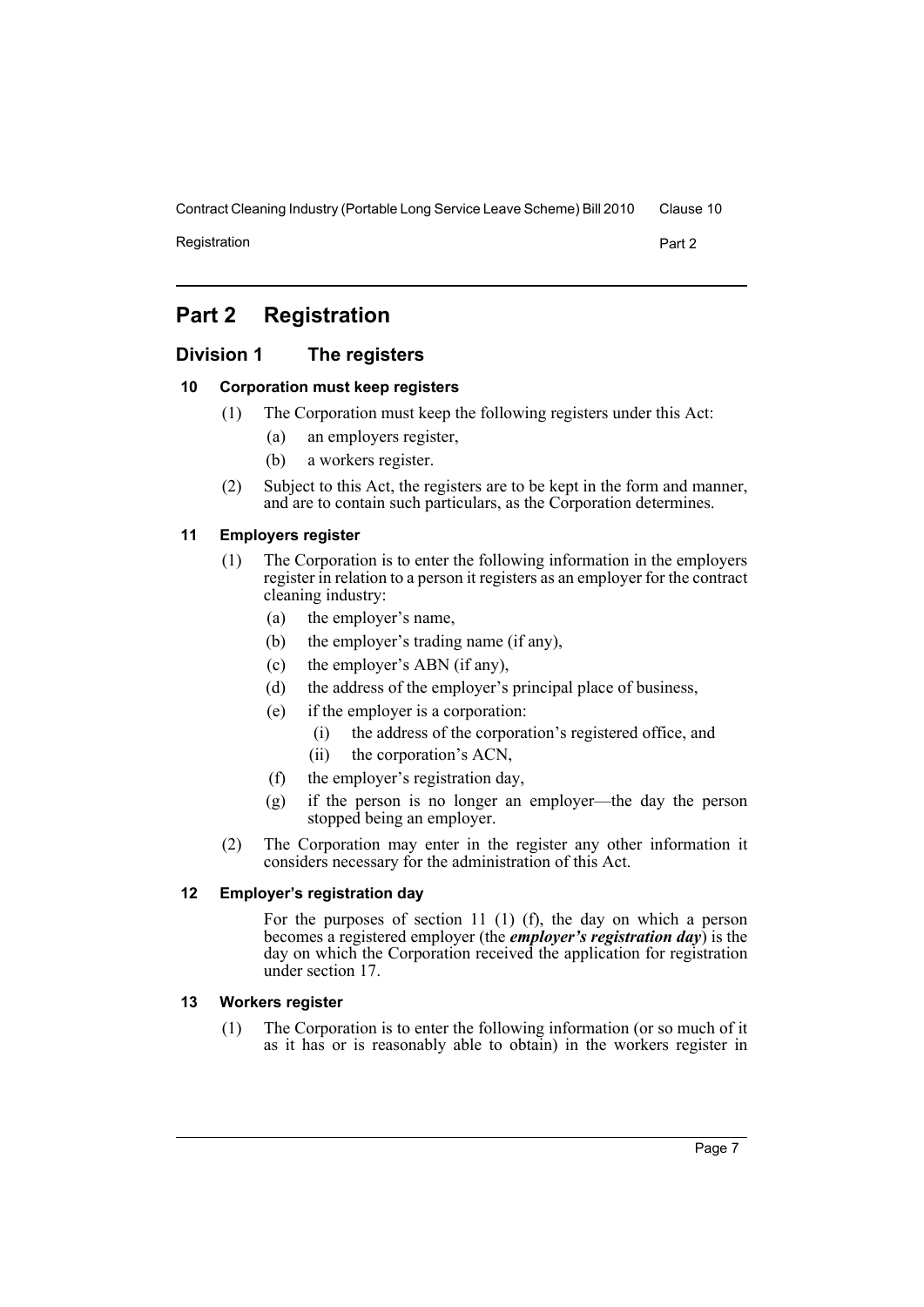#### Part 2 Registration

relation to a person it registers as a worker for the contract cleaning industry:

- (a) the worker's name (entered, in the case of a foundation worker, as the name of a foundation worker),
- (b) if the worker is an employee—each employer for whom the employee works,
- (c) if the worker is a contractor—the person's ABN (if any),
- (d) the number of days of service with which the worker is credited under this Act,
- (e) the total ordinary remuneration of the worker for work performed by the worker,
- (f) the worker's entitlement to long service leave,
- (g) details of the long service leave granted to, or taken by, the worker, or payment instead of long service leave made to the worker, under this Act or the *Long Service Leave Act 1955*,
- (h) the worker's registration day,
- (i) if the worker no longer performs cleaning work in the contract cleaning industry—the day that he or she stopped performing such work.
- (2) The Corporation may enter in the register any other information it considers necessary for the administration of this Act.
- (3) The Corporation may, for the purposes of entering in the workers register the information referred to in subsection  $(I)$  (e), rely on the information contained in any return furnished under Part 4 or such other information as the Corporation thinks fit.

#### <span id="page-13-0"></span>**14 Worker's registration day**

- (1) For the purposes of section 13 (1) (h), the day on which a person becomes a registered worker (the *worker's registration day*) is:
	- (a) if the person applies for registration under section 22 and the application is granted—the day on which the Corporation receives the application, or
	- (b) if an employer of the person applies for registration of the person under section 23 and the application is granted—the day on which the Corporation receives the application, or
	- (c) if the Corporation receives other information indicating the person is a worker as mentioned in section 25—the day the Corporation receives the information.
- (2) However, if the Corporation is satisfied the person was a worker for a period before the worker's registration day, the Corporation may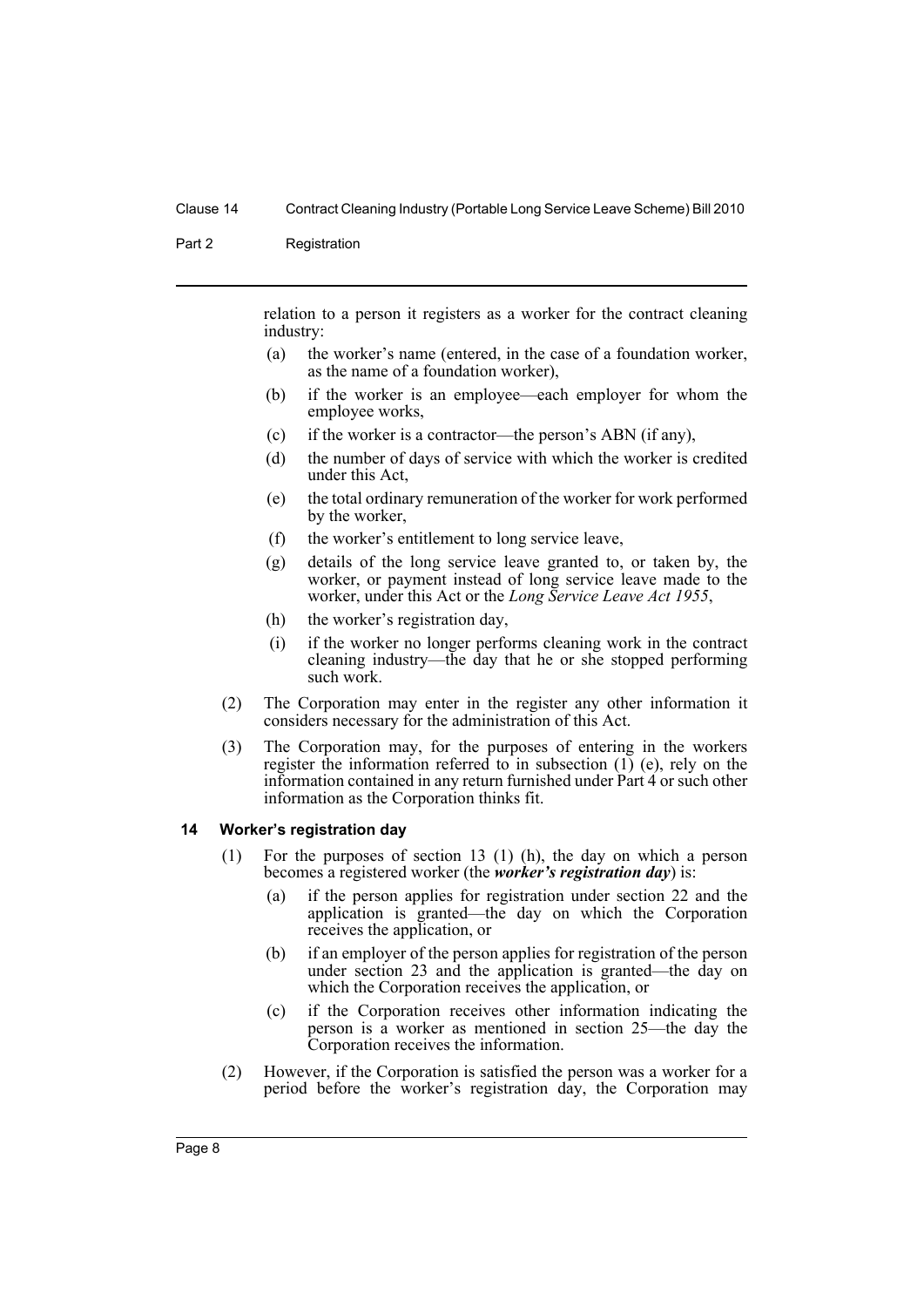Registration **Part 2** 

nominate an earlier day as the day on which the person became a registered worker.

- (3) The Corporation must not nominate a day:
	- (a) that is more than 2 full financial years before the person's registration day, unless the Corporation is satisfied special circumstances exist, and
	- (b) in any event—that is earlier than1 July 2011.

<span id="page-14-0"></span>**15 Inspection of registers**

An employer, a registered worker, or a person acting on behalf of the employer or registered worker, may inspect, and obtain a certified copy of, an entry in the register that relates to the employer or worker.

# <span id="page-14-1"></span>**Division 2 Registration of employers**

### <span id="page-14-2"></span>**16 Registration**

The Corporation may register a person as an employer on application by the person under section 17.

# <span id="page-14-3"></span>**17 Application for registration by employers**

(1) In this section:

*prescribed period*, in relation to an employer for the contract cleaning industry, means the following:

- (a) for a person who becomes an employer on or after the commencement of this Act—one month after becoming an employer,
- (b) for a person who is an employer immediately before the commencement of this Act—one month after that commencement.
- (2) An employer for the contract cleaning industry must apply to the Corporation for registration as an employer not later than the end of:
	- (a) the prescribed period for the employer, or
	- (b) such additional time as the Corporation allows.

Maximum penalty: 50 penalty units.

- (3) An application must be in the approved form.
- (4) The approved form may require an employer:
	- (a) to state the following:
		- (i) any name under which the employer is or has been engaged in the contract cleaning industry,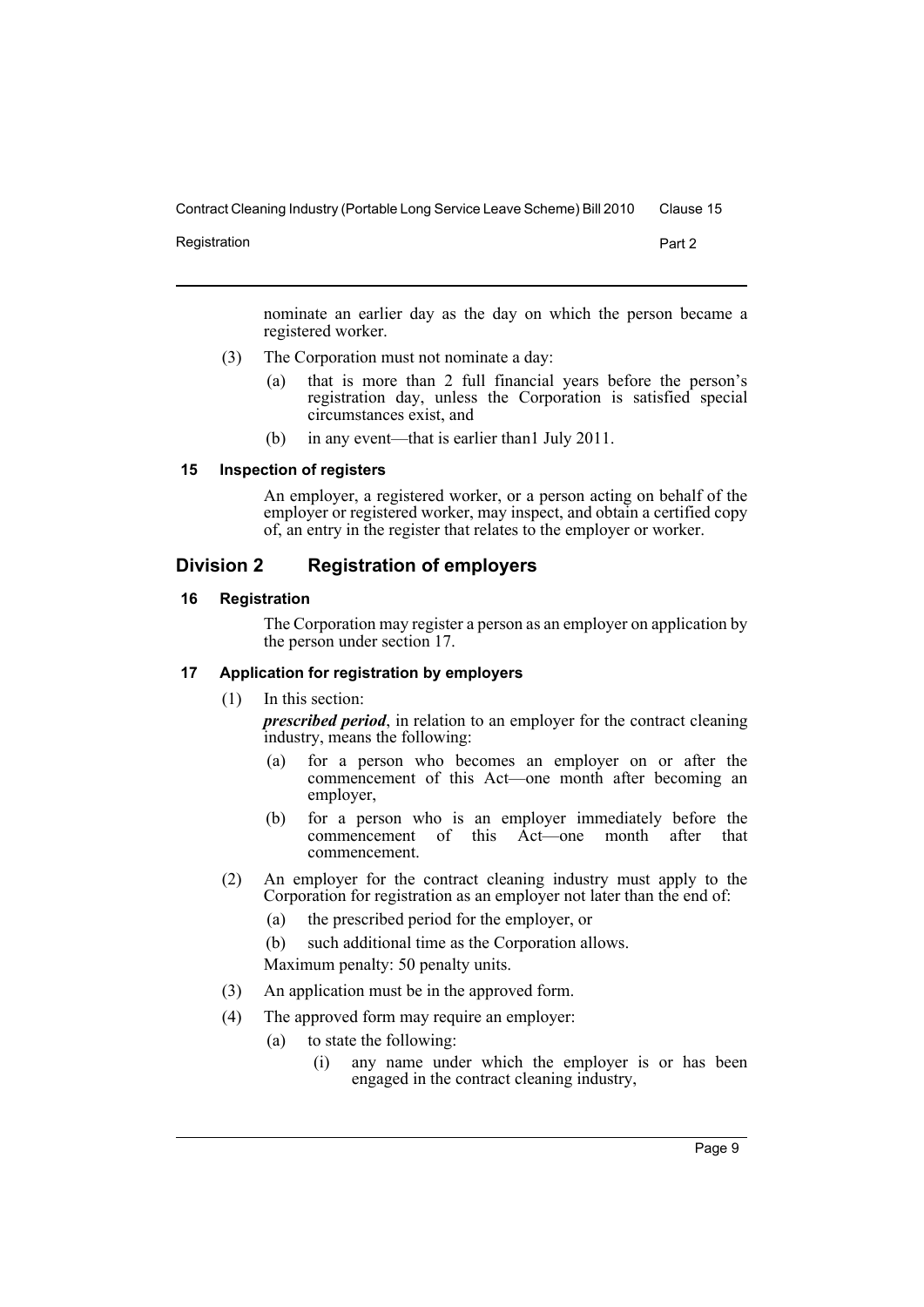Part 2 Registration

- (ii) any business address of the employer,
- (iii) any place a record mentioned in section 46 (Employers to keep records) may be inspected during normal business hours, and
- (b) to give other information or produce documents the Corporation considers are relevant to the administration of this Act.
	- **Note.** The Corporation may require an applicant to provide further information or evidence—see section 98.

#### <span id="page-15-0"></span>**18 Dealing with applications for registration as an employer**

The Corporation must:

- (a) register a person who makes an application under section 17 as an employer for the contract cleaning industry if satisfied the person is an employer for that industry, or
- (b) in any other case—refuse to register the person as an employer.

**Note.** See section 32 in relation to notification requirements concerning registration decisions and section 77 with respect to appeals.

# <span id="page-15-1"></span>**19 Certificate of registration for employers**

- (1) The Corporation must give each person registered as an employer for the contract cleaning industry a certificate of registration that includes:
	- (a) the registration information mentioned in section 11 (Employers register), and
	- (b) the employer's registration day for the person.
- (2) If satisfied that an employer's certificate of registration has been stolen, lost or destroyed, the Corporation must give the employer a replacement certificate of registration.
- (3) An employer's certificate of registration is evidence of the matters stated in the certificate.

#### <span id="page-15-2"></span>**20 Registered employer to notify change of details**

- (1) If the details shown on a registered employer's certificate of registration change, the employer must, not later than 7 days after the change, give the Corporation written notice of the change. Maximum penalty: 5 penalty units.
- (2) The Corporation must give the employer an amended certificate of registration.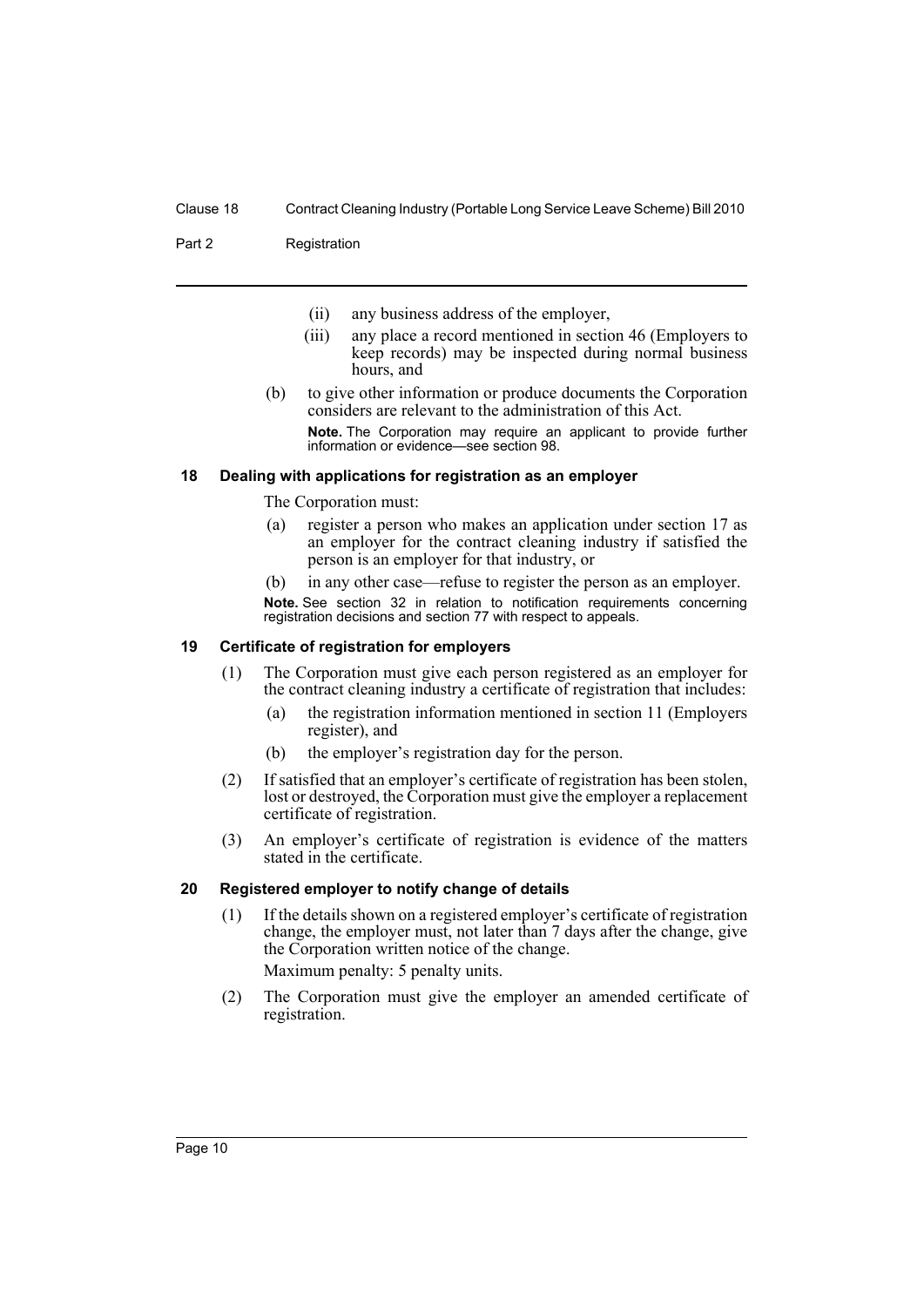Registration **Part 2** 

# <span id="page-16-0"></span>**Division 3 Registration of workers**

# <span id="page-16-1"></span>**21 Registration**

- (1) The Corporation may register a person as a worker:
	- (a) on application by the person under section 22, or
	- (b) on application by the person's employer under section 23, or
	- (c) on the Corporation's own initiative under section 25.
- (2) A person who is registered within 6 months after the commencement of this Act (the *foundation period*) is to be entered on the register as a foundation worker.
- (3) In addition, the Corporation may enter a person who is registered (whether on application or on the Corporation's own initiative) more than 6 months after the commencement of this Act on the register as a foundation worker if the Corporation is satisfied that there are exceptional circumstances that warrant entry after the end of the foundation period.

# <span id="page-16-2"></span>**22 Application for registration by workers**

- (1) A person may apply to the Corporation for registration as a worker for the contract cleaning industry. **Note.** Workers who are registered within 6 months after the commencement of the Act are entered on the register as foundation workers and credited with 365 days of service.
- (2) An application under this section must be in the approved form. **Note.** The Corporation may require the applicant to provide further information or evidence—see section 99.

#### <span id="page-16-3"></span>**23 Application by employers for registration of employee**

- (1) This section applies if a person who is not a registered worker is employed by an employer in the contract cleaning industry and does not apply for registration under section 22 before the end of 3 months after the day on which the person starts to work for the employer.
- (2) The employer must apply to the Corporation for registration of the employee as a worker for the contract cleaning industry within 14 days after the end of the 3-month period.

Maximum penalty: 20 penalty units.

(3) The application must be in the approved form. **Note.** The Corporation may require the applicant to provide further information or evidence—see section 99.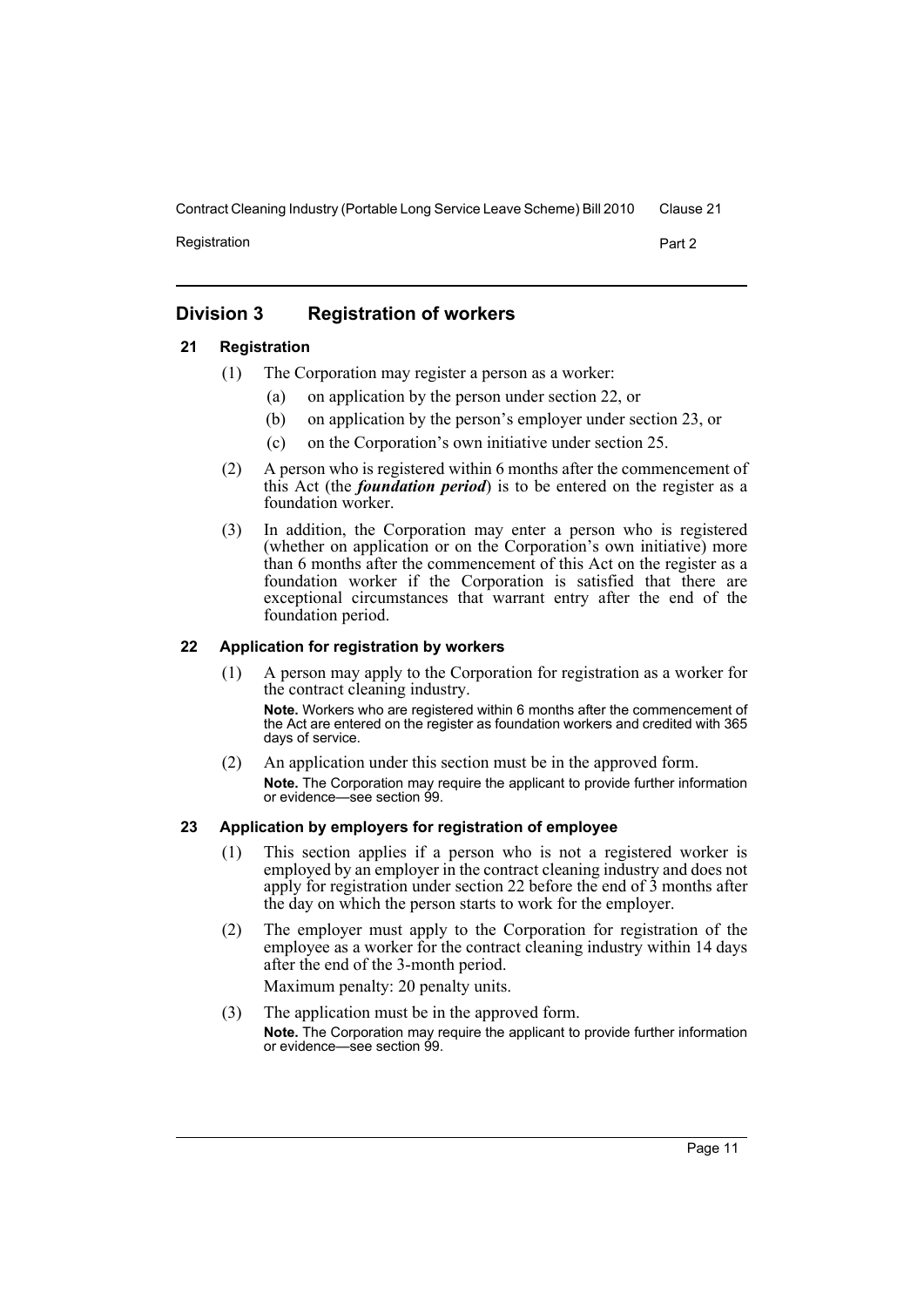Part 2 Registration

#### <span id="page-17-0"></span>**24 Dealing with applications for registration as registered worker**

If an application is made under section 22 or 23 for registration of a person as a worker for the contract cleaning industry, the Corporation must:

- (a) if satisfied that the person is a worker for the contract cleaning industry (or is a worker for the contract cleaning industry who is eligible to be entered on the register as a foundation worker) register the person as a worker for the industry (or as a foundation worker), or
- (b) in any other case—refuse to register the person as a worker for the industry.

**Note.** See section 32 in relation to notification requirements concerning registration decisions and section 78 in relation to appeals against such decisions.

#### <span id="page-17-1"></span>**25 Corporation may register worker without application**

The Corporation may decide to register a person as a worker in the contract cleaning industry if:

- (a) the Corporation becomes aware of information (other than because of an application under this Part) indicating that the person is, or was, a worker for the industry, and
- (b) the Corporation is satisfied that the person should be registered as a worker for the industry.

**Note.** The Corporation must give notice of the registration to the worker—see section 32.

### <span id="page-17-2"></span>**26 Annual statements for workers**

- (1) The Corporation must, as soon as practicable after 31 July in each year, place a statement on its website setting out the following information in relation to each registered worker:
	- (a) the number of days of service, from the worker's registration day to the end of the previous financial year, with which the worker has been credited in the workers register,
	- (b) the number of days of service that the worker has been credited with for the previous financial year,
	- (c) the total ordinary remuneration paid to the worker during the previous financial year by a registered employer,
	- (d) if the worker is a contractor—the total amount paid by the contractor under section 51 (Levy payments by registered contractors) for the previous financial year.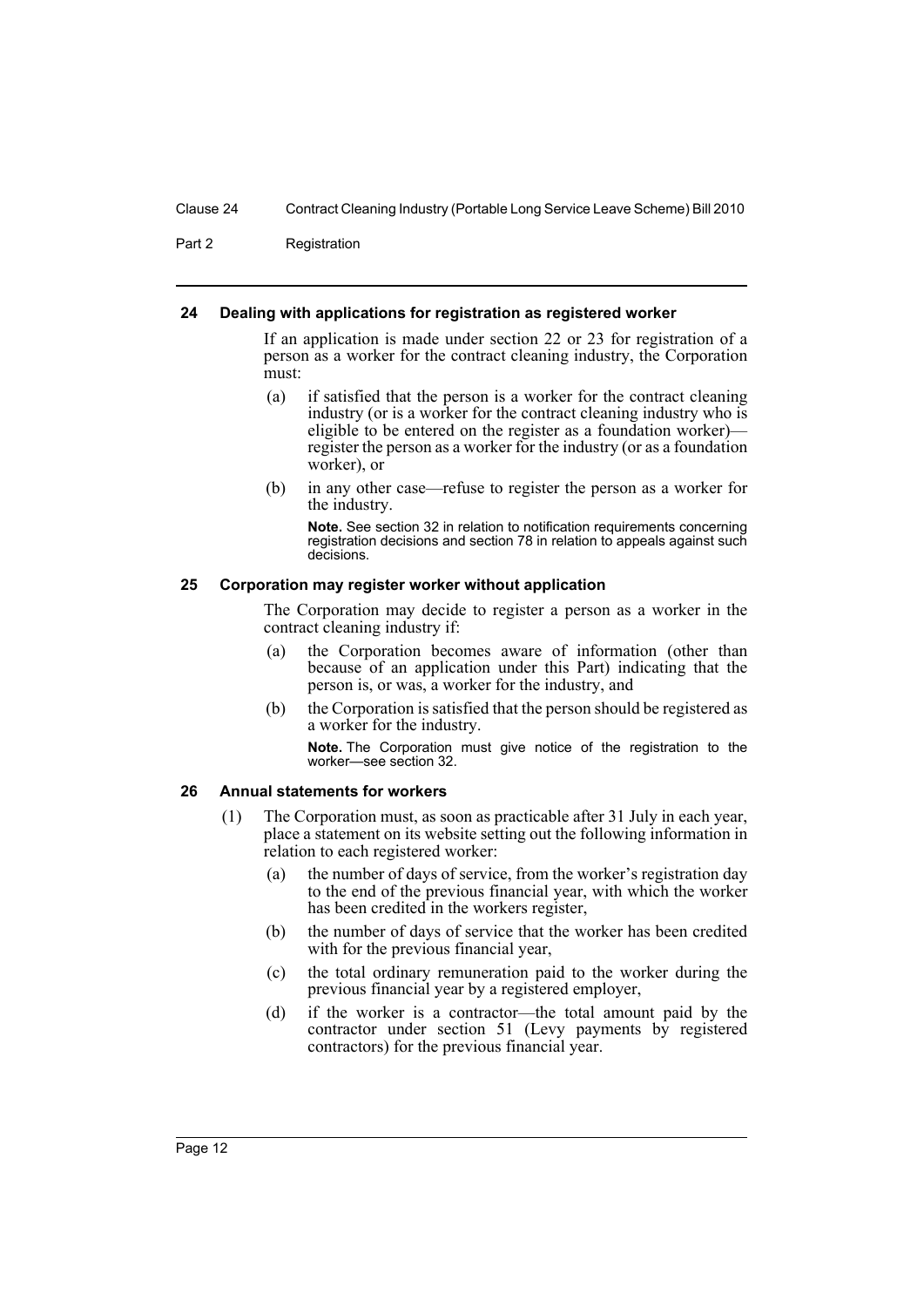Registration **Part 2** 

- (2) The Corporation must ensure that the annual statement relating to a registered worker referred to in subsection (1) may be readily accessed by the worker.
- (3) The Corporation must give a registered worker a written copy of the annual statement relating to the worker if requested to do so by the worker.

#### <span id="page-18-0"></span>**27 Registered worker to notify inaccuracies**

If the details shown on an annual statement relating to a registered worker under section 26 are inaccurate, the worker must, not later than 6 months after the statement is placed on the Corporation's website, give the Corporation written notice of the correct details.

# <span id="page-18-1"></span>**Division 4 Cancellation and suspension of registration**

# <span id="page-18-2"></span>**28 Cancellation of worker's registration**

- (1) The Corporation may at any time cancel the registration of a worker if it is satisfied that the person concerned is not a worker and that the person's application to become a registered worker should have been refused.
- (2) The Corporation must cancel the registration of a registered worker if the person concerned has not been credited under this Act or a corresponding law with at least one day's service for 4 consecutive years.
- (3) For the purposes of subsection (2), any day prescribed by the regulations as a non-service day is to be treated as a day's service.
- (4) The Corporation must also cancel the registration of a worker:
	- (a) on the making of any payment in accordance with section 63 (Entitlement to pro rata payment instead of leave in limited circumstances) in respect of the worker, or
	- (b) at the request of the worker.
- (5) The cancellation of the registration of a registered worker under subsection (1) takes effect:
	- (a) on the expiration of the period of 42 days after the Corporation notifies the registered worker of the cancellation, or
	- (b) if an appeal under section 80 is lodged against the cancellation within that period—on the date the appeal is withdrawn or the cancellation is confirmed.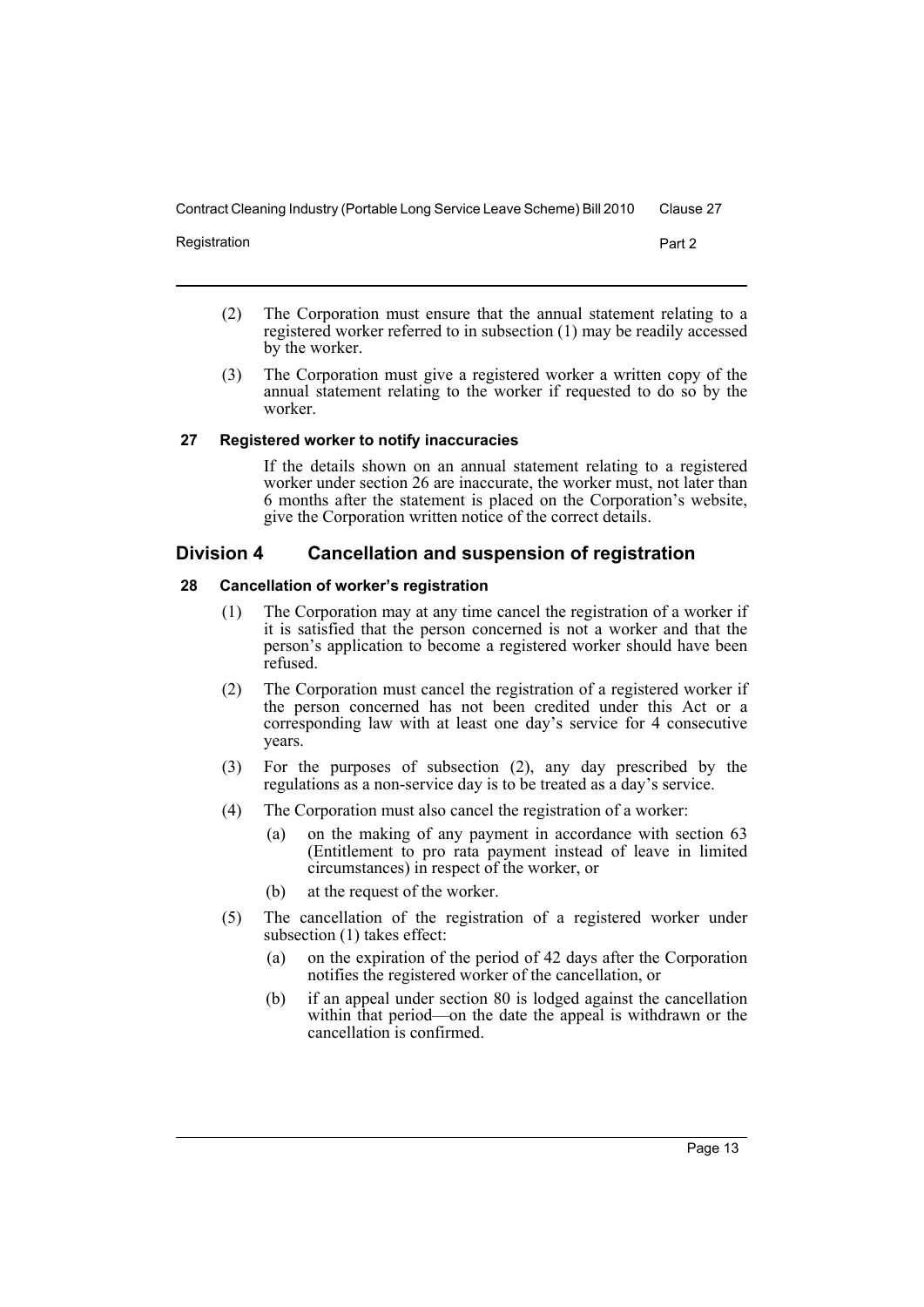Part 2 Registration

- (6) If the registration of a person as a worker is cancelled under subsection  $(1)$  or  $(2)$ :
	- (a) the person stops being a registered worker on the day the registration is cancelled, and
	- (b) the person is not entitled to apply for, or to be paid an amount for long service leave for, any days of service entered in the register before the day the person stopped being a registered worker.
- (7) However, subsection (6) (b) does not apply if the person would, but for the person's ceasing to be registered, have been entitled to payment for a period under section 63 (Entitlement to pro rata payment instead of leave in limited circumstances).
- (8) Regulations may be made for or with respect to the refund of levies on cancellation of the registration of a worker. **Note.** See section 32 in relation to notification requirements concerning registration decisions and section 80 with respect to appeals against cancellation of a worker's registration.

#### <span id="page-19-0"></span>**29 Suspension of worker's registration**

- (1) The Corporation may suspend the registration of a worker who has been credited with at least 1825 days of service in the register of workers if 1460 non-service days have elapsed since the last date in respect of which the worker was credited with service under this Act or under a corresponding law.
- (2) For the purposes of subsection (1), a *non-service day* is a day prescribed by the regulations as a non-service day for the purposes of this section.
- (3) The Corporation may restore a suspended registration at any time.
- (4) While the registration of a worker is suspended:
	- (a) the worker is not to be credited in the workers register with any service under this Act (being service during the period of suspension), and
	- (b) the Corporation is not required to give any annual statement under section 26 to the worker, and
	- (c) subject to sections 62 (Prohibition on payments in lieu of leave) and 63:
		- (i) the worker is entitled to apply for and be paid any long service payment in respect of any days' service then credited to the worker in the workers register, and
		- (ii) if the worker has died (whether before or after the worker's registration was suspended)—the personal representative of the worker is entitled to apply for and be paid any long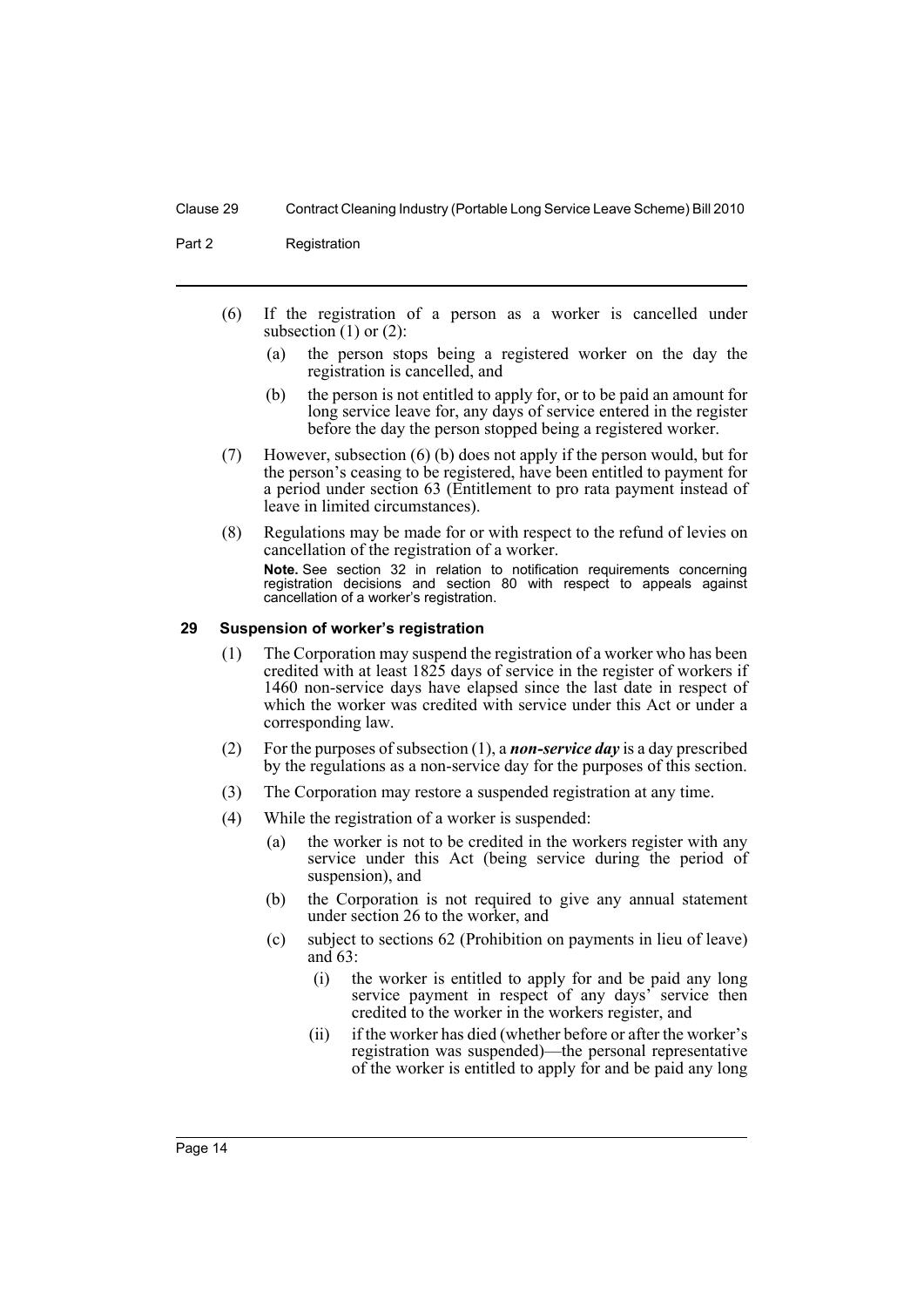Registration **Part 2** 

service payment in respect of any days' service then credited to the worker in the workers register.

- (5) An application under subsection (4) (c) (ii) may not be made more than 2 years after the date of suspension or the date of the worker's death (whichever is the later).
- (6) If a suspended registration is restored under subsection (3), any days' service under this Act that are credited to the worker as at the date of the suspension are to be restored.

# <span id="page-20-0"></span>**30 Reinstatement of cancelled registration**

- (1) The registration of a person as a worker that has been cancelled in accordance with section 28 may (if the person is eligible) be reinstated at any time within 6 years after the date of cancellation if the Corporation is satisfied that special circumstances exist warranting reinstatement of the person's registration.
- (2) The Corporation may reinstate the registration of a person as a worker that has been cancelled under section 28 (2) if the Corporation is satisfied that the person has been credited with a period of service under a corresponding law within the period of 4 years ending on the day on which the person's registration was cancelled.
- (3) If a person's registration as a worker is reinstated under this section, this Act applies in relation to the person as if the person's registration as a worker had not been cancelled.
- (4) This section does not affect any other right that a person whose registration has been cancelled may have to again become a registered worker.

# <span id="page-20-1"></span>**31 Cancellation of employer's registration**

- (1) The Corporation may at any time cancel the registration of an employer if it is satisfied that the person concerned is not an employer and that the person's application to become a registered employer should have been refused.
- (2) If a registered employer stops engaging workers to perform cleaning work in the contract cleaning industry, the registered employer may apply to the Corporation for cancellation of registration.
- (3) The application is to be in the approved form.
- (4) The Corporation must cancel the registration if it is satisfied that the person concerned has stopped engaging workers to perform cleaning work in the contract cleaning industry.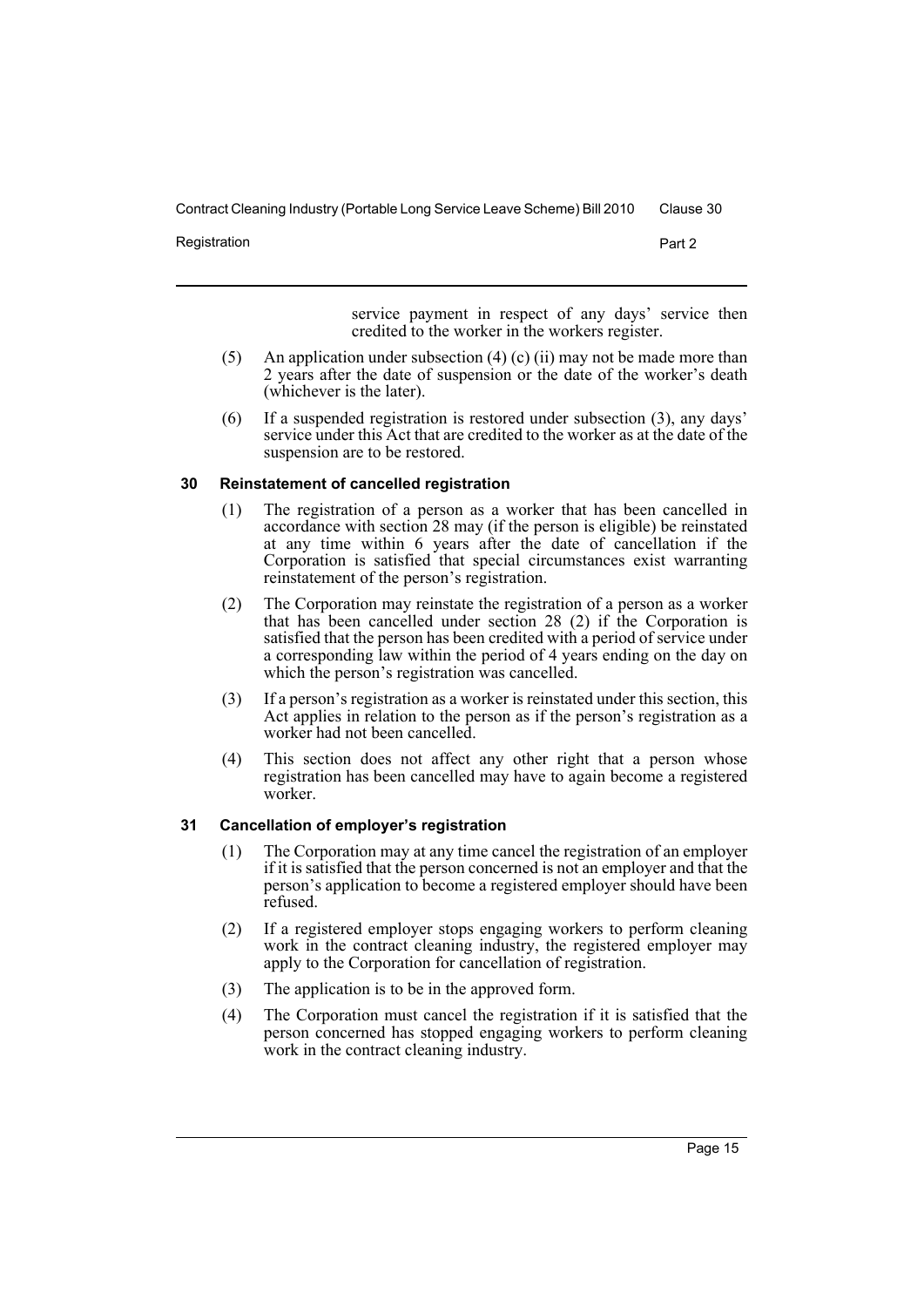Part 2 Registration

(5) The person stops being a registered employer on the day the registration is cancelled but must pay any levy payable under section 50 that was due to the Corporation before that day.

**Note.** See section 32 in relation to notification requirements concerning registration decisions and section 79 with respect to appeals.

# <span id="page-21-0"></span>**Division 5 Notices**

# <span id="page-21-1"></span>**32 Notice of registration decisions**

- (1) The Corporation must, not later than 14 days after making a decision under this Part, give written notice of its decision to:
	- (a) the applicant, or
	- (b) if it has decided to register a person under this Part on its own initiative—the person registered, or
	- (c) if it has cancelled the registration of a person—the person.
- (2) If the decision is to register a person as a worker, the notice must state the worker's registration day.
- (3) If the Corporation's decision is to refuse to register or to cancel the registration of the person, the notice must include:
	- (a) an explanation for the decision, and
	- (b) a statement of the effect of section 77, 78, 79 or 80 (as the case requires).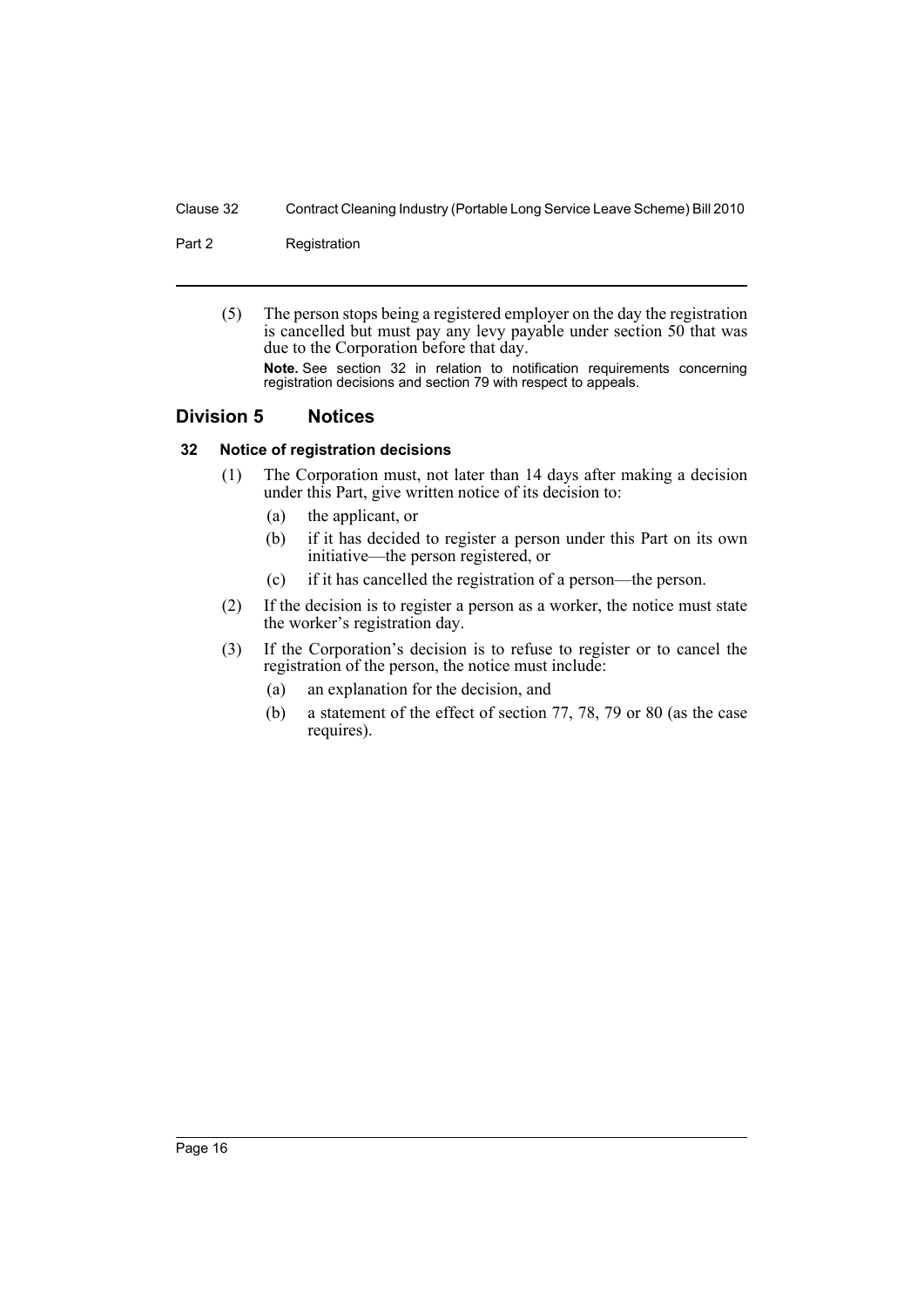Service credits **Part 3** 

# <span id="page-22-0"></span>**Part 3 Service credits**

### <span id="page-22-1"></span>**33 Meaning of "engagement period"**

- (1) An *engagement period*, for a worker who is an employee, is a period that:
	- (a) starts on the day the person is engaged by an employer as a worker, and
	- (b) stops on the day the person stops being engaged by an employer as a worker.
- (2) For the purposes of subsection (1), it is not relevant whether the employer who engages the person as a worker is the employer who stops engaging the person as a worker.
- (3) An *engagement period*, for a worker who is a contractor, is a period that:
	- (a) starts on the day the person performs cleaning work as a contractor in the contract cleaning industry, and
	- (b) stops on the day the person stops performing cleaning work as a contractor in the contract cleaning industry.
- (4) An *engagement period*, for a worker, is also taken to include any day that the person who is or was a worker did not perform cleaning work:
	- (a) because of incapacity for an injury for which the worker is entitled to compensation under the *Workers Compensation Act 1987*, or
	- (b) if the worker is an employee—because the worker had been dismissed by the person's employer to ensure that the person did not take long service leave during the worker's employment.

#### <span id="page-22-2"></span>**34 Service credit**

A registered worker is to be credited in the workers register with one day's service for each day (including a day when the worker does not perform cleaning work) in each engagement period.

**Note.** See section 37 in relation to service credits for days when no cleaning work is performed.

# <span id="page-22-3"></span>**35 Limitations on crediting service**

(1) Except as provided by section 36, a worker must not be credited in the workers register with a day's service unless the day is on or after the worker's registration day.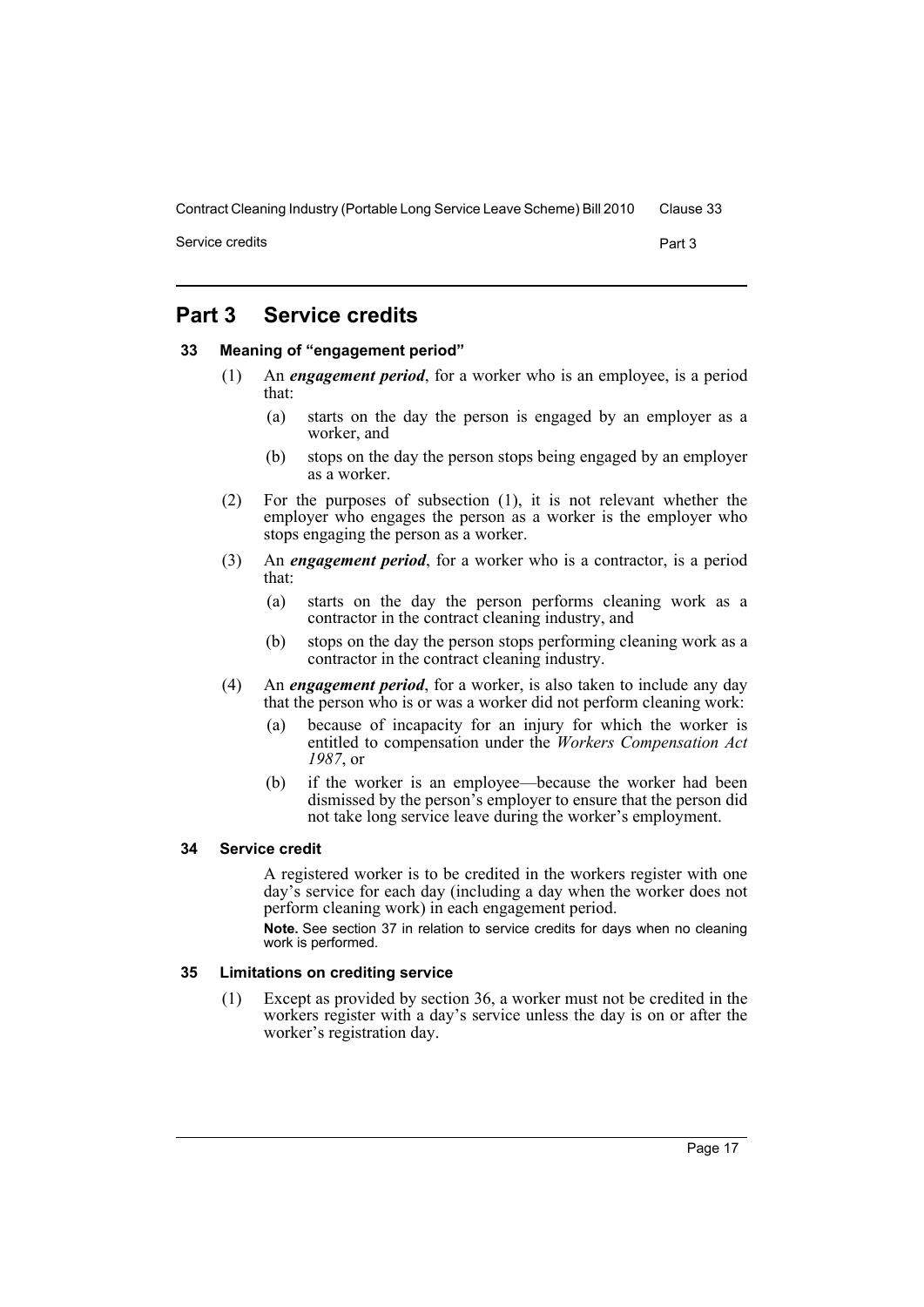Part 3 Service credits

- (2) A worker must not be credited in the workers register with more than 365 days of service in a financial year, even if a particular financial year has 366 days.
- (3) The days of service a worker must be credited for in the workers register must be adjusted to ensure that the total number is not more than 365 days if:
	- (a) for a financial year—a registered worker would otherwise be entitled to be credited with a number of days of service in the workers register and a further number of days of service in a like register or record kept under a corresponding law, and
	- (b) the total number of days is more than 365 days.
- (4) The adjustment made under subsection (3) must be made when an application is made under this Act or a corresponding law for payment of long service leave for service that includes either or both of the number of days of service mentioned in subsection (3) (a), or at any other time the Corporation may decide.

# <span id="page-23-0"></span>**36 Foundation worker service credit**

A registered worker whose name is entered on the workers register as a foundation worker is to be credited, on the day that the worker's name is entered in the register, with 365 days of recognised service for the purposes of this Act.

**Note.** Days credited as recognised service are not counted as service for the purposes of the *Long Service Leave Act 1955*.

# <span id="page-23-1"></span>**37 Service credit for breaks in engagement periods**

- (1) The Corporation may, on application by a registered worker, credit the worker with one day's service in the workers register for each day of any period not exceeding 3 months during which the Corporation is satisfied that, because of circumstances of a kind described by the regulations, the worker was not eligible to be credited with service under section 34.
- (2) The application is to be in the approved form.

# <span id="page-23-2"></span>**38 Service credit—insolvent employer**

- (1) The Corporation may credit an employee who is registered as a worker with one day's service in the workers register for each day during which the person's employer is insolvent under administration, or an externally-administered body corporate, within the meaning of the *Corporations Act 2001* of the Commonwealth, on application by the worker or the administrator.
- (2) The application is to be in the approved form.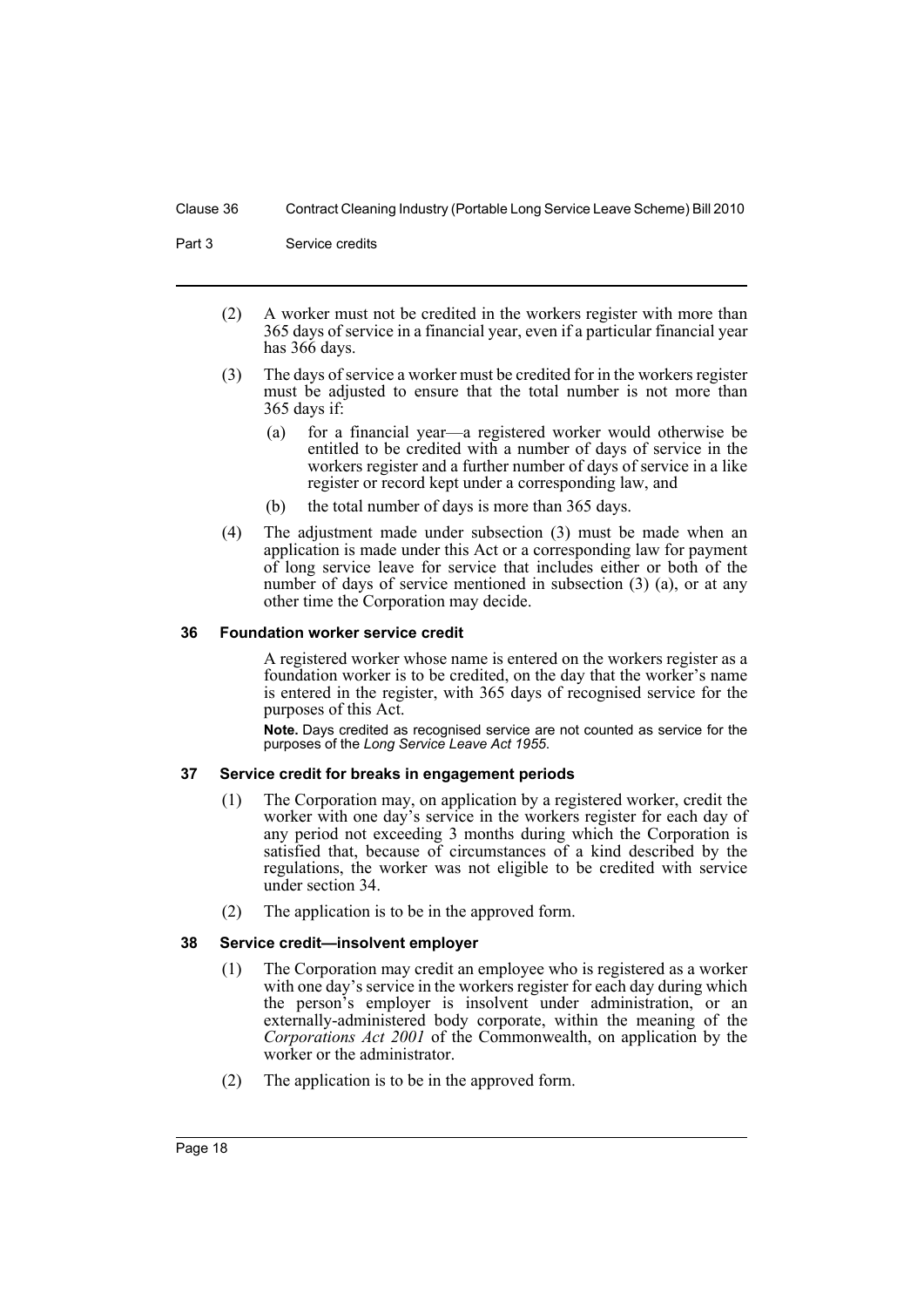Returns and records **Part 4** 

# <span id="page-24-0"></span>**Part 4 Returns and records**

# <span id="page-24-1"></span>**Division 1 Returns**

#### <span id="page-24-2"></span>**39 Returns by employers**

(1) Within 14 days after the end of a return period, a person who is or was an employer for the contract cleaning industry during the return period must give to the Corporation a return in the approved form for the period.

Maximum penalty: 40 penalty units.

- (2) For each worker who is an employee of the person during the return period, the return must include the following:
	- (a) the total amount of ordinary remuneration paid by the employer to the worker during the period for cleaning work performed by the worker,
	- (b) if the worker's engagement with the person began during the period—the day on which the engagement period for the worker began,
	- (c) if the worker's engagement with the person ended during the period—the day on which the engagement period for the worker ended,
	- (d) any other information required by the regulations.

Maximum penalty: 40 penalty units.

- (3) If asked by the Corporation, the person must verify the information contained in the return in the way asked by the Corporation including, if asked, by statutory declaration. Maximum penalty: 40 penalty units.
- (4) An employer must give notice to the Corporation about a change to information mentioned in subsection (2) within 14 days after the change.

Maximum penalty: 40 penalty units.

- (5) This section does not require a person to record any information in respect of a worker who is an employee of the person who:
	- (a) is not a registered worker, and
	- (b) was not recorded as a worker in the person's return for the previous return period, and
	- (c) performed work for the person for less than 5 days during the current return period.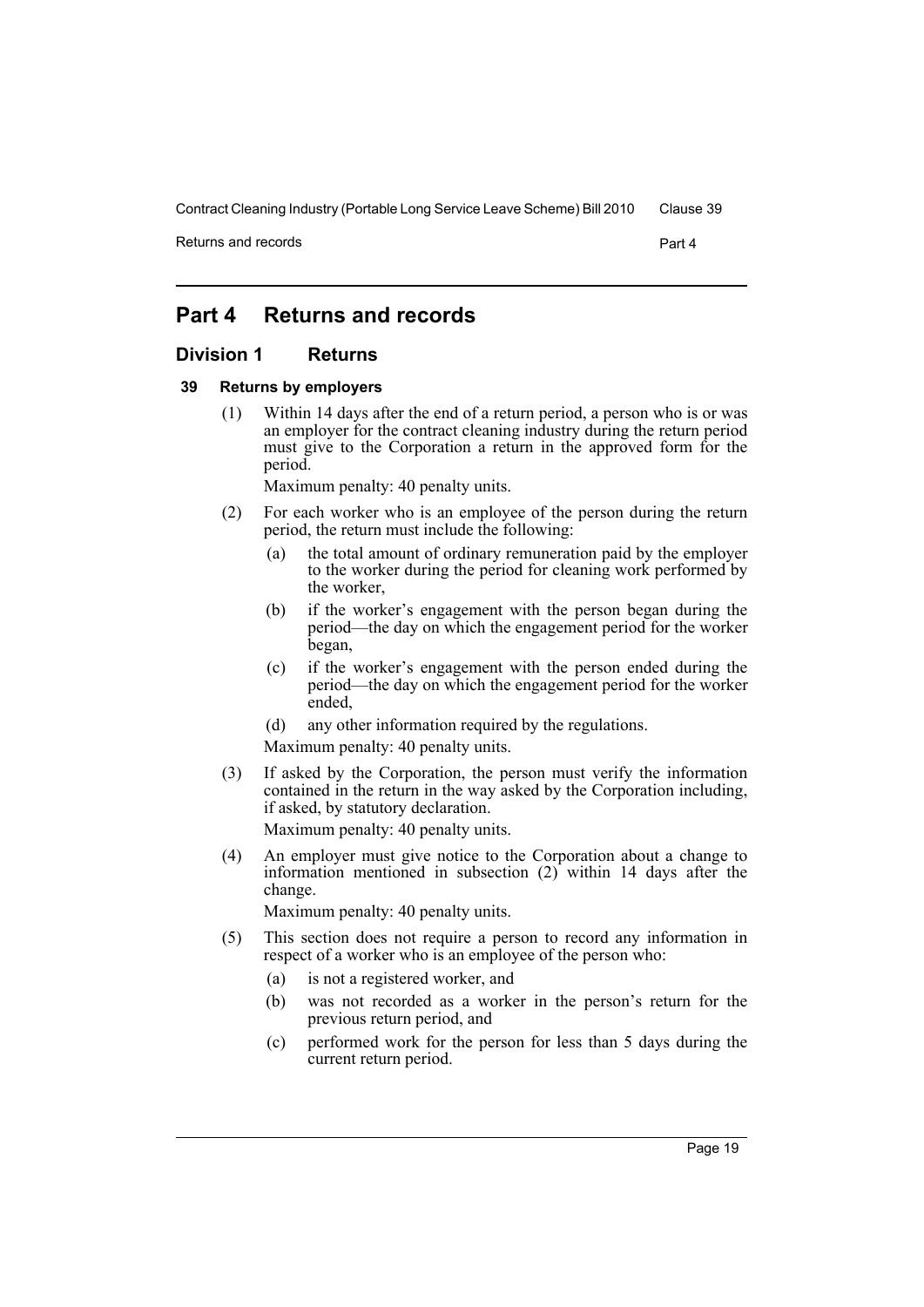Part 4 Returns and records

### <span id="page-25-0"></span>**40 Exemption from lodging return**

- (1) An employer may apply to the Corporation for an exemption from the requirement to lodge a return under section 39 in relation to a person who is, or was, engaged by the employer as a worker.
- (2) The application must be in the approved form.
- (3) The Corporation may grant the exemption if the Corporation is satisfied that:
	- (a) the employer no longer engages the person to perform cleaning work, or
	- (b) the employer complies with, or makes contributions to, a similar scheme in another State or a Territory about long service leave payments for persons performing cleaning work to that established by this Act in relation to the person.
- (4) The Corporation may, by notice in writing to the employer, revoke an exemption granted under subsection (3) if the Corporation is satisfied the exemption should no longer be given.
- (5) If the Corporation refuses to grant an application for, or revokes, an exemption, the Corporation must give the employer written notice of its decision.
- (6) The notice must include:
	- (a) an explanation for the decision, and
	- (b) a statement of the effect of section 81.

### <span id="page-25-1"></span>**41 Returns by contractors who are registered workers**

(1) A contractor who is, or was, a registered worker during a return period must give the Corporation a return in the approved form containing the required information not later than 14 days after the end of the return period.

Maximum penalty: 20 penalty units.

(2) In this section:

*required information*, for a contractor for a return period, means:

- (a) the number of days, or part days, during the return period on which the contractor performed work, and
- (b) the contractor's total ordinary remuneration for the work during the return period, and
- (c) any other information prescribed by the regulations.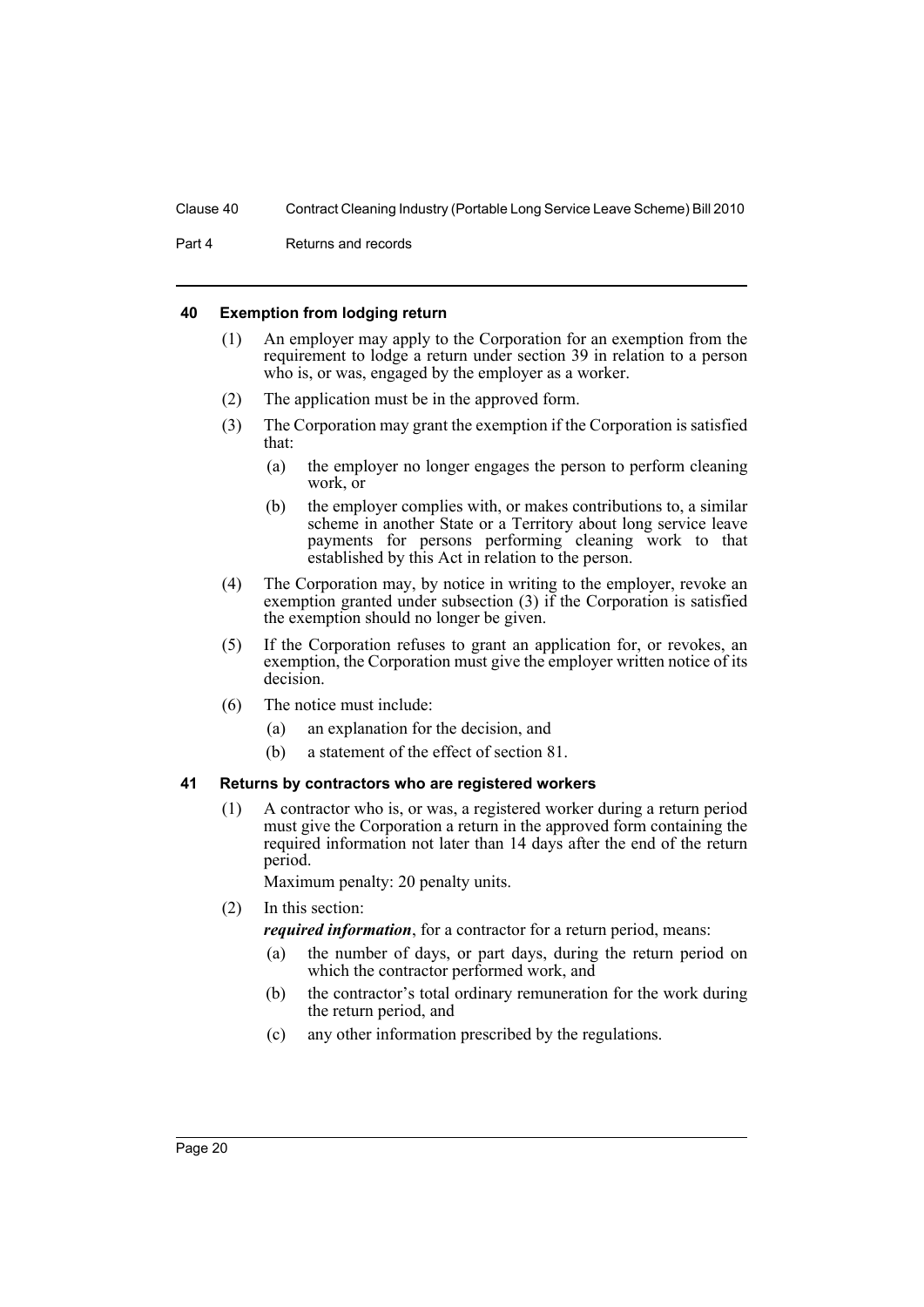Returns and records **Part 4** 

# <span id="page-26-0"></span>**Division 2 Review of ordinary remuneration**

# <span id="page-26-1"></span>**42 Review of ordinary remuneration by Corporation**

- (1) This section applies if the Corporation considers that the total ordinary remuneration for a worker stated in a return given to the Corporation under section 39 or 41 for a return period may be insufficient or excessive because of the nature of the work performed by the worker in the return period.
- (2) The Corporation must give the following people a notice advising them that they may make a submission in relation to the ordinary remuneration:
	- (a) for a return under section 39—the employer who gave the return and the employee,
	- (b) for a return under section 41—the contractor.
- (3) A submission must be made to the Corporation in writing within one month after the notice is given.
- (4) After considering a submission (if any) made in accordance with this section, the Corporation may:
	- (a) decide that the total ordinary remuneration stated in the return for the return period is reasonable, or
	- (b) fix another amount as the total ordinary remuneration of the worker for the return period.

### <span id="page-26-2"></span>**43 Notice of Corporation's decision on review of remuneration**

- (1) The Corporation must, not later than 14 days after it makes a decision under section 42, give written notice of the decision to:
	- (a) for a decision relating to a return under section 39—the employer who gave the return and the employee, or
	- (b) for a decision relating to a return under section 41—the contractor.
- (2) If the decision is to fix another amount under section 42 (4) (b), the notice must include:
	- (a) the total ordinary remuneration fixed by the Corporation for the return period, and
	- (b) a statement of the effect of sections 44 and 45.

### <span id="page-26-3"></span>**44 Effect of variation of ordinary remuneration**

(1) The following provisions apply if the Corporation fixes an amount under section  $\overline{42}$  (4) (b) as the total ordinary remuneration of a worker for a return period (the *varied amount*) other than the amount stated for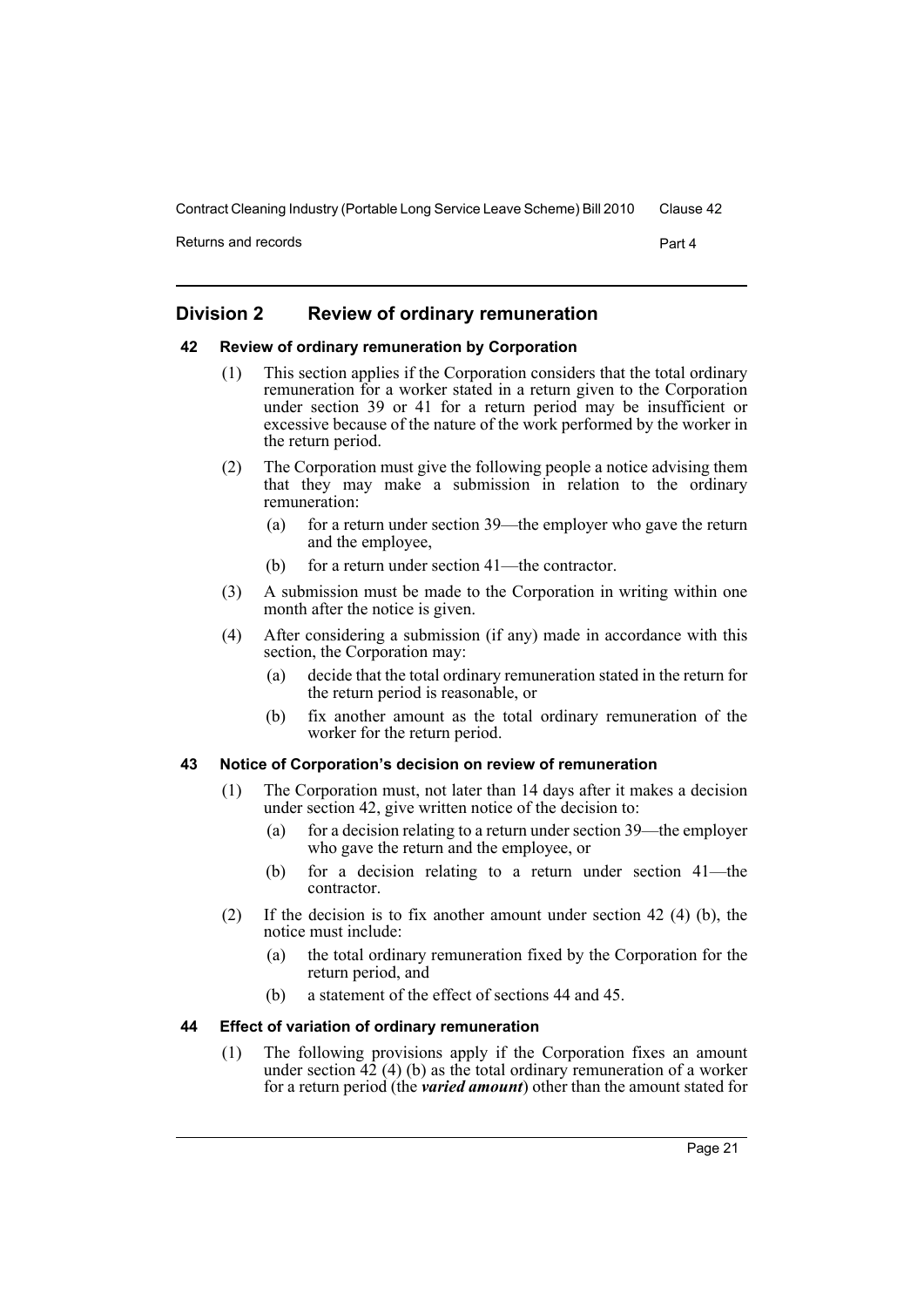Part 4 Returns and records

that worker for that period by the worker's employer in a return under section 39 (the *returned amount*):

- (a) if the varied amount is more than the returned amount, the employer must pay the Corporation the additional amount payable under section 48 (Determination of levy—employers) for the worker for that return period,
- (b) if the varied amount is less than the returned amount, the Corporation must:
	- (i) if asked by the employer to refund the overpayment of the levy payable under section 50—refund the overpayment, or
	- (ii) in any other case—credit the overpayment against future amounts payable under that section by the employer.
- (2) The following provisions apply if the Corporation fixes an amount under section  $42$  (4) (b) as the total ordinary remuneration of a contractor who is a registered worker for a return period (the *varied amount*) other than the amount stated for that period by the contractor in a return under section 41 (the *returned amount*):
	- (a) if the varied amount is more than the returned amount, the contractor must pay the Corporation the additional amount payable under section 49 (Determination of levy—contractors) for the contractor for that return period,
	- (b) if the varied amount is less than the returned amount, the Corporation must:
		- (i) if asked by the contractor to refund the overpayment of the levy payable under section 51—refund the overpayment, or
		- (ii) in any other case—credit the overpayment against future amounts payable under that section by the contractor.

#### <span id="page-27-0"></span>**45 Variation of ordinary remuneration**

An employer or contractor who is required by section 44 to pay an additional amount must pay the amount not later than:

- (a) one month after the day on which the person receives notice under section 43 of the Corporation's decision, or
- (b) the end of any additional time the Corporation allows.

Maximum penalty: 20 penalty units.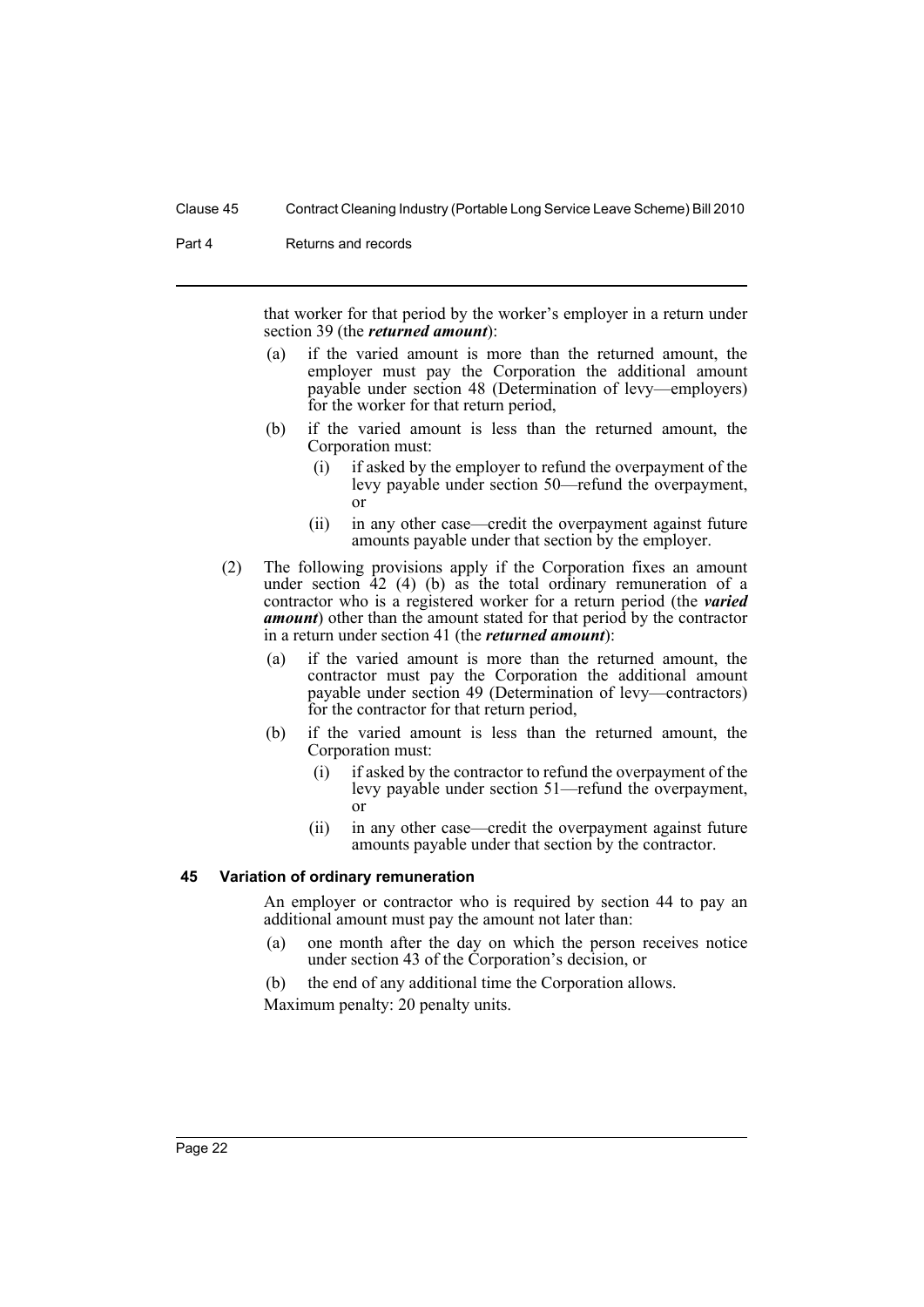Returns and records **Part 4** 

# <span id="page-28-0"></span>**Division 3 Records**

# <span id="page-28-1"></span>**46 Employers to keep records**

- (1) An employer for the contract cleaning industry must keep a written record showing the relevant particulars for each employee who performs cleaning work for the employer. Maximum penalty: 20 penalty units.
- (2) An employer must keep the written record for 7 years after the day the employee stops being employed by the employer. Maximum penalty: 20 penalty units.
- (3) In this section:

# *relevant particulars* means the following:

- (a) the employee's name and date of birth,
- (b) if the employee is a registered worker—the registration number of the worker,
- (c) the nature of the work carried out by the employee,
- (d) the employees's ordinary remuneration for each return period,
- (e) the number of days worked by the employee in each return period,
- (f) the date when the employee began service with the employer,
- (g) long service leave granted to the employee,
- (h) if the employee stops service with the employer—the date the employee stops service,
- (i) payment made instead of long service leave under section 63 (Entitlement to pro rata payment instead of leave in limited circumstances) to an employee who stops service.

# <span id="page-28-2"></span>**47 Registered contractors to keep records**

- (1) A contractor who is registered as a worker for the contract cleaning industry must keep a written record of the following:
	- (a) the contractor's name and date of birth,
	- (b) the nature of the work performed by the contractor,
	- (c) when and for whom work is performed,
	- (d) the contractor's ordinary remuneration for each return period,
	- (e) the number of days worked by the contractor in each return period.

Maximum penalty: 20 penalty units.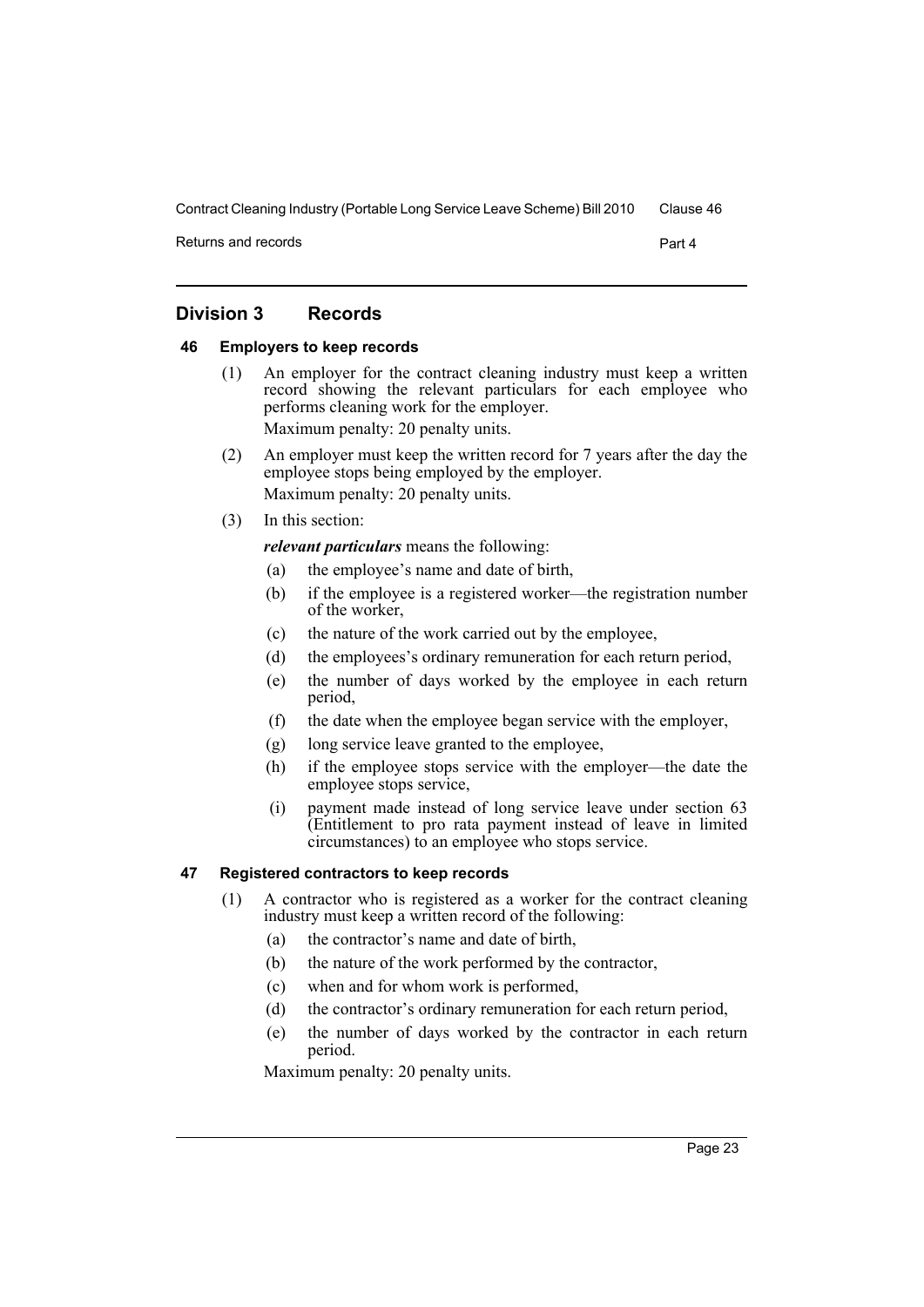- Part 4 Returns and records
	- (2) The contractor must keep the written record for 7 years after the day the record is made. Maximum penalty: 20 penalty units.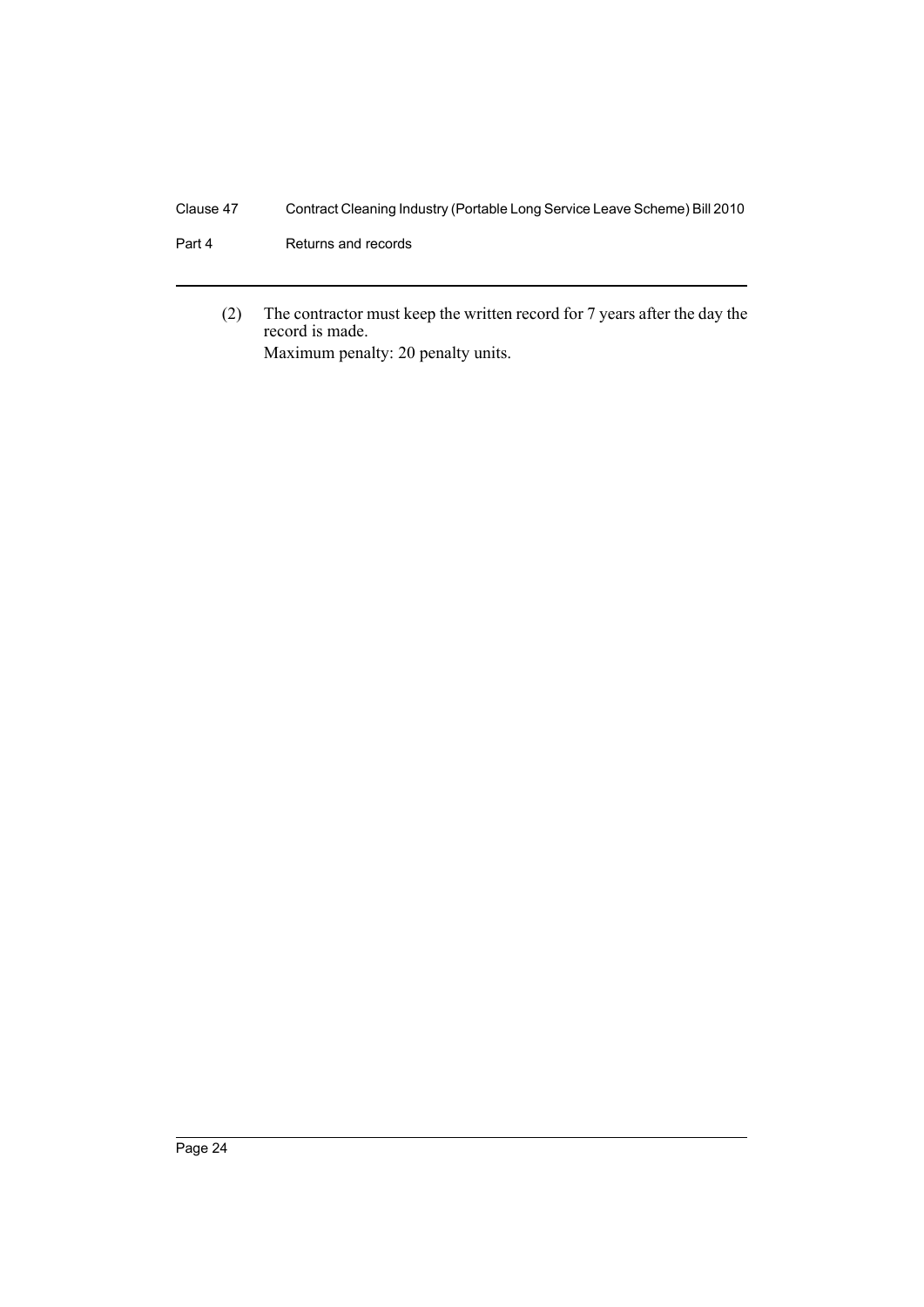Long service leave levy example of the service of the service of the service of the service of the service of the service of the service of the service of the service of the service of the service of the service of the ser

# <span id="page-30-0"></span>**Part 5 Long service leave levy**

# <span id="page-30-1"></span>**48 Determination of levy—employers**

- (1) The amount of levy payable by each employer for the contract cleaning industry on the ordinary remuneration for each worker engaged by the employer to perform cleaning work is the percentage of the employee's ordinary remuneration determined by the Minister from time to time by order published on the NSW legislation website.
- (2) The Corporation must, from time to time, recommend in writing to the Minister the levy that should be payable by employers.
- (3) Before making an order, the Minister must have regard to any recommendation made under subsection (2), but need not follow it.
- (4) Sections 40 (Notice of statutory rules to be tabled) and 41 (Disallowance of statutory rules) of the *Interpretation Act 1987* apply to an order under this section in the same way as those sections apply to statutory rules.

#### <span id="page-30-2"></span>**49 Determination of levy—contractors**

- (1) The amount of levy payable by each contractor who is registered as a worker for the contract cleaning industry is the percentage of the contractor's ordinary remuneration determined by the Minister from time to time by order published on the NSW legislation website.
- (2) The Corporation must, from time to time, recommend in writing to the Minister the levy that should be payable by contractors who are registered workers for the contract cleaning industry.
- (3) Before making an order, the Minister must have regard to any recommendation made under subsection (2), but need not follow it.
- (4) Sections 40 (Notice of statutory rules to be tabled) and 41 (Disallowance of statutory rules) of the *Interpretation Act 1987* apply to an order under this section in the same way as those sections apply to statutory rules.

#### <span id="page-30-3"></span>**50 Levy payments by employers**

A person who is, or was, an employer for the contract cleaning industry during a return period must, when the person gives the Corporation a return under section 39, pay to the Corporation the levy payable under section 48 for the return period.

Maximum penalty: 20 penalty units.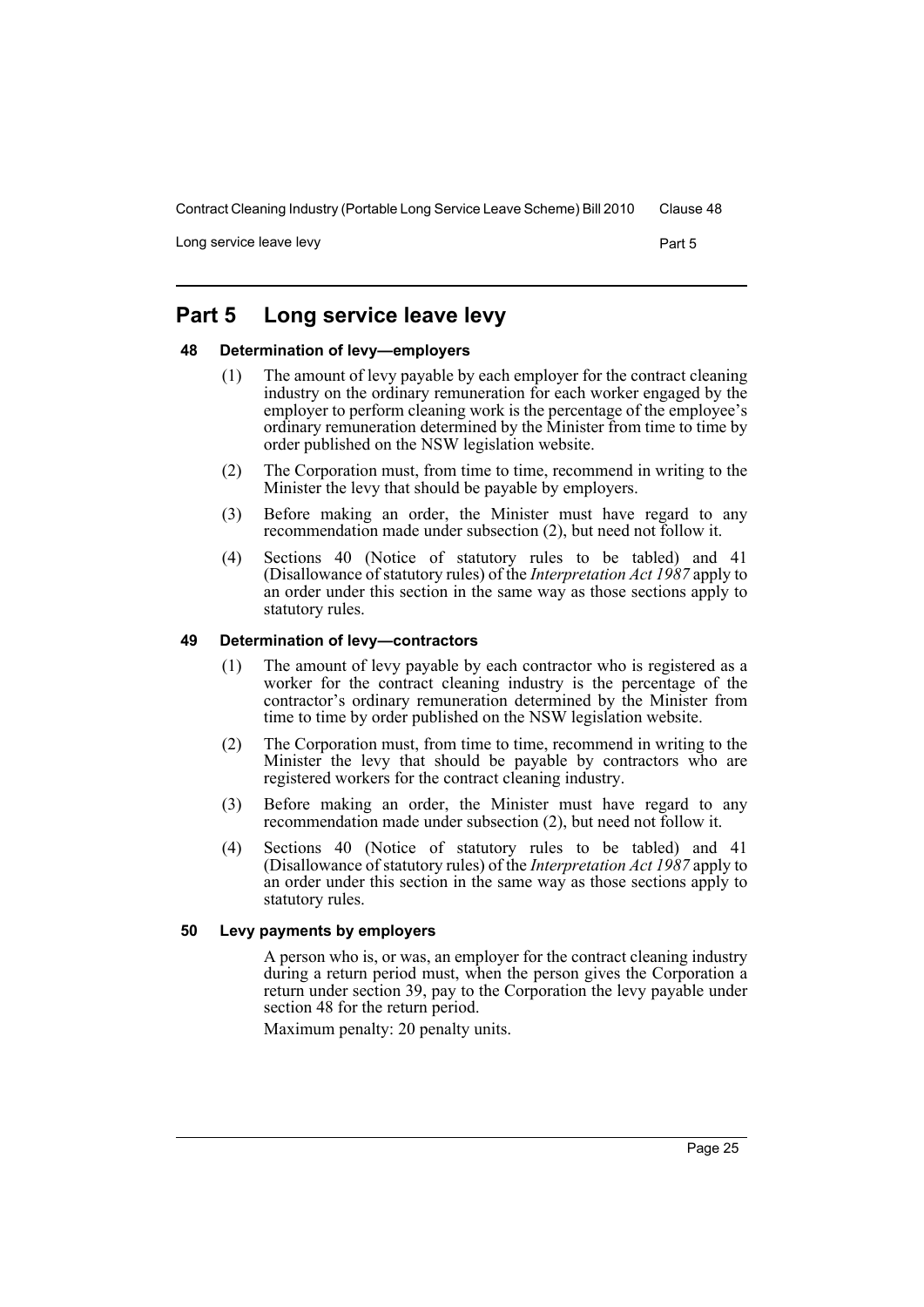Part 5 Long service leave levy

#### <span id="page-31-0"></span>**51 Levy payments by registered contractors**

A person who is, or was, a contractor registered as a worker for the contract cleaning industry during a return period must, when the person gives the Corporation a return under section 41, pay to the Corporation the levy payable under section 49 for the return period.

# <span id="page-31-1"></span>**52 Interest on, and extension of time for payment, of levy**

- (1) A levy amount that is not paid at or before the time it is due bears compound interest at the prescribed rate.
- (2) Interest forms part of, and may be recovered as, unpaid levy.
- (3) The Corporation may, if it considers that special circumstances warrant it doing so in any particular case, direct:
	- (a) that the time for payment of all or part of a levy amount be changed to a later time specified in the direction, or
	- (b) that the amount of any interest payable under subsection (1) be waived or reduced by an amount specified in the direction.
- (4) Subsection (3) has effect despite sections 50 and 51.
- (5) In this section *prescribed rate* means:
	- (a) except as provided by paragraph (b)—2% per calendar month, or part of a calendar month, or
	- (b) such other rate as is prescribed by the regulations.

**Note.** See section 82 with respect to appeals.

# <span id="page-31-2"></span>**53 Assessment of unpaid levy**

- (1) If it appears to the Corporation that a levy amount has not been fully paid, the Corporation may make an assessment of the amount owing.
- (2) The Corporation must give a notice of the assessment to the person to whom the assessment relates.
- (3) The notice must include:
	- (a) an explanation for the decision, and
	- (b) a statement of the effect of section 83.

# <span id="page-31-3"></span>**54 Authorised agents for collection of levies**

- (1) The Corporation may enter into agreements with agents appointed by it for the collection of long service levies.
- (2) Any such agreement may provide for the payment out of the Fund of remuneration for the authorised agent.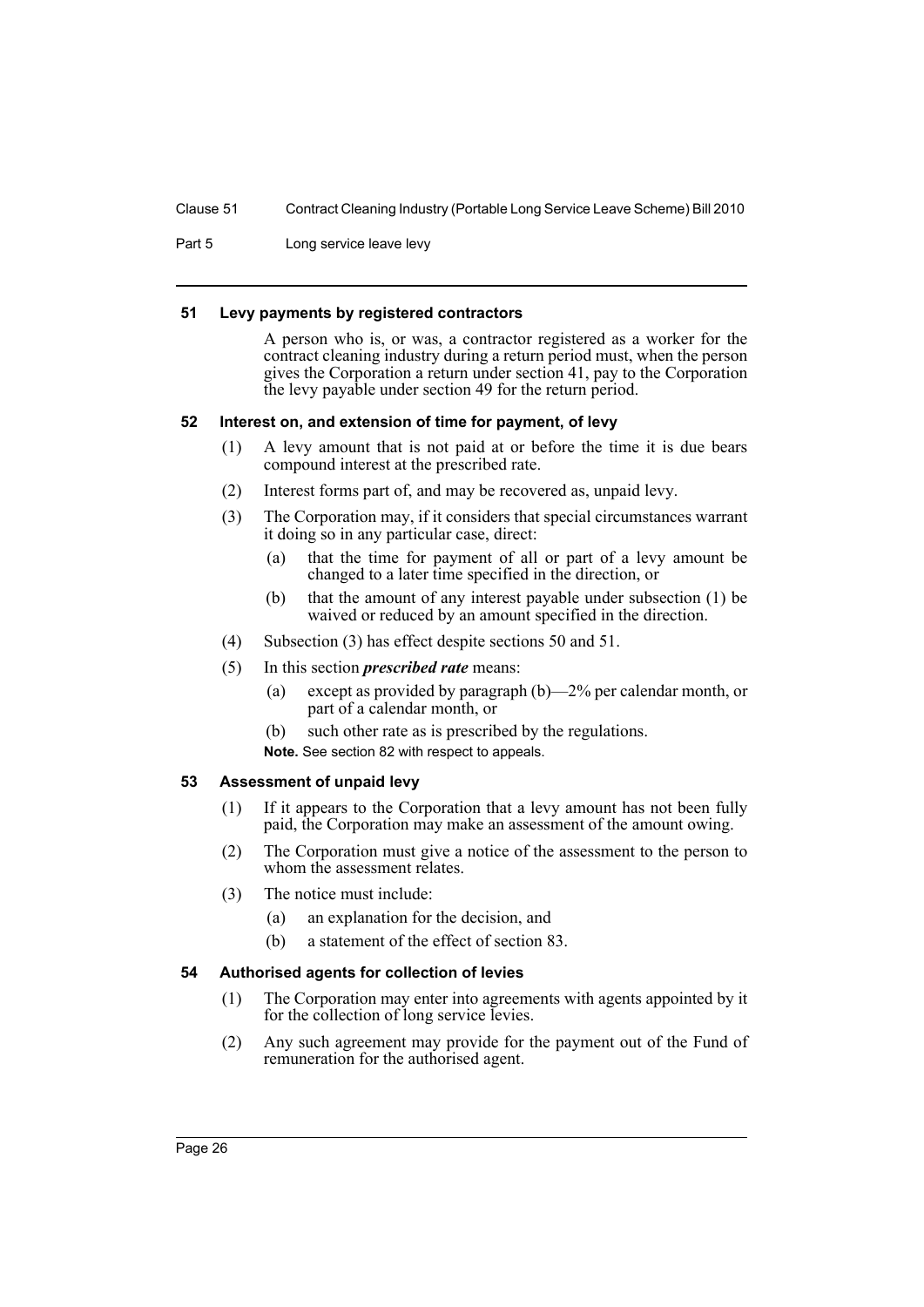Long service leave **Part 6** 

# <span id="page-32-0"></span>**Part 6 Long service leave**

#### <span id="page-32-1"></span>**55 Long service leave**

A registered worker for the contract cleaning industry is entitled to leave in accordance with this Part.

#### <span id="page-32-2"></span>**56 Years of recognised service**

A registered worker for the contract cleaning industry is taken to have completed a year of recognised service for each 365 days of recognised service.

#### <span id="page-32-3"></span>**57 Long service leave formula—contract cleaning industry**

The following is the *long service leave formula* for the contract cleaning industry used under this Part for working out entitlements to long service leave:

$$
W = 0.8667 \times \frac{RS}{365}
$$

where:

*RS* means the registered worker's number of days of recognised service to which the long service leave entitlement relates.

*W* means the number of weeks of long service leave held by the registered worker.

# <span id="page-32-4"></span>**58 Amount of leave—contract cleaning industry**

(1) A registered worker for the contract cleaning industry who has 3650 days or more of recognised service completed after the commencement of this Act is entitled to 8.67 weeks of long service leave under this Act.

**Note.** Payment for leave under this Act is made by the Corporation—see section 60.

- (2) A registered worker for the contract cleaning industry who completes a further 1825 days of additional service after the worker last became entitled to long service leave under this Act:
	- (a) is entitled under this Act to 4.33 weeks of long service leave for the additional days of service if they are credited in the workers register, and
	- (b) to a further 4.33 weeks of long service leave under this Act for each subsequent further 1825 days of additional service that the worker completes and that is so credited.
- (3) A worker for the contract cleaning industry: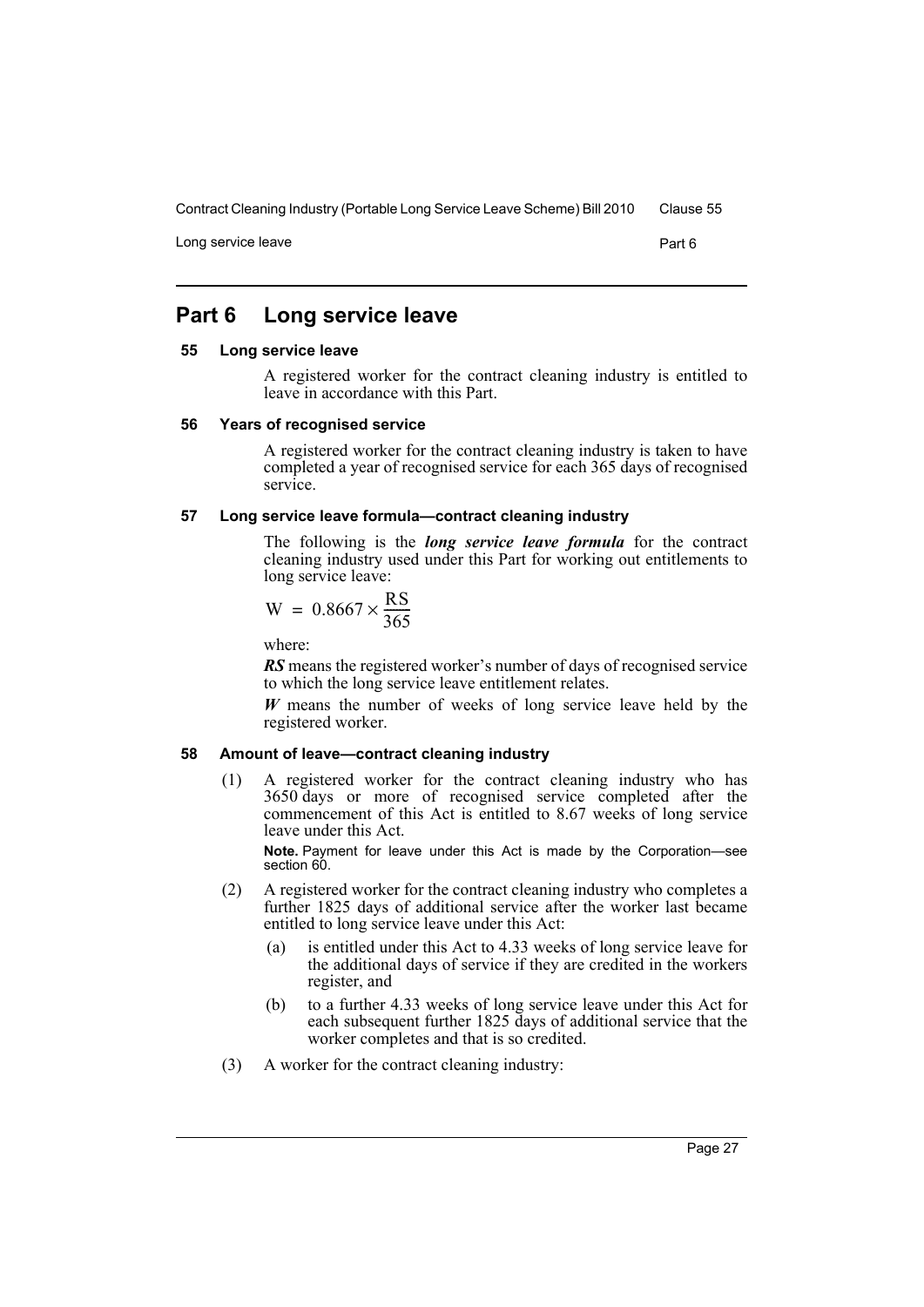Part 6 Long service leave

- (a) who before the commencement of this Act had accrued an entitlement, or after the commencement becomes entitled, to long service leave under the *Long Service Leave Act 1955* (the *1955 Act*) but who has not accrued any entitlement to long service leave with any employer under this Act, and
- (b) who after the commencement of this Act, becomes a registered worker and completes a further 1825 days of additional service in the industry after last becoming entitled to long service leave under the 1955 Act,

is entitled under this Act to 4.33 weeks of long service leave for the additional days of service if the worker is credited with the additional days of service in the workers register and to a further 4.33 weeks of long service leave for each subsequent further 1825 days of additional service that the worker completes and that is so credited.

# <span id="page-33-0"></span>**59 Grant of leave by employers—contract cleaning industry**

- (1) The employer of a registered worker for the contract cleaning industry is guilty of an offence if:
	- (a) the worker becomes entitled to long service leave under this Act, and
	- (b) the employer does not grant the worker the long service leave before the end of the prescribed period.

Maximum penalty: 50 penalty units.

- (2) Long service leave must not be granted for a period of less than 2 weeks.
- (3) In this section:

*prescribed period*, for long service leave to which a registered worker engaged by an employer for the contract cleaning industry is entitled, means:

- (a) 6 months after the day on which the worker becomes entitled to the leave under this Act, or
- (b) if the Corporation has allowed (on application by the employer or the worker) a period longer than 6 months—the period allowed by the Corporation, or
- (c) if the employer and worker agree on a period longer than 6 months and less than 5 years—the period agreed.
- (4) If an employer and a worker agree on a prescribed period as referred to in paragraph (c) of the definition of *prescribed period* in subsection (3), the employer must give written notice to the Corporation of the agreed period within 7 days after the agreement is reached.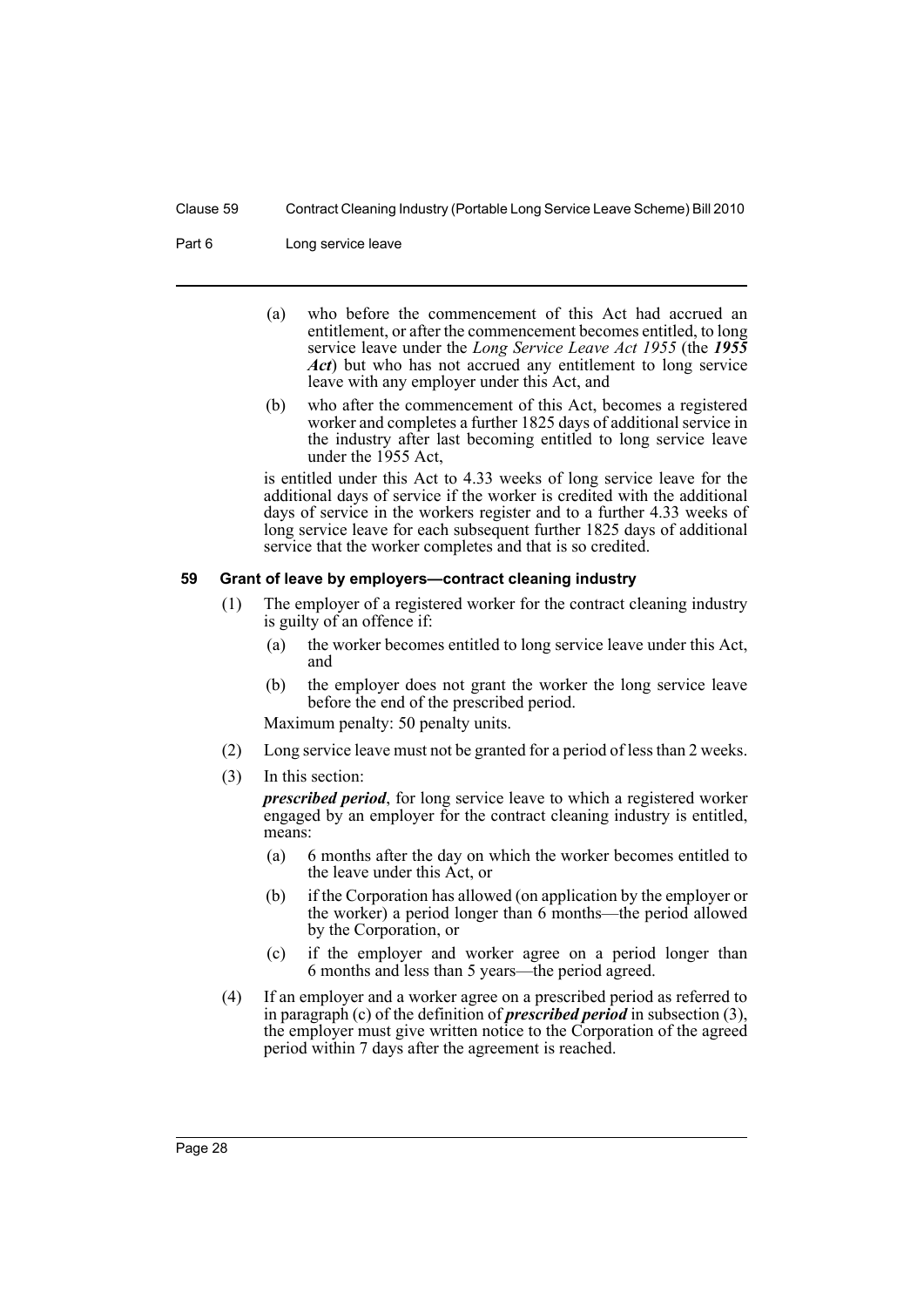Long service leave **Part 6** 

# <span id="page-34-0"></span>**60 Payments for leave**

- (1) A registered worker who has accrued long service leave under this Act may apply to the Corporation for payment for the leave.
- (2) The application must be in the approved form.
- (3) The Corporation may require an applicant to provide such documentary or other evidence (including a statutory declaration) as the Corporation may require to deal with the application.
- (4) If the Corporation is satisfied that the applicant is entitled to long service leave under this Act, the Corporation must approve the application and pay to the applicant the amount payable under section 66 or 67 (as the case requires) as soon as practicable after the application is made.

# <span id="page-34-1"></span>**61 Long service leave not payable if payment previously made**

- (1) A registered worker is not entitled to be paid for a day's service that is credited to the worker in the workers register if payment for the entitlement has already been made under this or another Act, or an award.
- (2) In this section:

*award* means an award, agreement or industrial instrument (under a law of the State or of the Commonwealth) providing for payment of workers performing cleaning work in the contract cleaning industry.

# <span id="page-34-2"></span>**62 Prohibition on payments in lieu of leave**

Except as provided by section 64, a registered worker must not be paid any amount instead of long service leave.

#### <span id="page-34-3"></span>**63 Entitlement to pro rata payment instead of leave in limited circumstances**

- (1) This section applies to a registered worker for the contract cleaning industry who has 5 years of recognised service if:
	- (a) the worker has permanently left the industry, and
	- (b) 20 weeks have passed since the day on which the worker permanently left the industry, and
	- (c) the worker has not been credited with service in the workers register for any of the days in the 20-week period.
- (2) If the Corporation is satisfied that this section applies to the worker, the worker is entitled to payment instead of long service leave for the number of weeks of long service leave worked out in accordance with the long service leave formula.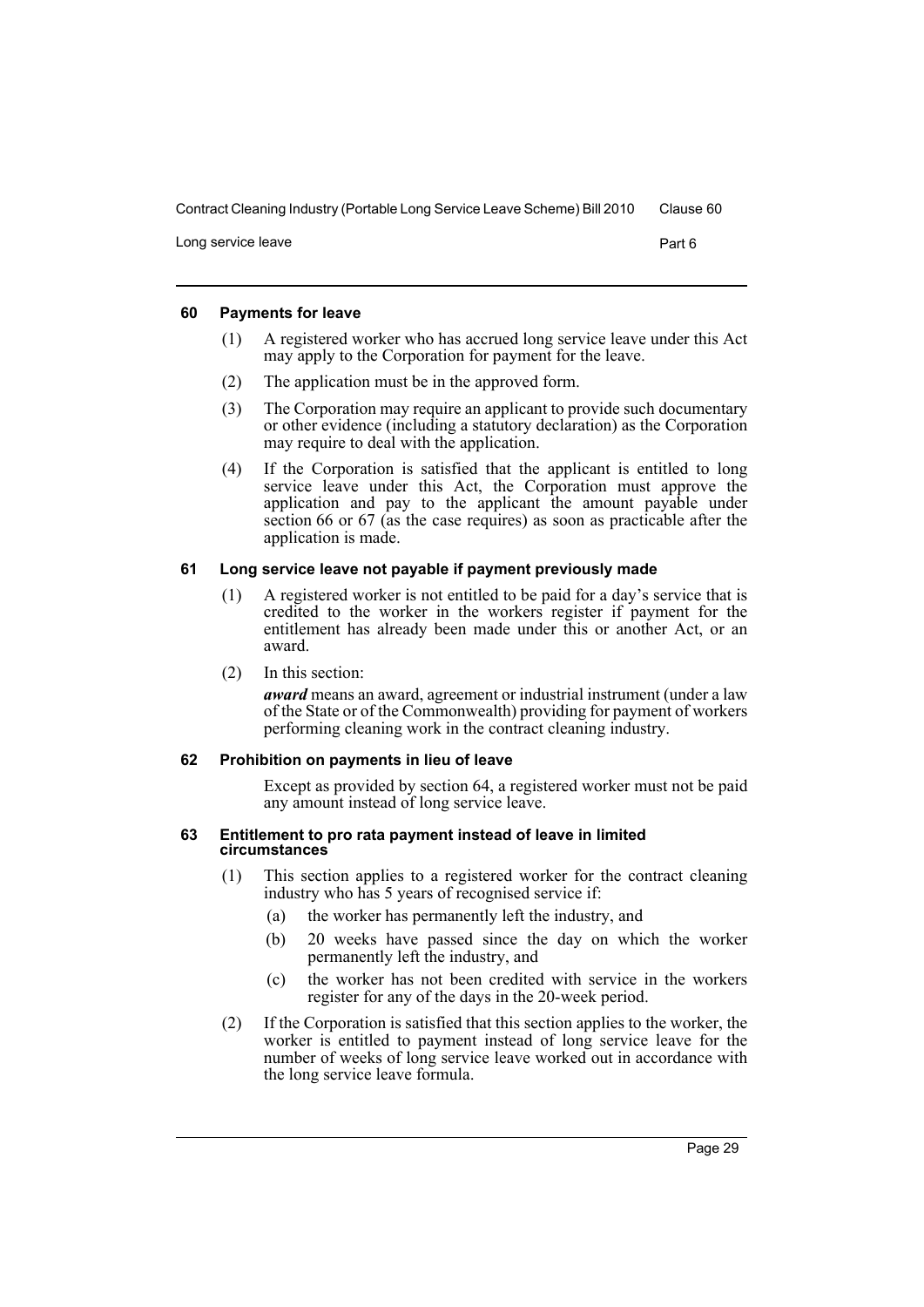Part 6 Long service leave

#### <span id="page-35-0"></span>**64 Pro rata payments instead of leave**

- (1) If a registered worker is entitled to payment instead of long service leave under section 63, the worker may apply to the Corporation for the payment.
- (2) If a registered worker has died and, immediately before the death, the registered worker had 5 years of recognised service, the registered worker's personal representative may apply to the Corporation for payment of the entitlement.
- (3) An application under this section must be in the approved form.
- (4) In this section, *personal representative*, in relation to a payment in respect of a person who has died, means:
	- (a) in the case of a person who died wholly or partially intestate any person who appears to the Corporation to be entitled to obtain a grant of letters of administration of the estate of the person, and
	- (b) in the case of a person who died testate—any person who appears to the Corporation to be entitled to receive the relevant payment under the will of the person.

#### <span id="page-35-1"></span>**65 How are leave entitlements to be worked out?**

- (1) For the purposes of sections 60 (Payments for leave) and 64 (Pro rata payments instead of leave), the amount payable to a registered worker for, or instead of, long service leave is:
	- (a) for any part of the entitlement to long service leave accrued as an employee—the amount worked out in section 66, and
	- (b) for any part of the entitlement to long service leave accrued as a contractor—the amount worked out in accordance with section 67.
- (2) For the purposes of subsection (1):
	- (a) long service leave must be taken in the reverse order in which it is accrued, and
	- (b) if pro rata payment instead of leave is being made—the payment is made in relation to the leave in the order in which it is accrued.

#### <span id="page-35-2"></span>**66 Leave payments to employee for service as a registered worker**

(1) For the purposes of section 60, the amount payable to an employee for long service leave for service accrued as a registered worker is the amount worked out using the following formula:

$$
0.8667 \times \frac{D}{365} \times R
$$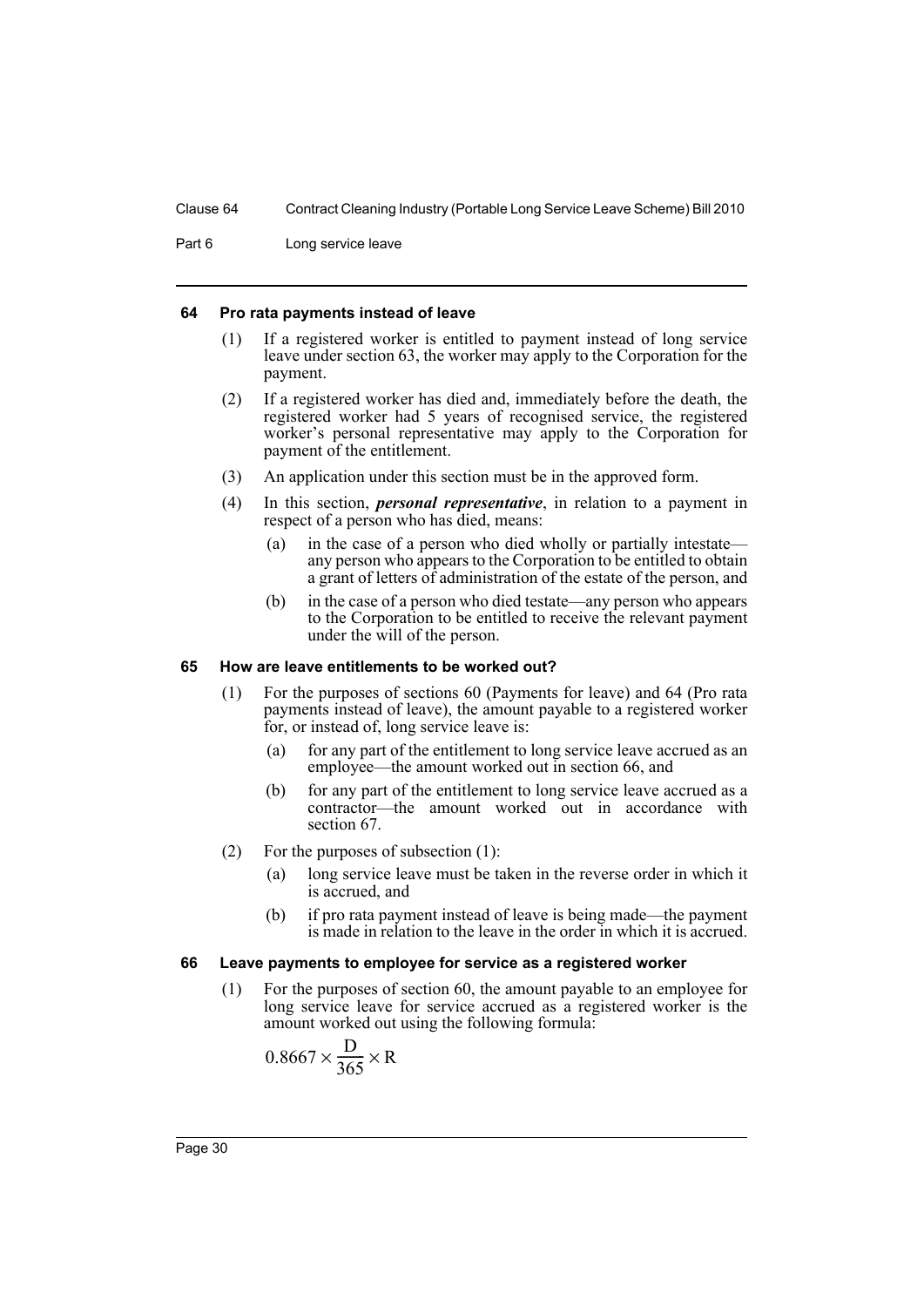Long service leave **Part 6** 

(2) In this section:

*D* means the number of days of service credited to the registered worker in the workers register to which the amount payable relates.

*designated day* means:

- (a) if the registered worker is taking long service leave—the day the leave begins, and
- (b) if the registered worker is being paid pro rata instead of taking long service leave—the day the application for payment is approved.

*R* is the highest of the weekly averages of the ordinary remuneration received by the registered worker during each of the following periods that applies to the worker:

- (a) the most recent 2 quarters of service as a registered worker before the designated day,
- (b) the most recent 4 quarters of service as a registered worker before the designated day,
- (c) the most recent 20 quarters of service as a registered worker before the designated day,
- (d) if relevant—the most recent 40 quarters of service as a registered worker before the designated day.

**Example—"R"** Henry has worked in the contract cleaning industry for 7 years. The periods in paragraphs (a), (b) and (c) apply to Henry because he has completed more than 20 return periods (ie 1825 days or 5 years), but less than 40 return periods (ie 3650 days or 10 years), of relevant service.

Henry's average weekly income for the 2 return periods before the designated day is \$283. His weekly averages for the 4 and 20 return periods before the designated day are \$427 and \$375, respectively. Accordingly "R" is \$427 because it is the highest of the weekly averages.

### <span id="page-36-0"></span>**67 Leave payments to a contractor for service as a registered worker**

- (1) For the purposes of section 60, the amount payable to a contractor who is a registered worker for long service leave for service accrued as a registered worker is the total of the following for the service:
	- (a) amounts paid by the contractor to the Corporation under section 51 (Levy payments by registered contractors),
	- (b) interest at the determined rate worked out from the date of receipt of each amount paid under that section until the designated day for the leave.
- (2) The Corporation must determine an interim rate of interest from time to time before the determination of the rate under subsection (1) (b).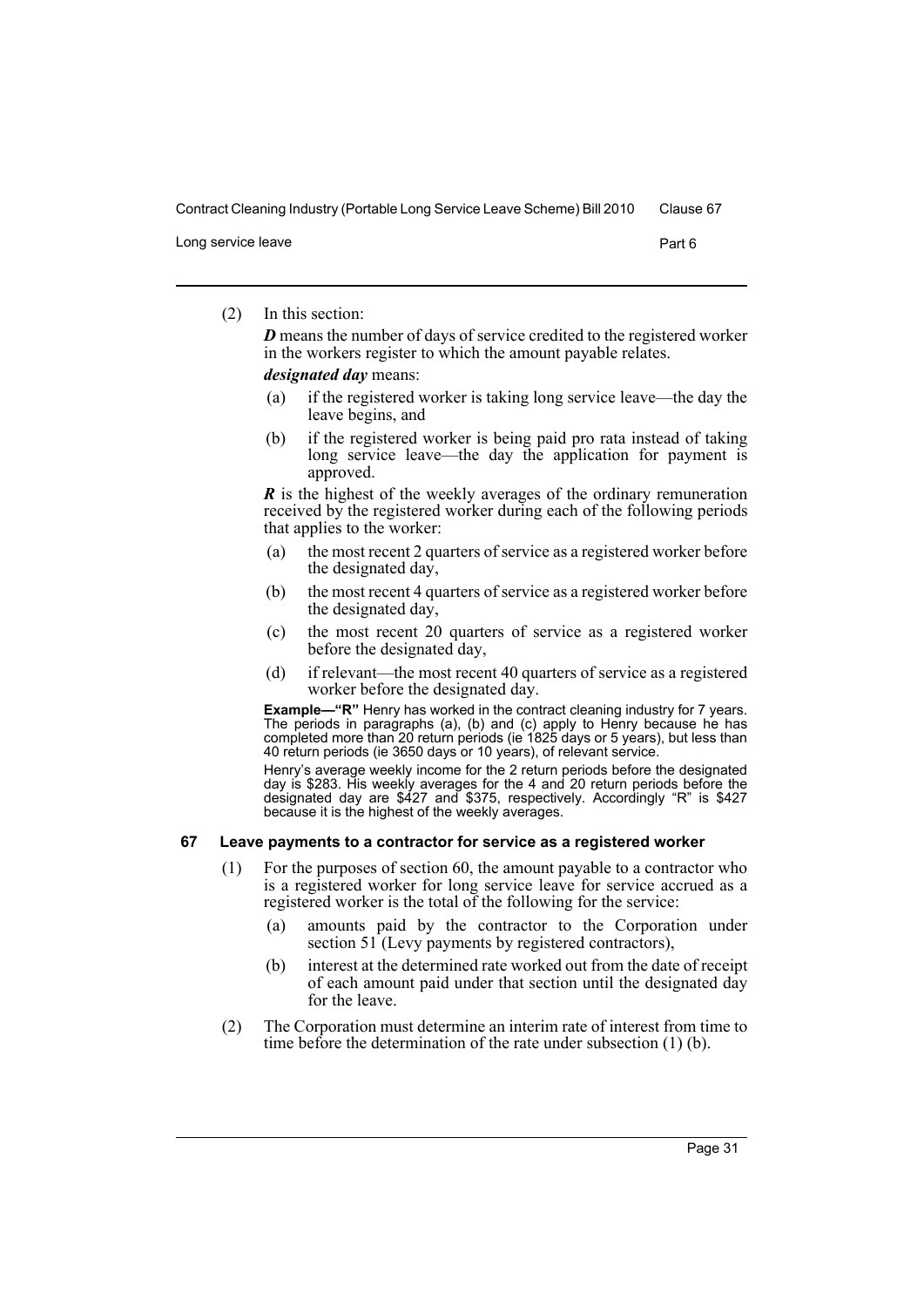Part 6 Long service leave

- (3) The determined rate of interest must:
	- (a) be worked out after the end of each financial year for the previous financial year,
	- (b) take into account the expenses incurred in administering the Corporation,
	- (c) be at least 75% of the rate of interest, expressed as a percentage, earned by the Corporation and worked out in accordance with the regulations.
- (4) In this section:

*designated day* means:

- (a) if the worker is taking long service leave—the day the leave begins, and
- (b) if the registered worker is being paid pro rata instead of taking long service leave—the day the Corporation approves the application for payment.

#### <span id="page-37-0"></span>**68 Deemed minimum and maximum rates of pay**

- (1) Despite section 66, the regulations may make provision for the determination of minimum and maximum amounts for *R* for the purposes of the formula in that section.
- (2) The Minister is to consult with the Committee before recommending the making of a regulation under this section.
- (3) The Committee is to advise and make recommendations to the Minister on the operation of, and any amendment to or repeal of, any regulation made under this section.
- (4) If an amount of a long service payment to a worker under section 66 or 67 is, because of the operation of a regulation made under this section, less than the amount it would have been in the absence of the regulation, the Corporation is to notify the worker in writing of that fact and give an explanation of the operation of the regulation.

**Note.** See section 84 with respect to appeals.

# <span id="page-37-1"></span>**69 Public holidays not to count as leave**

A period of long service leave taken by a registered worker is increased by one day for each public holiday that falls during the period of leave.

#### <span id="page-37-2"></span>**70 Corporation may pay if employer insolvent**

- (1) This section applies if:
	- (a) the employer of a registered worker is or becomes insolvent under administration, or an externally-administered body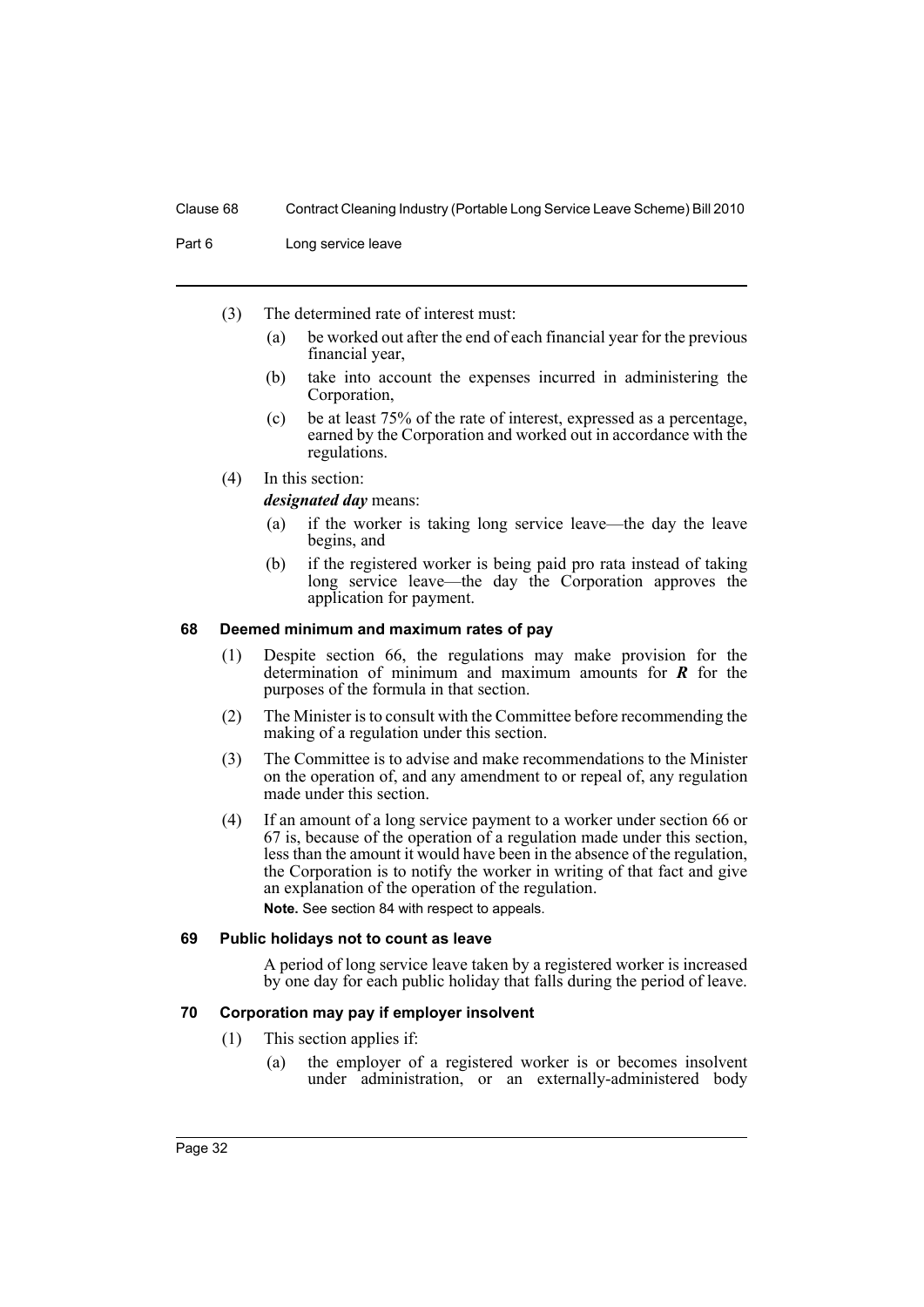Long service leave **Part 6** 

corporate, within the meaning of the *Corporations Act 2001* of the Commonwealth, and

- (b) the worker has an entitlement to long service leave under this Act.
- (2) The Corporation may pay to the worker, or the worker's personal representative, the difference between:
	- (a) the amount of the worker's long service leave entitlement under this Act, and
	- (b) an amount the worker or the worker's personal representative has received from or on behalf of the employer for the worker's long service leave entitlement under this Act.

# <span id="page-38-0"></span>**71 Payment may be deferred**

- (1) A person who applies for a payment for a long service leave entitlement may ask the Corporation to defer payment.
- (2) The Corporation may defer the payment for a period agreed between the person and the Corporation.

#### <span id="page-38-1"></span>**72 Corporation's liability confined to long service leave**

Despite the Corporation having paid, or paying, or being liable to pay, an amount for a long service leave entitlement under this Act to a registered worker, the Corporation is not:

- (a) an employer of the registered worker, or
- (b) a person in a contractual relationship with the registered worker.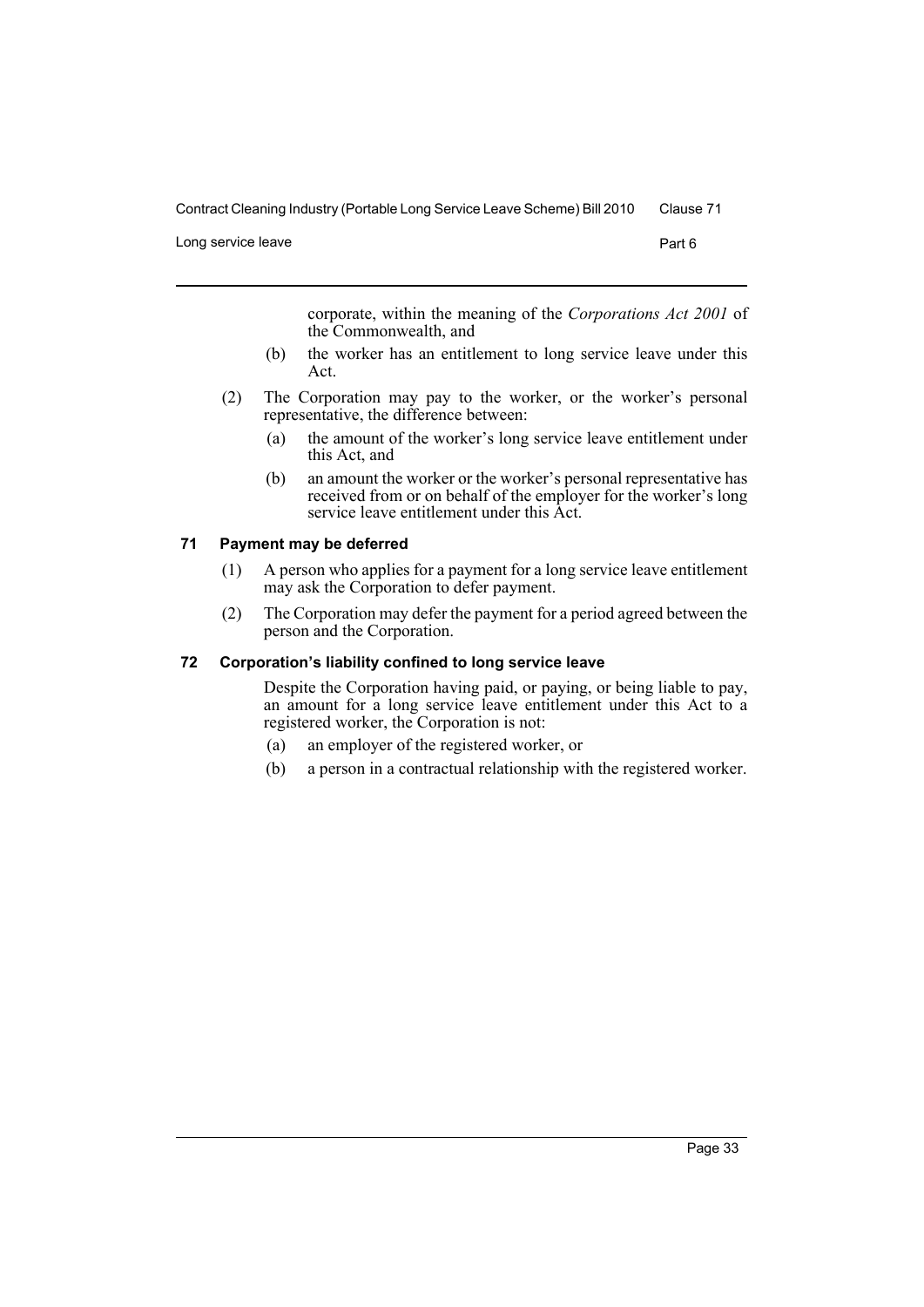Part 7 **Appeals to Committee** 

# <span id="page-39-0"></span>**Part 7 Appeals to Committee**

# <span id="page-39-1"></span>**Division 1 General**

# <span id="page-39-2"></span>**73 Appeals—general provisions**

- (1) An appeal under this Act is to be made:
	- (a) except as provided by paragraph (b)—within 21 days after the appellant is notified of the decision appealed against, or
	- (b) within such other time as may be prescribed by the regulations in respect of the appeal.
- (2) The manner of making and the procedure for hearing and determining an appeal under this Act is, subject to the regulations, to be as determined by the Committee.
- (3) The Committee may at any time refer the matter the subject of an appeal under this Act to the Corporation for reconsideration.
- (4) The determination of the Committee in respect of an appeal under this Act is taken to be the final decision of the Corporation and must be given effect to by the Corporation.
- (5) Despite subsection (4), in proceedings in any court a plea of issue estoppel is not available in respect of an issue decided by the Committee.

### <span id="page-39-3"></span>**74 Hearing and determination of appeals by 2 or more members**

- (1) If the Committee in any particular case or class of cases so determines, an appeal under this Act may be heard or may be heard and determined by  $\hat{2}$  or more members of the Committee appointed by the Committee for the purpose.
- (2) If an appeal is heard but not determined by 2 or more members of the Committee, the determination of the appeal must be made by the Committee at a meeting at which a quorum is present.
- (3) If an appeal is heard and determined by 2 or more members of the Committee, the determination of the appeal is taken to have been made by the Committee.

#### <span id="page-39-4"></span>**75 Notice of appeal decisions**

The Committee must give the appellant written notice of its decision on an appeal under this Act not later than 14 days after the day on which the decision is made.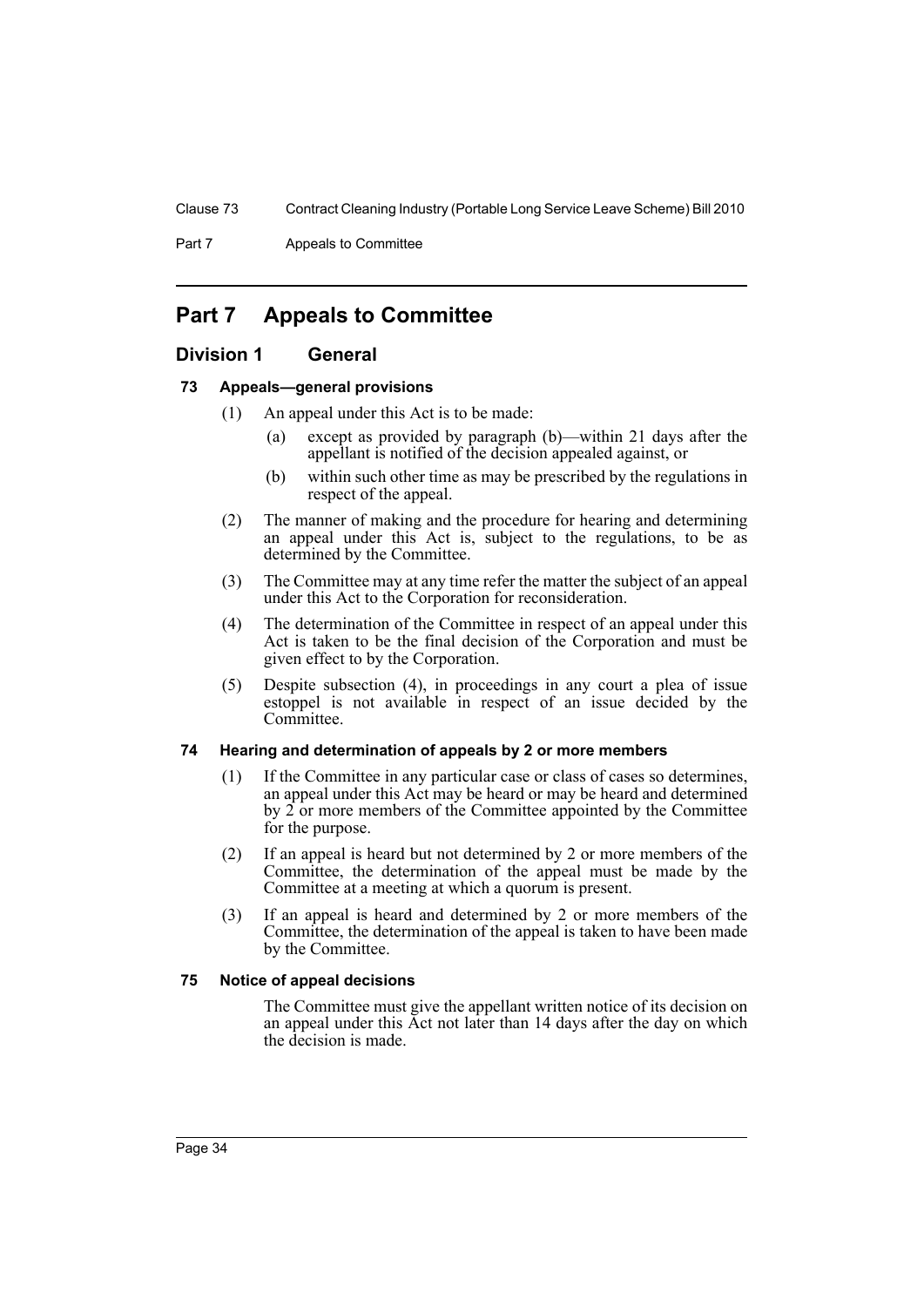Appeals to Committee **Part 7** and 2012 12:30 and 2012 12:30 and 2012 12:30 and 2012 12:30 and 2012 12:30 and 2013

#### <span id="page-40-0"></span>**76 Personal representative of deceased person may appeal on person's behalf**

- (1) A reference in Division 2 to a person who has an appeal right under that Division includes, where the person has died, the person's personal representative acting on behalf of the person.
- (2) In this section, *personal representative*, in relation to a person who has died, means:
	- (a) in the case of a person who died wholly or partially intestate any person who appears to the Committee to be entitled to obtain a grant of letters of administration of the estate of the person, and
	- (b) in the case of a person who died testate—any person who appears to the Committee to be entitled to receive the relevant payment under the will of the person.

# <span id="page-40-1"></span>**Division 2 Rights of appeal**

# <span id="page-40-2"></span>**77 Appeals against refusal to register as employer**

- (1) This section applies if the Corporation refuses to register a person as an employer under section 18 (Dealing with applications for registration as employer).
- (2) The applicant for registration may appeal to the Committee against the Corporation's decision.
- (3) If an appeal is made, the Committee must:
	- (a) if satisfied that the person to whom the application relates is an employer for the contract cleaning industry—direct the Corporation to register the person as an employer for the industry, or
	- (b) in any other case—confirm the Corporation's decision.

# <span id="page-40-3"></span>**78 Appeals against refusal to register as registered worker**

- (1) This section applies if the Corporation refuses to register a person as a worker under section 24 (Dealing with applications for registration as registered worker).
- (2) The applicant for registration may appeal to the Committee against the Corporation's decision.
- (3) If an appeal is made, the Committee must:
	- (a) if satisfied that the person to whom the application relates is a worker for the contract cleaning industry—direct the Corporation to register the person as a worker for the industry, or
	- (b) in any other case—confirm the Corporation's decision.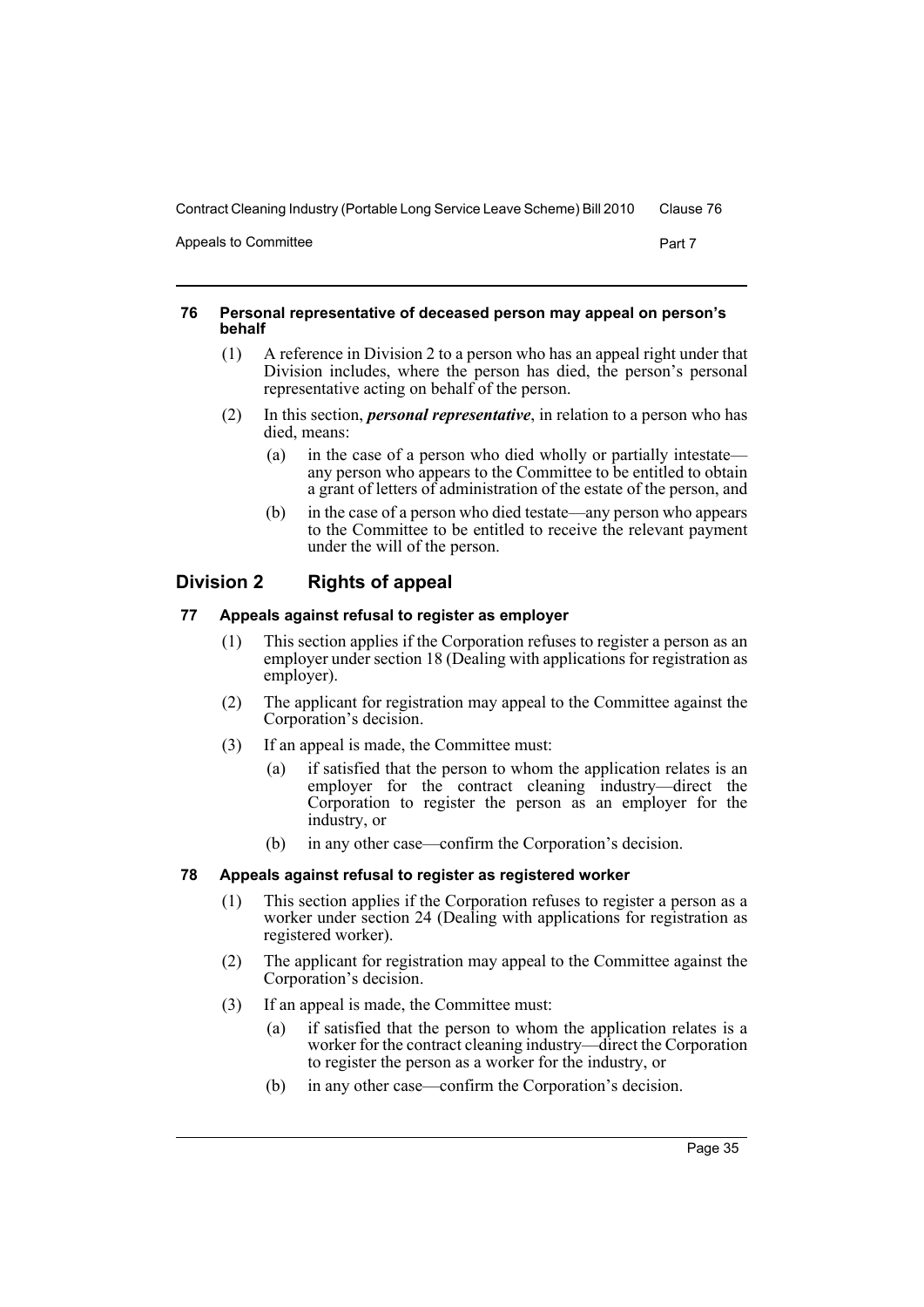Part 7 **Appeals to Committee** 

### <span id="page-41-0"></span>**79 Appeal against cancellation of employer's registration**

- (1) A person may appeal to the Committee against a decision of the Corporation under section 31 to cancel the person's registration as an employer.
- (2) The Committee may, in determining an appeal, confirm the cancellation or:
	- (a) in the case of a cancellation under section 31 (1)—quash the decision of the Corporation if satisfied that the person concerned is an employer and that the person's application to become a registered employer was approved in accordance with this Act, or
	- (b) in the case of a cancellation under section 31 (4)—quash the decision of the Corporation if satisfied that the person concerned has not stopped engaging workers to perform cleaning work in the contract cleaning industry.

# <span id="page-41-1"></span>**80 Appeal against cancellation of worker's registration**

- (1) A person may appeal to the Committee against a decision of the Corporation under section 28 to cancel the person's registration as a worker (otherwise than as authorised by section 28 (4)).
- (2) The Committee may, in determining an appeal, confirm the cancellation or:
	- (a) in the case of a cancellation under section 28 (1)—quash the decision of the Corporation if satisfied that the person concerned is a worker and that the person's application to become a registered worker was approved in accordance with this Act, or
	- (b) in the case of a cancellation under section 28 (2)—quash the decision of the Corporation if satisfied that the registered worker was entitled under this Act to be credited with service in the workers register during the period of 4 years immediately preceding the cancellation.

### <span id="page-41-2"></span>**81 Appeals against refusal to grant exemption or revocation of exemption**

- (1) This section applies if the Corporation refuses to grant an exemption to an employer, or revokes an exemption granted to an employer, under section 40 (Exemption from lodging return).
- (2) The employer may appeal to the Committee against the Corporation's decision.
- (3) If an appeal is made, the Committee must:
	- (a) if satisfied that the exemption should be granted or should not have been revoked—direct the Corporation to grant or reinstate the exemption (as the case requires), or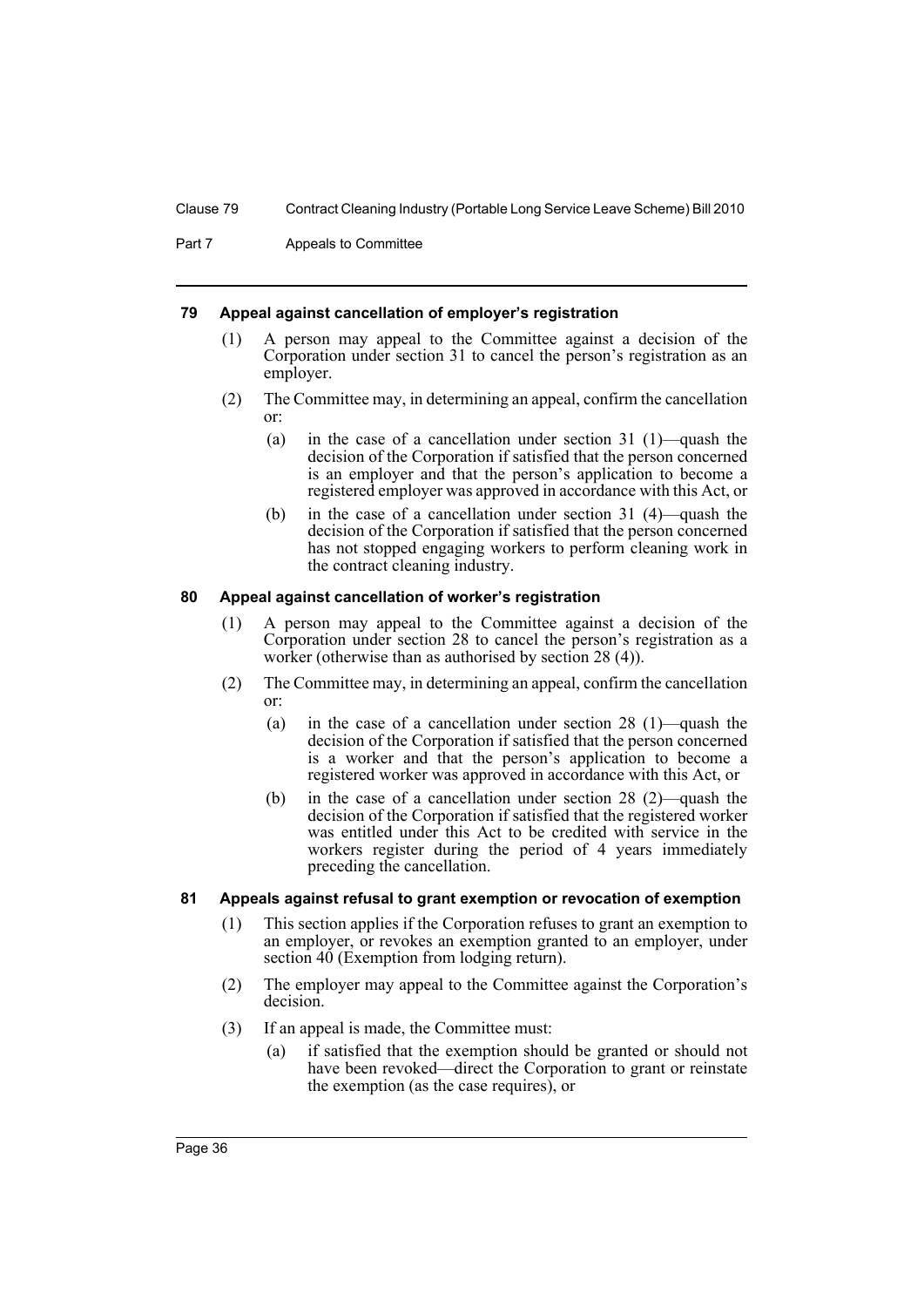Appeals to Committee **Part 7** and 2012 12:30 and 2012 12:30 and 2012 12:30 and 2012 12:30 and 2012 12:30 and 2013

(b) in any other case—confirm the Corporation's decision.

#### <span id="page-42-0"></span>**82 Appeal in relation to payment of interest on long service levies etc**

- (1) This section applies if the Corporation gives, or refuse to give, a direction under section 52 (3).
- (2) A person who is aggrieved by the Corporation's decision may appeal to the Committee for a review of the matter.
- (3) Without affecting the generality of section 73, notice of appeal under subsection (2) must:
	- (a) specify why the decision of the Corporation with respect to the direction or the refusal to give the direction is unreasonable, having regard to the circumstances notified to the Corporation at the time the decision was made, and
	- (b) be accompanied by a statutory declaration verifying the particulars set out in the application.
- (4) If an appeal is made, the Committee must:
	- (a) confirm the decision of the Corporation, or
	- (b) if it considers that the decision of the Corporation is unreasonable having regard to the circumstances notified to the Corporation at the time the decision was made—give such directions to the Corporation with respect to the matter as the Committee considers appropriate.

#### <span id="page-42-1"></span>**83 Appeals against levy assessments**

- (1) A person who is aggrieved by a decision of the Corporation in connection with an assessment under section 53 may appeal to the Committee for a review of the matter.
- (2) The Committee may, in determining an appeal, confirm the decision of the Corporation or quash the decision of the Corporation.

#### <span id="page-42-2"></span>**84 Appeal against limitation of long service payment by operation of deemed minimum and maximum rates of pay**

- (1) A person who has received a notification under section 68 and is dissatisfied with the calculation of the long service payment may appeal to the Committee.
- (2) The Committee, in determining the appeal, may confirm the calculation of the long service payment or set it aside and make a new calculation in substitution for that calculation.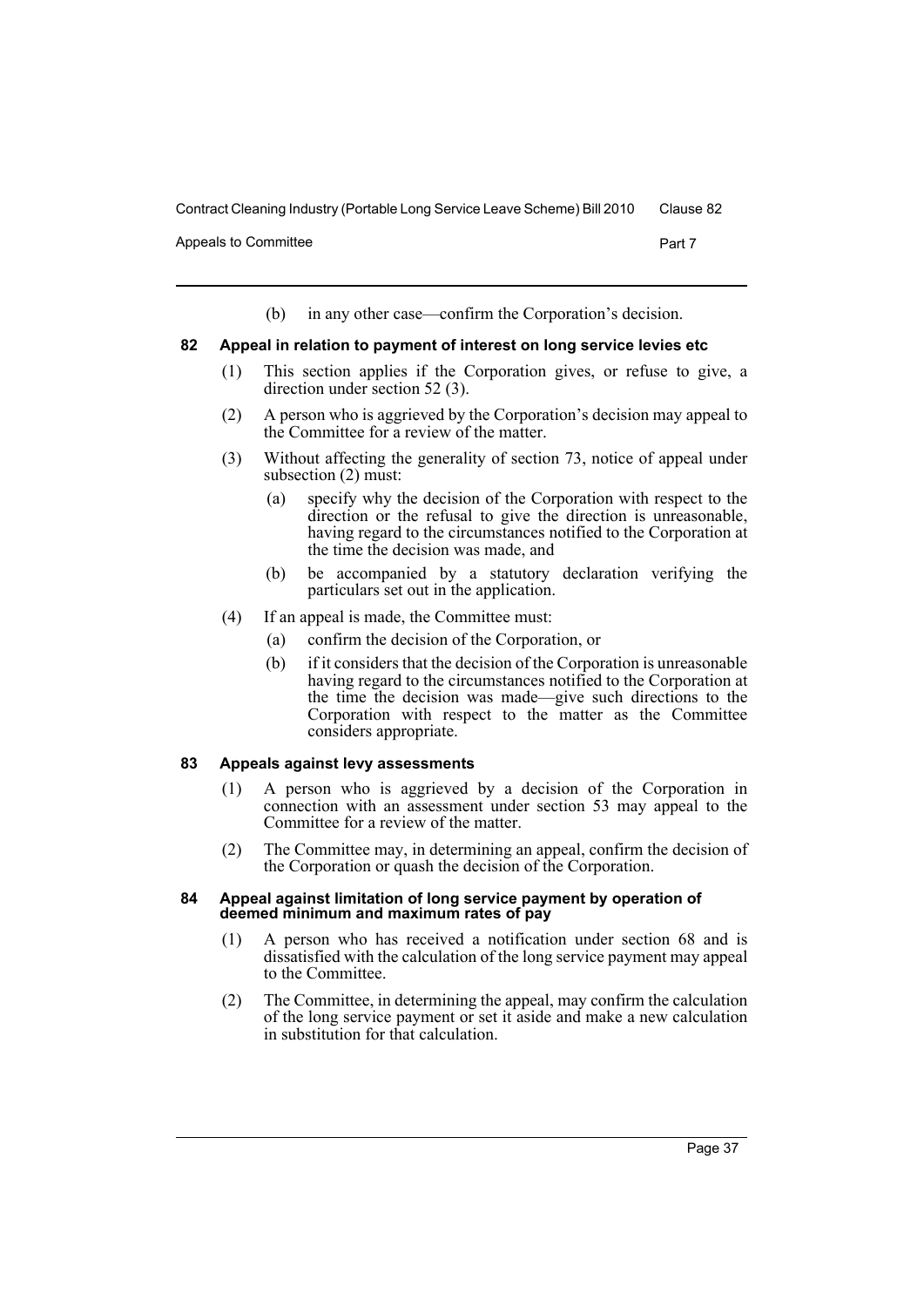Part 8 Enforcement

# <span id="page-43-0"></span>**Part 8 Enforcement**

# <span id="page-43-1"></span>**Division 1 Authorisation and identification of inspectors**

# <span id="page-43-2"></span>**85 Definition**

In this Part:

*inspector* means a person authorised by the Corporation for the purposes of this Part.

# <span id="page-43-3"></span>**86 Authorisation of inspectors**

- (1) The Corporation may authorise any person, or persons included in a class of persons, to be an inspector or inspectors for the purposes of this Part.
- (2) The Corporation may, in and by the instrument authorising a person to be an inspector, limit the functions that the inspector may exercise under this Part.
- (3) An inspector is, to the extent to which the inspector is exercising functions as an inspector under this Part, subject to the control and direction of the Corporation.

# <span id="page-43-4"></span>**87 Identification of inspectors**

- (1) The Corporation is to cause each inspector to be issued with a means of identification in the form approved by the Corporation.
- (2) In the course of exercising the functions of an inspector under this Part, the inspector must, if requested to do so by any person affected by the exercise of any such function, produce the inspector's identification for inspection by the person unless to do so would defeat the purpose for which the functions are to be exercised.

# <span id="page-43-5"></span>**Division 2 Powers of entry and inspection**

# <span id="page-43-6"></span>**88 Power to enter premises**

- (1) An inspector may enter any premises at any time for the following purposes:
	- (a) determining whether any workers in the contract cleaning industry are employed or engaged there,
	- (b) determining whether there has been compliance with, or a contravention of, this Act or the regulations.
- (2) Entry may be effected under this Act by an inspector with such assistance as the inspector considers necessary and with the use of reasonable force.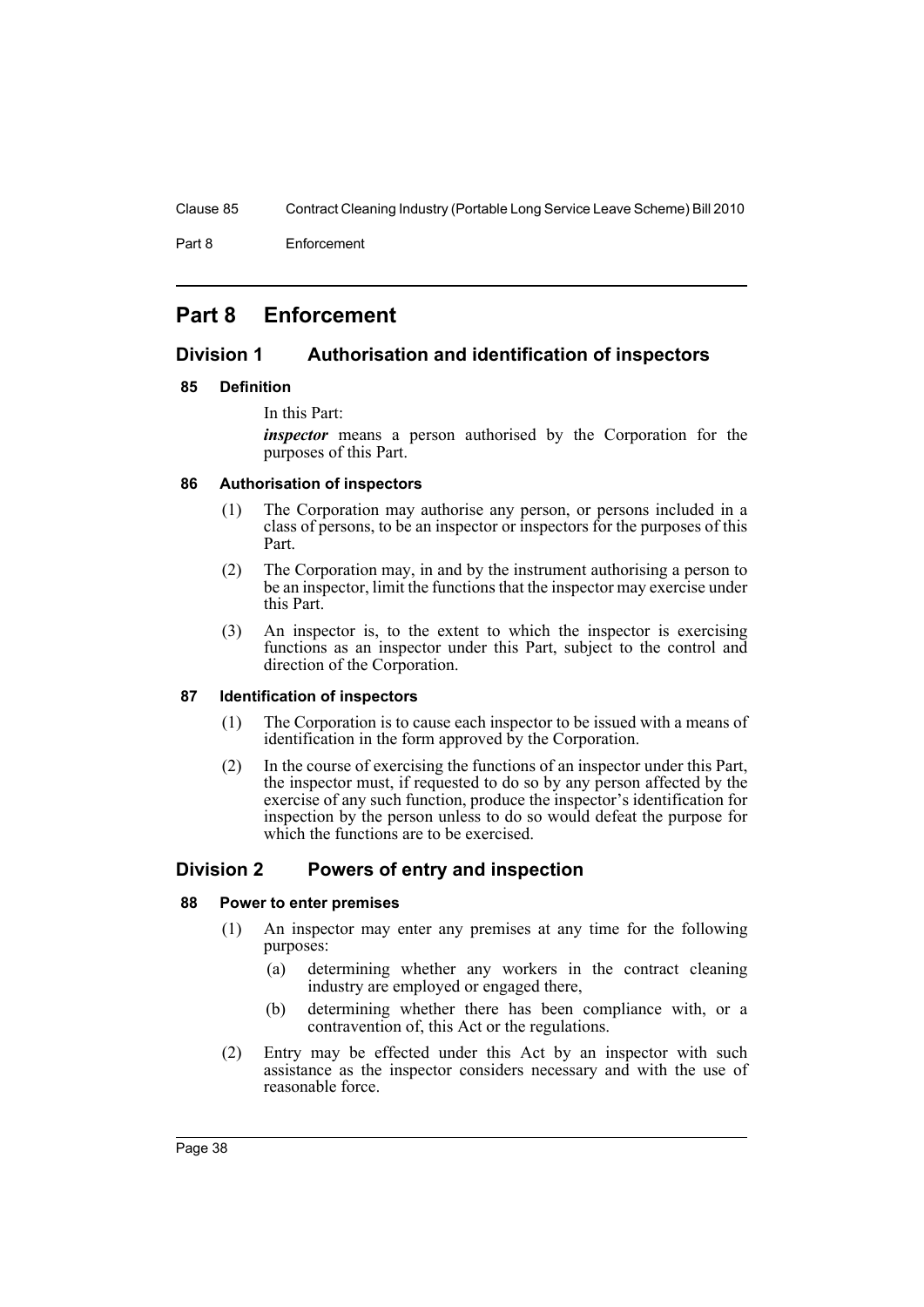Enforcement Part 8

### <span id="page-44-0"></span>**89 Entry into residential premises only with permission or warrant**

This Division does not empower an inspector to enter any part of premises used only for residential purposes without the permission of the occupier or under the authority of a search warrant under section 90.

### <span id="page-44-1"></span>**90 Search warrants**

- (1) An inspector may apply to an authorised officer for the issue of a search warrant if the inspector believes on reasonable grounds that:
	- (a) a provision of this Act or the regulations is being or has been contravened at any premises, or
	- (b) there is in or on any premises any matter or a thing that is connected with an offence under this Act or the regulations.
- (2) An authorised officer to whom such an application is made may, if satisfied that there are reasonable grounds for doing so, issue a search warrant authorising an inspector named in the warrant:
	- (a) to enter the premises, and
	- (b) to exercise any function of an inspector under this Division.
- (3) Division 4 of Part 5 of the *Law Enforcement (Powers and Responsibilities) Act 2002* applies to a search warrant issued under this section.
- (4) In this section:

*authorised officer* has the same meaning as it has in the *Law Enforcement (Powers and Responsibilities) Act 2002*.

*matter or a thing* connected with an offence means:

- (a) any matter or a thing with respect to which the offence has been committed, or
- (b) any matter or a thing that will afford evidence of the commission of an offence, or
- (c) any matter or a thing that was used, or is intended to be used, for the purpose of committing the offence.

*offence* includes an offence that there are reasonable grounds for believing has been, or is to be, committed.

### <span id="page-44-2"></span>**91 Powers to inspect and seize things**

(1) An inspector may, on any premises lawfully entered, do anything that in the opinion of the inspector is necessary to be done for the purposes of this Part, including (but not limited to) the things specified in subsection  $(2)$ .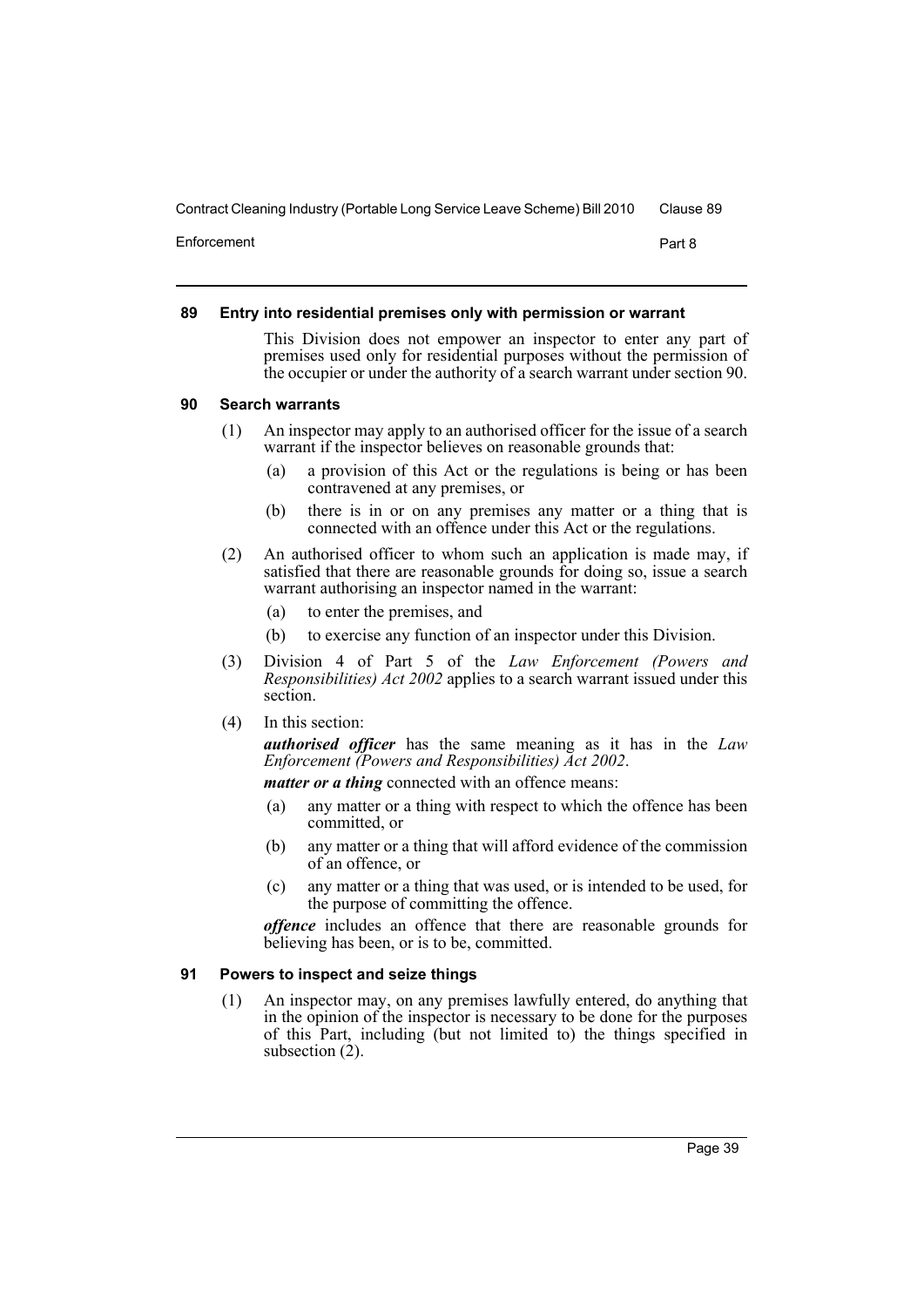Part 8 Enforcement

- (2) An inspector may do any or all of the following:
	- (a) carry out surveillance activities,
	- (b) examine and inspect any part of the premises or any article or thing on the premises,
	- (c) make such examinations and inquiries as the inspector considers necessary,
	- (d) require records and other documents required to be kept for the purposes of this Act or the regulations to be produced for inspection,
	- (e) examine and inspect any such records or other documents,
	- (f) take copies of any such records or other documents,
	- (g) seize anything that the inspector has reasonable grounds for believing is connected with an offence under this Act or the regulations,
	- (h) do any other thing the inspector is empowered to do under this Part.
- (3) The power conferred on a person authorised under subsection (2) to require the production of a document includes the power:
	- (a) to require its translation into the English language, if it is not written in English, and
	- (b) to require the production, in hard-copy, or graphic form, of a document that is stored electronically or that otherwise consists of anything referred to in paragraph (b) or (c) of the definition of *document* in section 21 (1) of the *Interpretation Act 1987*.
- (4) The power to seize anything connected with an offence includes a power to seize:
	- (a) a thing with respect to which the offence has been committed, and
	- (b) a thing that will afford evidence of the commission of the offence, and
	- (c) a thing that was used for the purpose of committing the offence.

A reference to any such offence includes a reference to an offence that there are reasonable grounds for believing has been committed.

(5) A person may be required to furnish a document under this Division only if the document is in the person's possession or is within the person's power to obtain lawfully.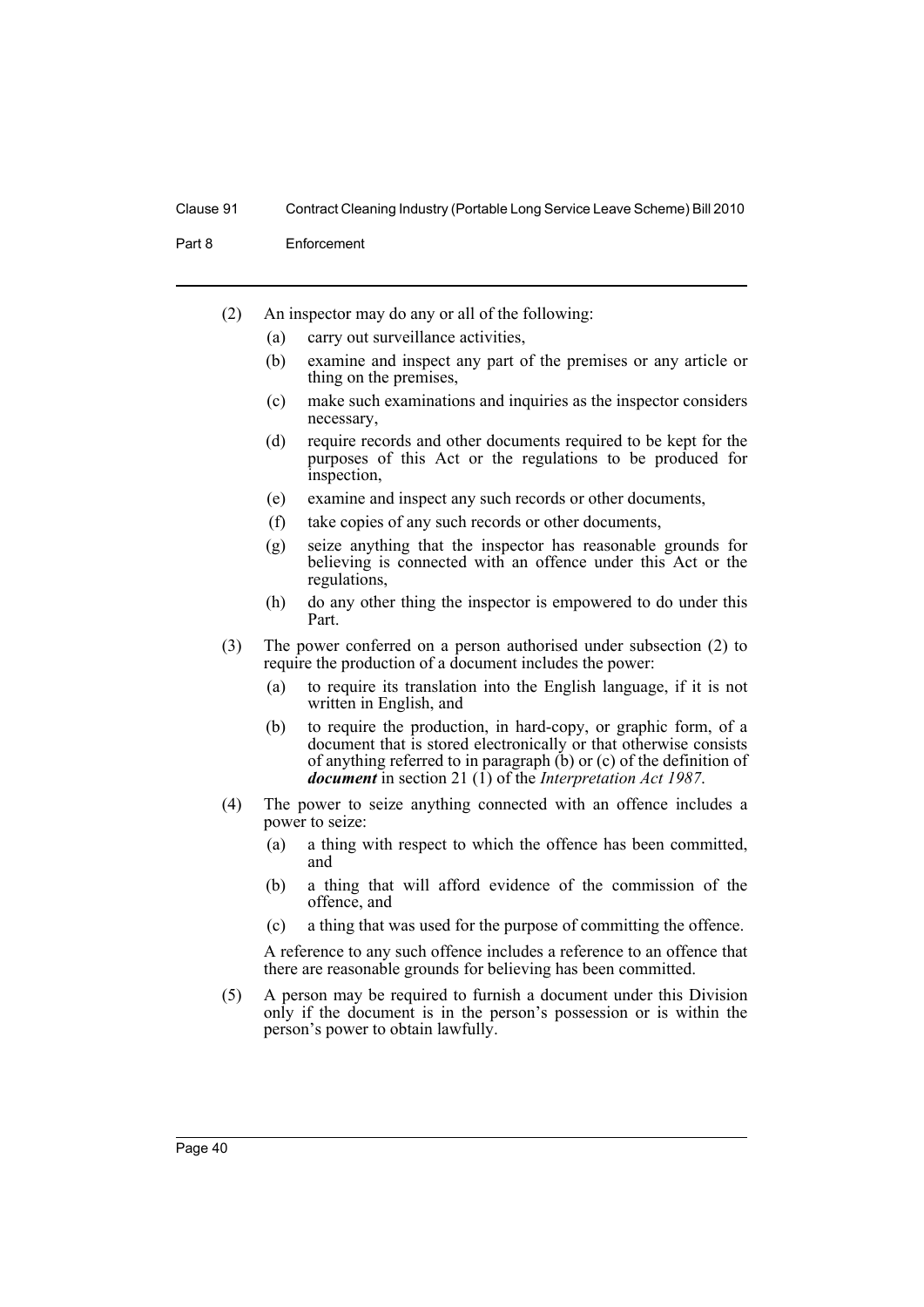Enforcement Part 8

#### <span id="page-46-0"></span>**92 Dealing with seized things**

- (1) If an inspector seizes anything under section 91 on any premises, the inspector must issue the person apparently in charge of the premises with a written receipt for the thing seized.
- (2) An inspector may retain anything seized under section 91 until the completion of any proceedings (including proceedings on appeal) in which it may be evidence.
- (3) A record may be retained under subsection (2) only if the person from whom the record was seized is provided, within a reasonable time after the seizure, with a copy of the record certified by the inspector as a true copy.
- (4) Subsection (2) ceases to have effect in relation to anything seized if, on the application of a person aggrieved by the seizure, the court in which proceedings referred to in that subsection are commenced so orders.

### <span id="page-46-1"></span>**93 Assistance to be given to inspectors**

- (1) This section applies for the purpose of enabling an inspector to exercise any of the powers of an inspector under this Division in connection with any premises.
- (2) The inspector may, by notice in writing given to the owner or occupier of the premises, require the owner or occupier to provide such reasonable assistance and facilities as are specified in the notice within a specified time and in a specified manner.

#### <span id="page-46-2"></span>**94 Provisions relating to requirements to furnish records, information or answer questions**

#### (1) **Warning to be given on each occasion**

A person is not guilty of an offence of failing to comply with a requirement under this Part to furnish records or information or to answer a question unless the person was warned on that occasion that a failure to comply is an offence.

#### (2) **Self-incrimination not an excuse**

A person is not excused from a requirement under this Part to furnish any records or information or to answer a question on the ground that the record, information or answer might incriminate the person or make the person liable to a penalty.

#### (3) **Information or answer not admissible if objection made**

However, any information furnished or answer given by a natural person in compliance with a requirement under this Part is not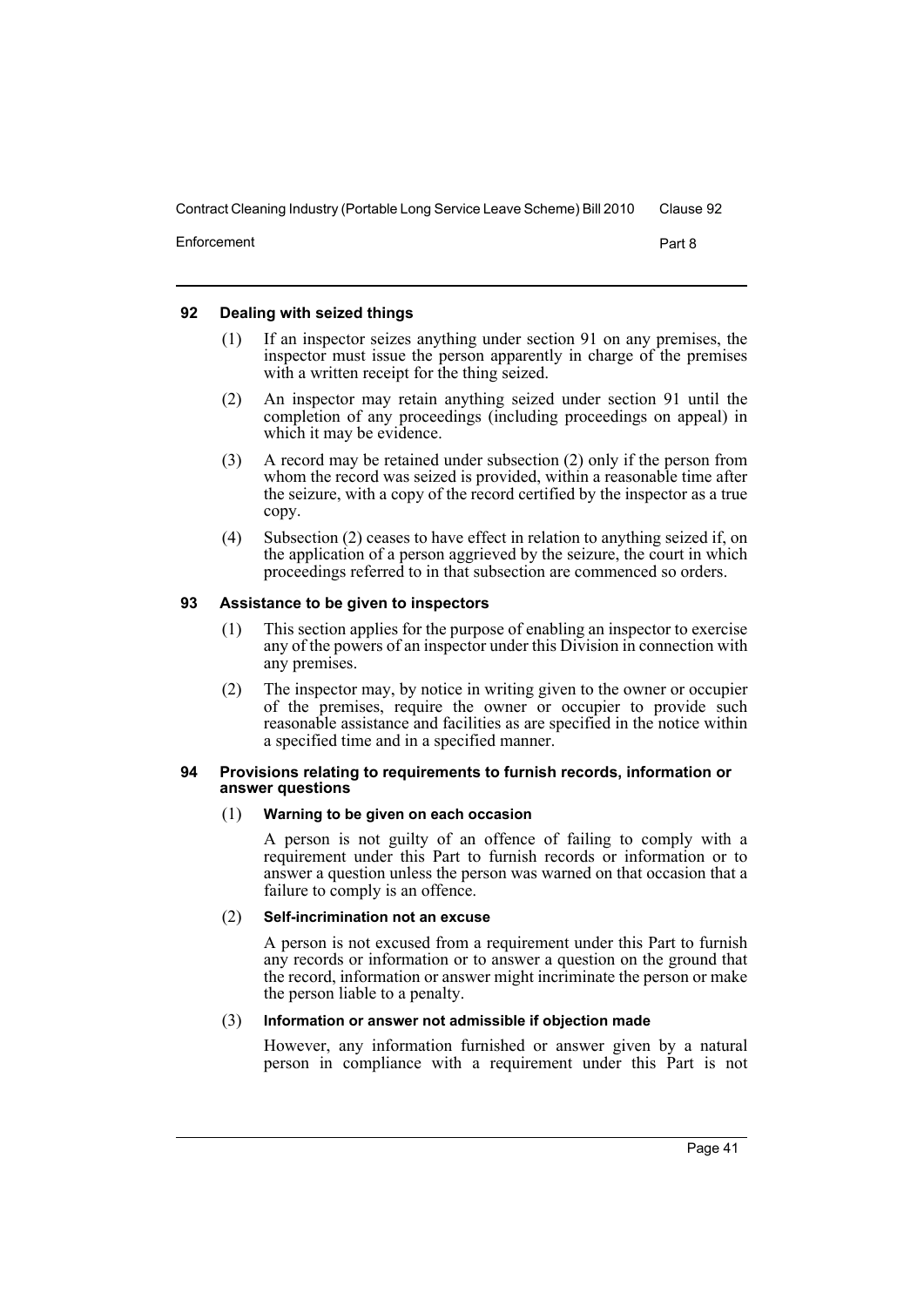Part 8 Enforcement

admissible in evidence against the person in criminal proceedings (except proceedings for an offence under this Part) if:

- (a) the person objected at the time to doing so on the ground that it might incriminate the person, or
- (b) the person was not warned on that occasion that the person may object to furnishing the information or giving the answer on the ground that it might incriminate the person.

#### (4) **Records admissible**

Any record furnished by a person in compliance with a requirement under this Part is not inadmissible in evidence against the person in criminal proceedings on the ground that the record might incriminate the person.

### (5) **Further information**

Further information obtained as a result of a record or information furnished or of an answer given in compliance with a requirement under this Part is not inadmissible on the ground:

- (a) that the record or information had to be furnished or the answer had to be given, or
- (b) that the record or information furnished or answer given might incriminate the person.

#### (6) **Requirement to state name and address**

This section extends to a requirement under this Part to state a person's name and address.

#### <span id="page-47-0"></span>**95 Offences under this Part**

- (1) A person must not, without lawful excuse, refuse or fail to comply with a requirement made of the person under this Part.
- (2) A person must not wilfully:
	- (a) obstruct, delay or hinder an inspector in the exercise of the inspector's powers under this Part, or
	- (b) refuse to allow an inspector to enter any premises the inspector may lawfully enter under this Part.

Maximum penalty: 50 penalty units.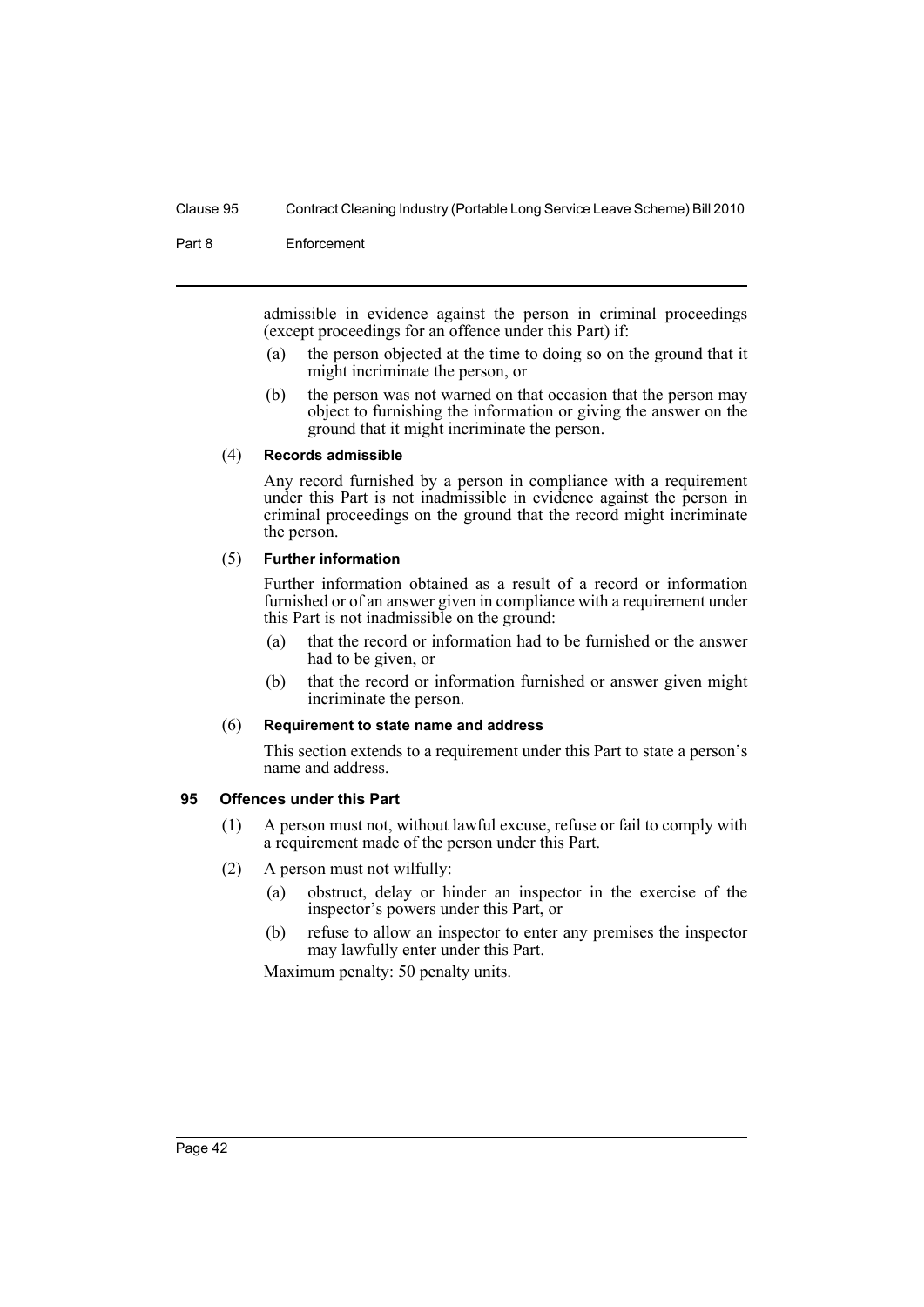Enforcement Part 8

# <span id="page-48-0"></span>**Division 3 Other enforcement matters**

# <span id="page-48-1"></span>**96 Service of documents**

- (1) A document that is authorised or required by this Act or the regulations to be served on any person may be served by:
	- (a) in the case of a natural person:
		- (i) delivering it to the person personally, or
		- (ii) sending it by post to the address specified by the person for the giving or service of documents or, if no such address is specified, the residential or business address of the person last known to the person giving or serving the document, or
		- (iii) sending it by facsimile transmission to the facsimile number of the person, or
	- (b) in the case of a body corporate:
		- (i) leaving it with a person apparently of or above the age of 16 years at, or by sending it by post to, the head office, a registered office or a principal office of the body corporate or to an address specified by the body corporate for the giving or service of documents, or
		- (ii) sending it by facsimile transmission to the facsimile number of the body corporate.
- (2) Nothing in this section affects the operation of any provision of a law or of the rules of a court authorising a document to be served on a person in any other manner.

### <span id="page-48-2"></span>**97 Authentication of certain documents by Corporation**

Every summons, process, demand, order, notice, statement, direction or document requiring authentication by the Corporation may be sufficiently authenticated without the seal of the Corporation if signed by the Chief Executive Officer.

#### <span id="page-48-3"></span>**98 Corporation may require applicant under section 17 to provide further information or evidence**

- (1) The Corporation may, by written notice, require an applicant under section 17 to provide, within a reasonable period stated in the notice:
	- (a) such information further to the information contained in the application, and
	- (b) such documentary or other evidence (including a statutory declaration),

as the Corporation may require to enable it to deal with the application.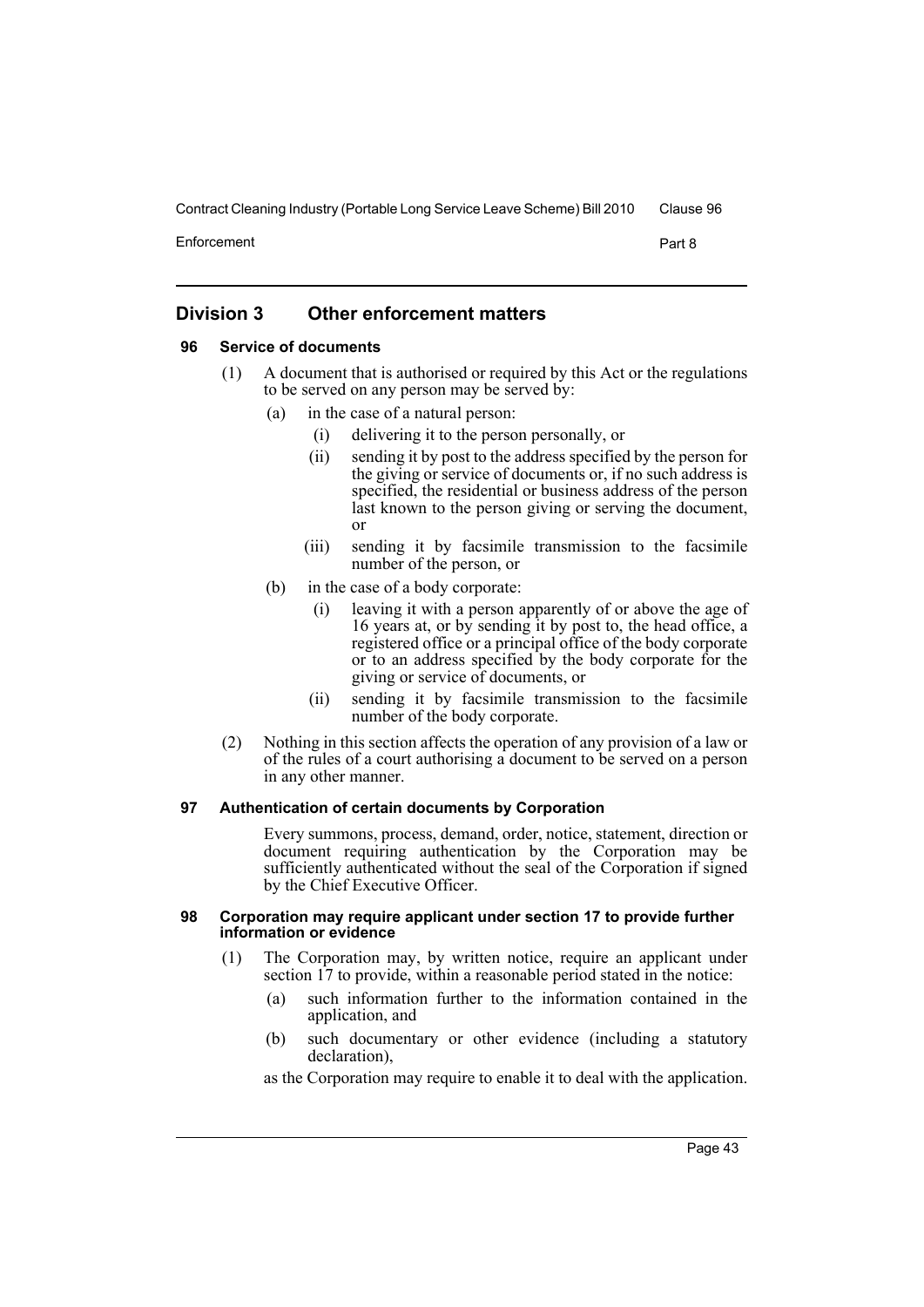#### Part 8 Enforcement

(2) The applicant is guilty of an offence if the applicant, without reasonable excuse, fails to provide the information or evidence within the period stated in the notice.

Maximum penalty: 40 penalty units.

#### <span id="page-49-0"></span>**99 Corporation may require applicant under section 22 or 23 to provide further information or evidence**

- (1) The Corporation may, by notice in writing, require an applicant under section  $\overline{22}$  (Application for registration by workers) or  $\overline{23}$  (Application by employers for registration of employee) to provide within a reasonable period stated in the notice:
	- (a) such information further to the information contained in the application, and
	- (b) such documentary or other evidence (including a statutory declaration),

as the Corporation may require to enable it to deal with the application.

(2) The Corporation may refuse to grant the application if the applicant, without reasonable excuse, fails to provide the information or evidence in the period stated in the notice.

#### <span id="page-49-1"></span>**100 Notice requiring information or documents**

- (1) This section applies if the Corporation believes a person is, or was an employer for the contract cleaning industry, but is not a registered employer.
- (2) The Corporation may, by written notice given to the person, require the person to give the Corporation the information or documents stated in the notice that are necessary to enable the Corporation to decide whether the person is, or was, an employer in the contract cleaning industry.
- (3) The notice may state a period, that must be reasonable in the circumstances, within which the information or documents must be given to the Corporation.
- (4) The person is guilty of an offence if the person, without reasonable excuse, fails to provide the information or documents within the period stated in the notice.

Maximum penalty: 40 penalty units.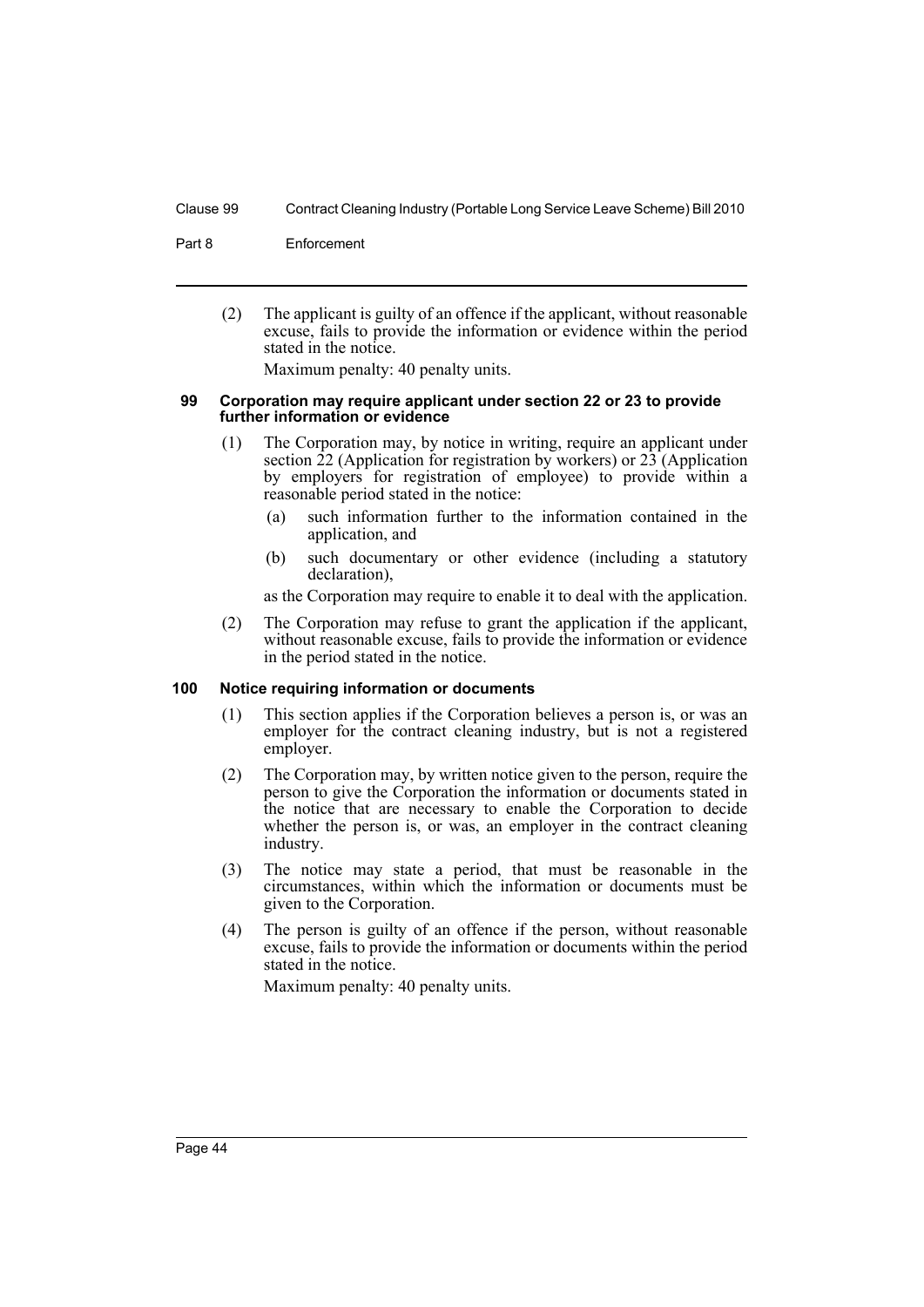Enforcement Part 8

### <span id="page-50-0"></span>**101 False statements**

A person who:

- (a) in any application, certificate, claim, appeal, return or record made, furnished or maintained under or for the purposes of this Act or the regulations, or
- (b) in any information given:
	- (i) in purported compliance with a requirement made of the person under this Act or the regulations, or
	- (ii) for the purpose of obtaining any exemption, concession, benefit or advantage under this Act or the regulations,

makes any statement or records any matter that the person knows to be false or misleading in a material particular is guilty of an offence.

Maximum penalty: 50 penalty units.

# <span id="page-50-1"></span>**102 Disclosure of information**

A person must not disclose any information obtained in connection with the administration or execution of this Act (or any other Act conferring or imposing functions on the Corporation) unless that disclosure is made:

- (a) with the consent of the person from whom the information was obtained, or
- (b) in connection with the administration or execution of this Act (or any such other Act), or
- (c) for the purposes of any legal proceedings arising out of this Act (or any such other Act) or of any report of any such proceedings, or
- (d) in accordance with a requirement imposed under the *Ombudsman Act 1974*, or
- (e) with other lawful excuse.

Maximum penalty: 50 penalty units.

# <span id="page-50-2"></span>**Division 4 Proceedings for offences and debt recovery**

# <span id="page-50-3"></span>**103 Nature of proceedings for offences**

- (1) Proceedings for an offence under this Act or the regulations may be dealt with summarily before the Local Court.
- (2) The provisions of the *Industrial Relations Act 1996* relating to appeals from, and the stating of a case by, the Local Court to the Industrial Relations Commission in Court Session apply to proceedings before the Local Court for offences against this Act or the regulations.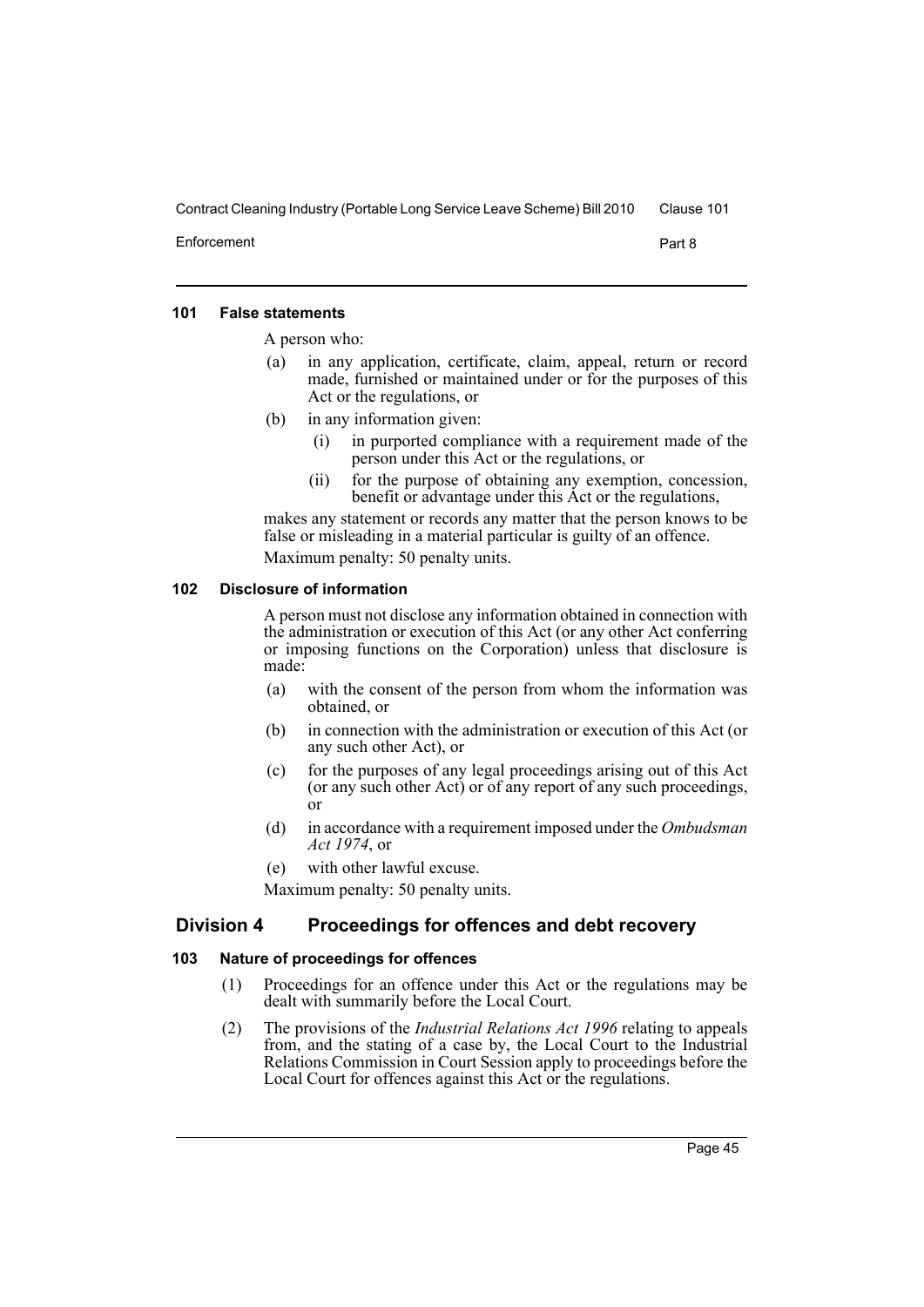Part 8 Enforcement

(3) Despite anything in any other Act, proceedings for an offence against this Act or the regulations may be instituted within the period of 6 years after the act or omission alleged to constitute the offence.

# <span id="page-51-0"></span>**104 Offences by corporations**

- (1) If a corporation contravenes, whether by act or omission, any provision of this Act or the regulations, each person who is a director of the corporation or who is concerned in the management of the corporation is taken to have contravened the same provision if the person knowingly authorised or permitted the contravention.
- (2) A person may be proceeded against and convicted under a provision pursuant to subsection (1) whether or not the corporation has been proceeded against or has been convicted under the provision.
- (3) Nothing in this section affects any liability imposed on a corporation for an offence committed by the corporation under this Act or the regulations.

#### <span id="page-51-1"></span>**105 Recovery of charges etc by Corporation**

Any charge, fee, levy or money due to the Corporation under this Act may be recovered by the Corporation as a debt in a court of competent jurisdiction.

#### <span id="page-51-2"></span>**106 Orders to make levy payments**

- (1) If the Local Court convicts a person, or finds the person guilty, of an offence against section 17 (Application for registration by employers), the Local Court may, in addition to imposing a penalty on the person, order the person to pay the Corporation the amount that would have been payable by the person under section 50 (Levy payments by employers) if the person had complied with this Act since becoming registered as an employer.
- (2) A person who contravenes an order under subsection (1) commits an offence.

Maximum penalty:

- (a) in the case of a corporation—100 penalty units, or
- (b) in any other case—100 penalty units or imprisonment for one year (or both).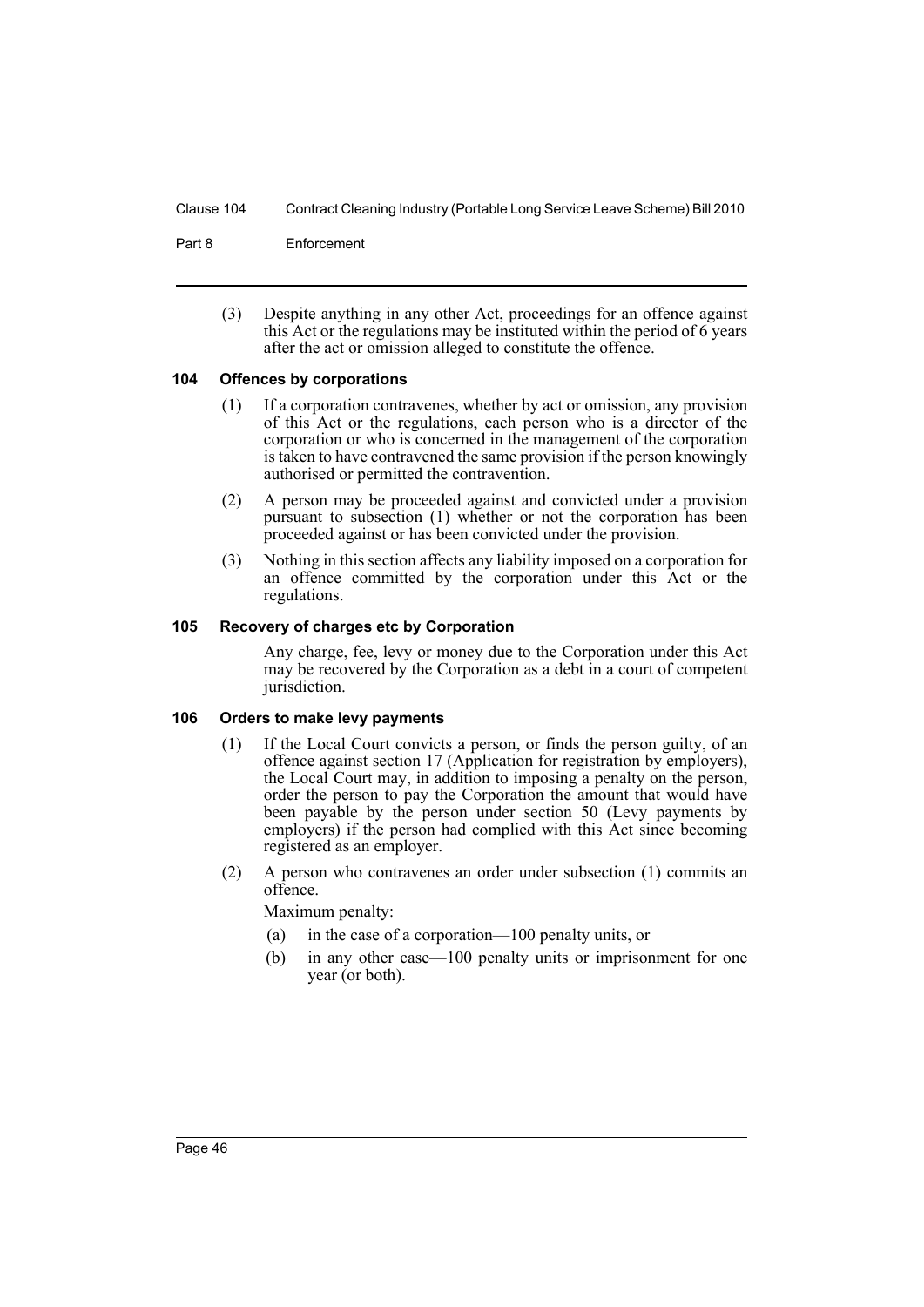Enforcement Part 8

# <span id="page-52-0"></span>**107 Certificate as to payment of levies**

A certificate purporting to be signed by the Chief Executive Officer or a person holding, or acting in, a prescribed office or position and certifying:

- (a) that, on a date specified in the certificate, an amount of levy, so specified, was paid to the Corporation or an authorised agent of the Corporation, or
- (b) that, during a period so specified, an amount of levy was not so paid, or
- (c) that no amount of levy was payable,

is admissible in evidence in any proceedings and is evidence of the matters stated in it.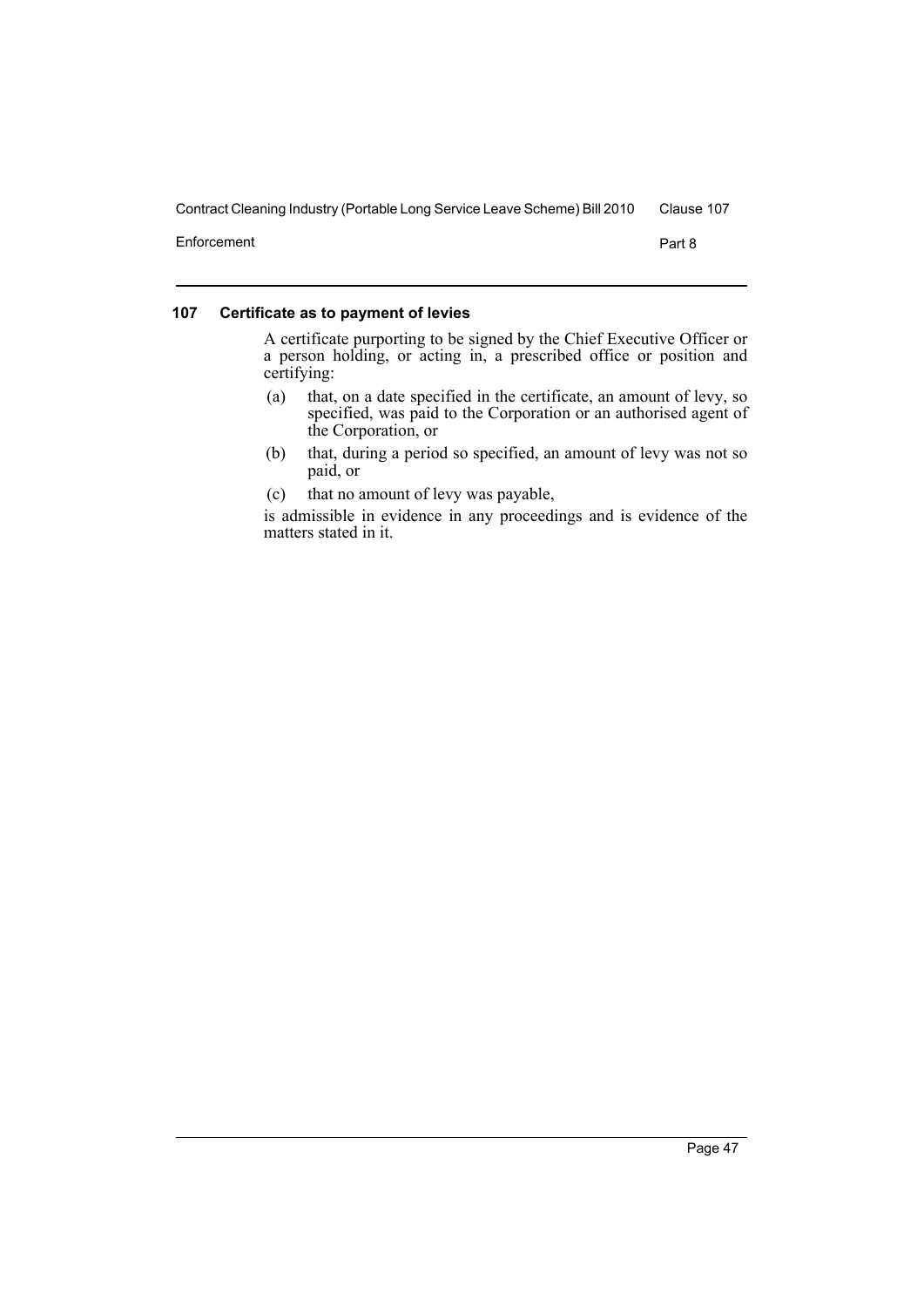Part 9 Relationship to other laws

# <span id="page-53-0"></span>**Part 9 Relationship to other laws**

# <span id="page-53-1"></span>**108 Definition**

In this Part:

*relevant law* means the following:

- (a) the *Long Service Leave Act 1955*,
- (b) a corresponding law,
- (c) a law prescribed by the regulations for employment in the contract cleaning industry.

# <span id="page-53-2"></span>**109 Benefits under other laws—election**

- (1) A registered worker must elect the law under which long service leave benefits are to be taken if the worker is eligible both for long service benefits under this Act and to long service benefits accrued after the commencement of this Act under a relevant law.
- (2) If a registered worker makes an election under subsection (1), the worker must give the Corporation notice in writing of the nature of the election and the engagement period for which the election is made.
- (3) If a registered worker elects to take long service benefits under a relevant law, the Corporation must remove from the relevant workers register the workers's credits for the engagement period.
- (4) However, the Corporation must keep a record of the removed credits.

# <span id="page-53-3"></span>**110 Benefits under other laws—reimbursement of employer**

- (1) This section applies if:
	- (a) a registered worker has made an election under section 109, and
	- (b) an employer pays the registered worker an amount under a relevant law.
- (2) The employer may apply to the Corporation for reimbursement of an amount paid under the relevant law, less any levy or other amount outstanding that is payable by the employer to the Corporation under this Act, if:
	- (a) an application is made to the Corporation, and
	- (b) the Corporation is satisfied that the amount paid by the employer was properly paid by the employer under the relevant law.
- (3) The application is to be made in the approved form.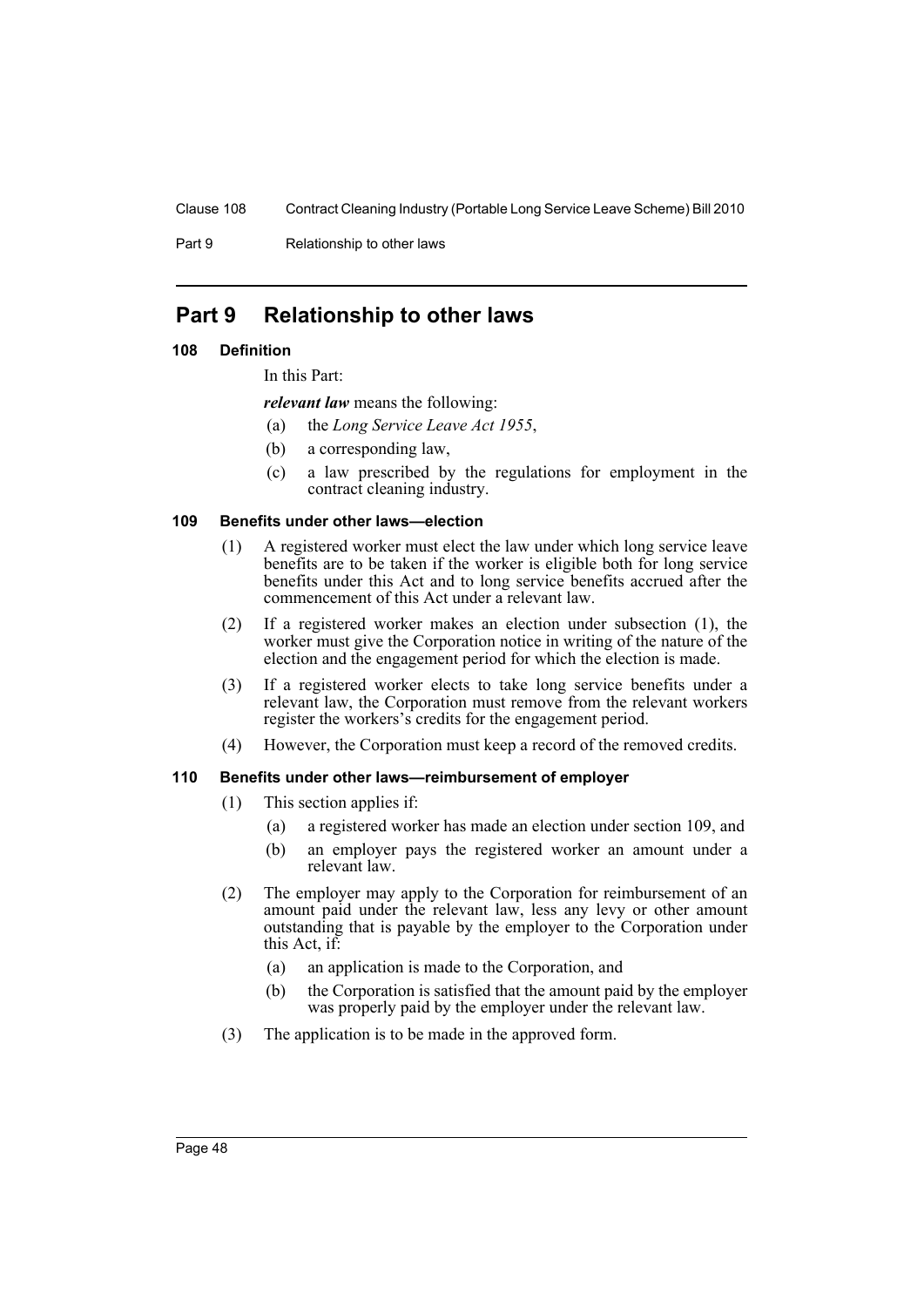Relationship to other laws **Part 9** Part 9

#### <span id="page-54-0"></span>**111 Reimbursement for certain payments under Long Service Leave Act 1955**

- (1) This section applies if an employee in the contract cleaning industry has an entitlement to long service leave with an employer that was accrued under the *Long Service Leave Act 1955* but has not accrued any entitlement with any employer under this Act.
- (2) The employer may apply to the Corporation for reimbursement of so much of the amount of long service leave as is payable to the employee for any part of the entitlement to long service leave accrued under the *Long Service Leave Act 1955* during an engagement period in which the employee was a registered worker under this Act.
- (3) The Corporation must pay the employer the amount if satisfied the amount paid by the employer was properly paid by the employer under the *Long Service Leave Act 1955*.
- (4) If the Corporation makes a payment under subsection (3), the Corporation must remove from the workers register the workers's credits for the engagement period concerned.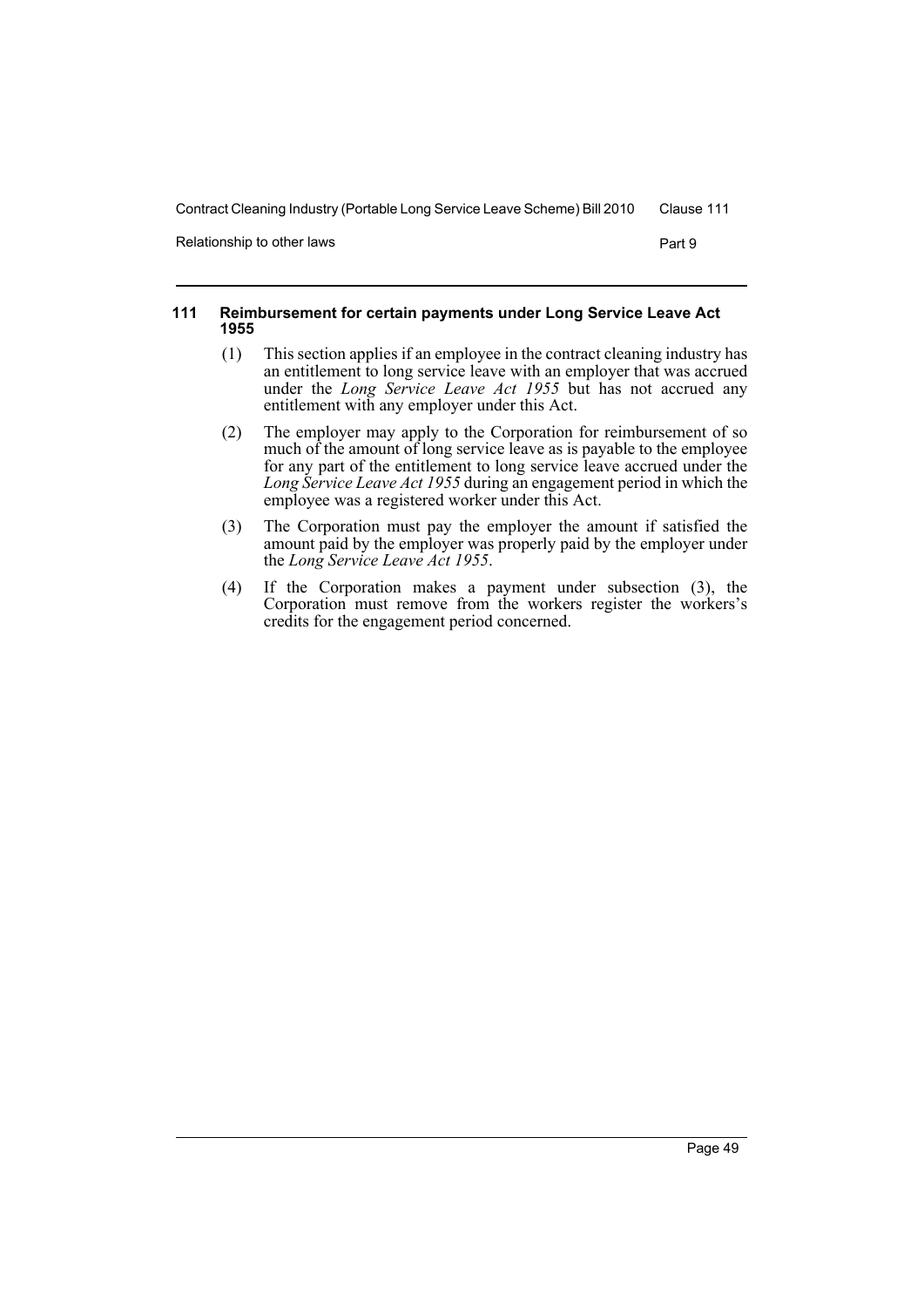Part 10 Reciprocal arrangements

# <span id="page-55-0"></span>**Part 10 Reciprocal arrangements**

#### <span id="page-55-1"></span>**112 Reciprocal agreements for corresponding laws**

- (1) The Minister administering this Act may enter into an agreement (a *reciprocal agreement*) with the Minister of another State or a Territory who administers a corresponding law in relation to payment of long service leave to people carrying out work in the contract cleaning industry.
- (2) Without limiting subsection (1), the agreement may make provision in relation to the following:
	- (a) payments for, or instead of, long service leave,
	- (b) the exchange of information about service credits and entitlements to long service benefits between the Corporation and the reciprocal authority under the corresponding law,
	- (c) anything else in relation to long service benefits that the Minister administering this Act considers appropriate.

#### <span id="page-55-2"></span>**113 Payment by Corporation on reciprocal authority's behalf**

- (1) This section applies to a registered worker who has a long service leave entitlement under this Act and a corresponding law.
- (2) The worker may apply to the Corporation for payment of a long service leave entitlement worked out in accordance with the corresponding law.
- (3) The application must be in the approved form.
- (4) The Corporation must pay the worker the amount of the entitlement worked out in the way stated in the corresponding law if the Corporation is authorised by the reciprocal authority to make the payment.

#### <span id="page-55-3"></span>**114 Payments by reciprocal authority on Corporation's behalf**

- (1) This section applies if, under a corresponding law, a reciprocal authority pays to a person an amount that, but for the payment, would have been payable for a long service leave entitlement under this Act for work done in the contract cleaning industry.
- (2) If the Corporation is notified about the payment and is satisfied that the payment was properly made, the Corporation must reimburse the reciprocal authority the amount worked out using the following formula:

$$
0.8667 \times \frac{D}{365} \times R
$$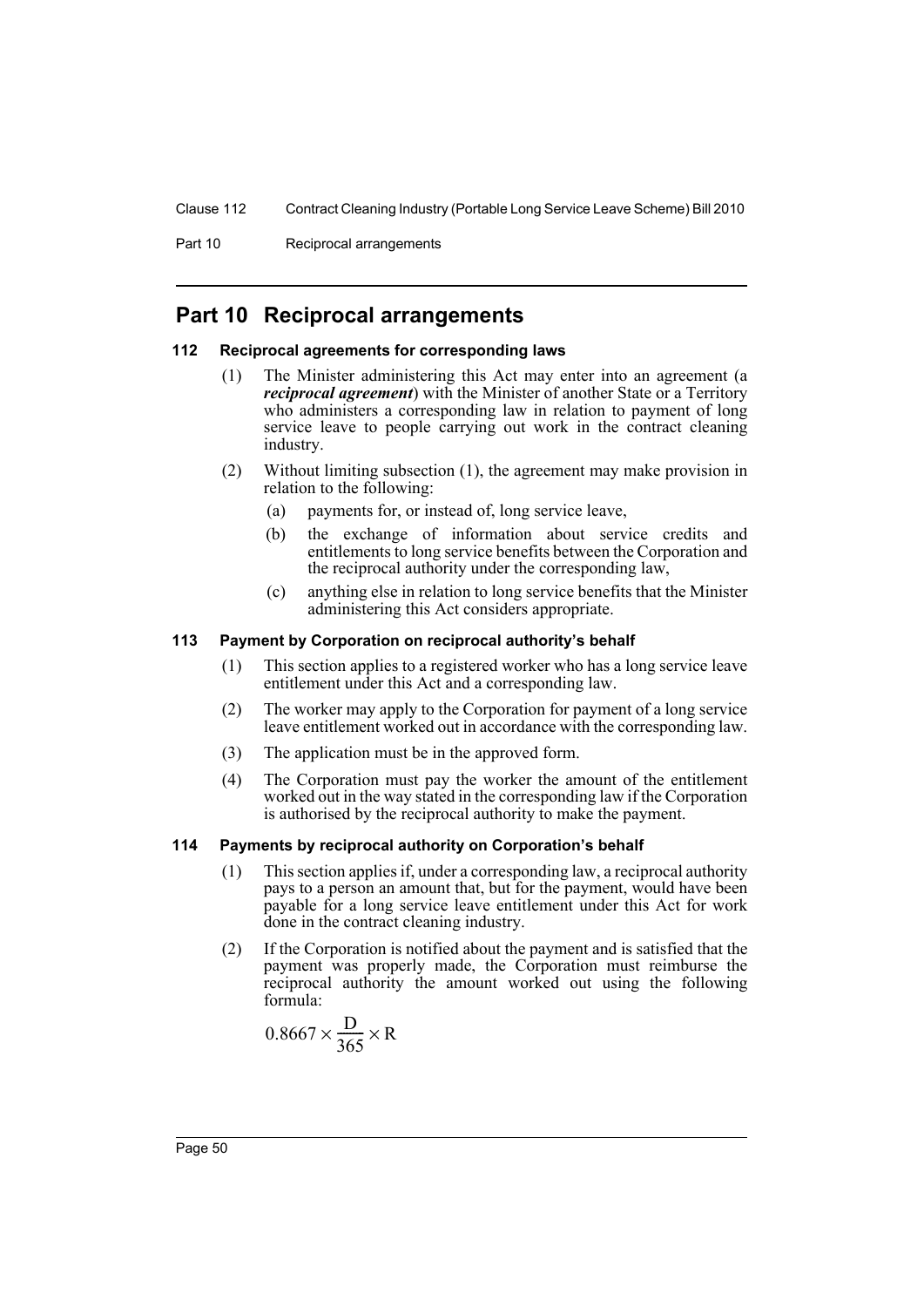Reciprocal arrangements **Part 10** 

(3) If the Corporation makes a reimbursement under subsection (2), the obligation of the Corporation to make the payment to the person for the entitlement is discharged.

(4) In this section: *D* means the number of days of service credited to the registered person in the workers register to which the payment relates. *R* is the amount decided by the reciprocal authority as the weekly

amount payable to the person for the service credited to the person in this State.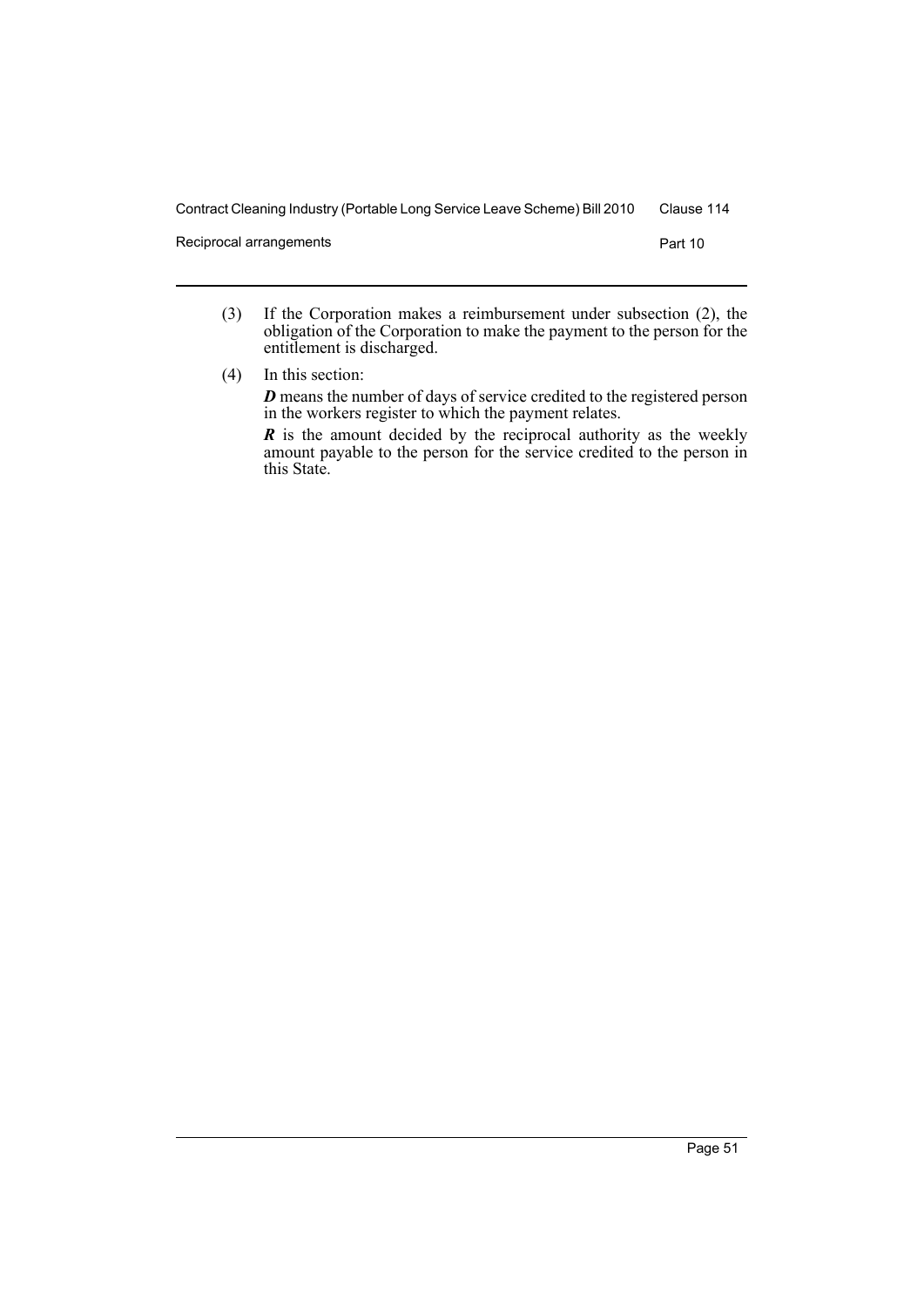Part 11 Miscellaneous

# <span id="page-57-0"></span>**Part 11 Miscellaneous**

# <span id="page-57-1"></span>**115 Personal liability**

A matter or thing done or omitted to be done by the Minister, the Corporation, the Committee or a member of the Committee, the Chief Executive Officer, or a person acting under the direction of the Minister, the Corporation, the Committee or the Chief Executive Officer does not, if the matter or thing was done or omitted in good faith for the purpose of executing this or any other Act, subject the member of the Committee, the Chief Executive Officer, or the person so acting personally, to any action, liability, claim or demand.

# <span id="page-57-2"></span>**116 Regulations**

- (1) The Governor may make regulations, not inconsistent with this Act, for or with respect to any matter that by this Act is required or permitted to be prescribed or that is necessary or convenient to be prescribed for carrying out or giving effect to this Act.
- (2) Without limiting subsection (1), regulations may be made with respect to fees (if any) payable under this Act and the waiver and refund of such fees.
- (3) A regulation may create an offence punishable by a penalty not exceeding 5 penalty units.

# <span id="page-57-3"></span>**117 Review of Act**

- (1) The Minister is to review this Act to determine whether the policy objectives of the Act remain valid and whether the terms of the Act remain appropriate for securing those objectives.
- (2) The review is to be undertaken as soon as possible after the period of 5 years from the date of assent to this Act.
- (3) A report on the outcome of the review is to be tabled in each House of Parliament within 12 months after the end of the period of 5 years.
- (4) In addition, the Industrial Relations Advisory Council is to review the operation of this Act as soon as practicable after 1 July 2012 to assess the viability of extending the operation of the portable long service leave scheme under this Act that applies to workers in the contract cleaning industry to all workers in NSW (and in particular to workers in the social and community services industry, the security industry and other industry in which workers are generally engaged for short periods).
- (5) A report of the outcome of the review under subsection (4) is to be provided to the Minister within 12 months after 1 July 2012.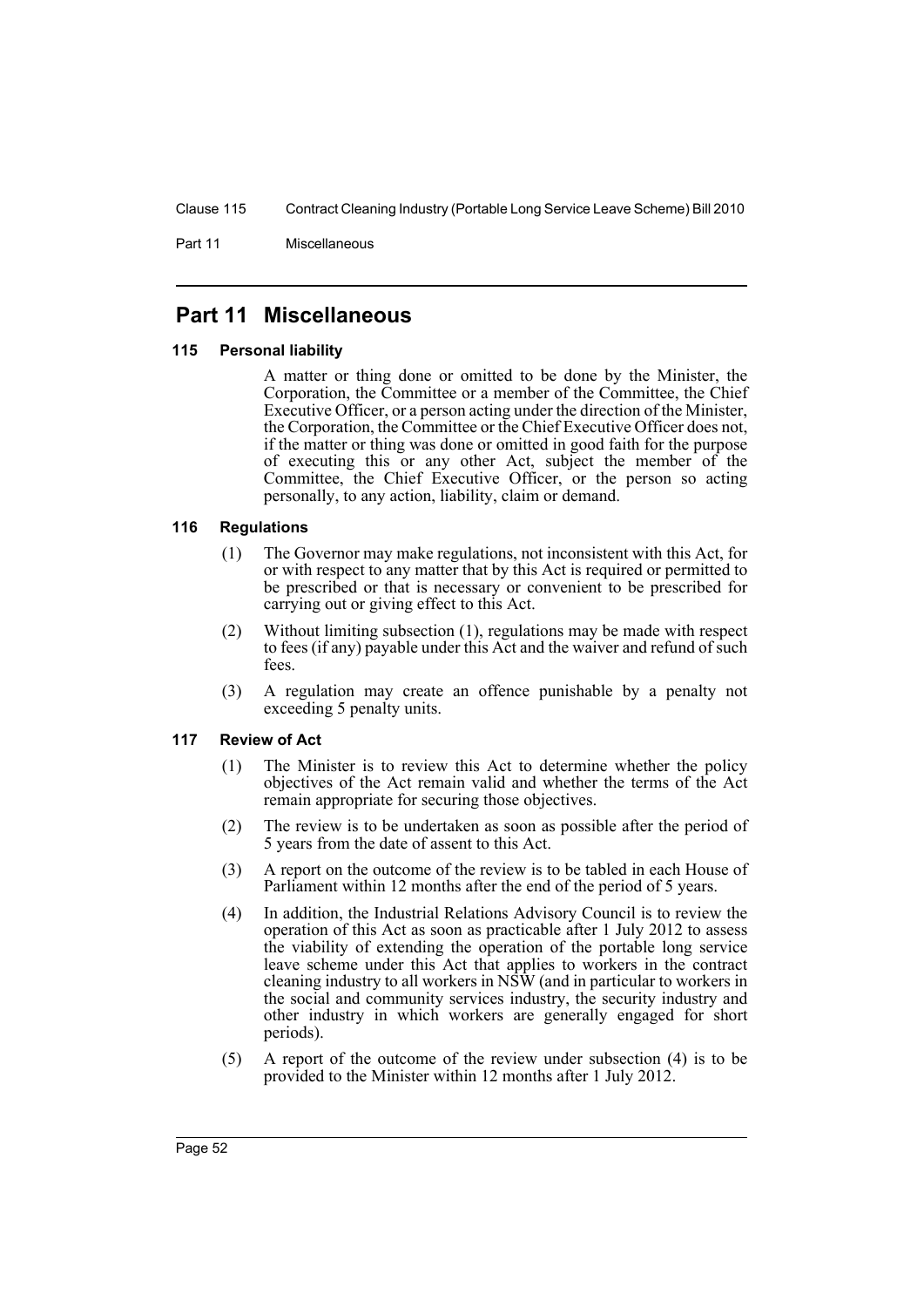Constitution and procedure of Committee Schedule 1

# <span id="page-58-0"></span>**Schedule 1 Constitution and procedure of Committee**

(Section 9 (5))

# **Part 1 General**

# **1 Definitions**

In this Schedule: *appointed member* means a member other than the Chairperson. *Chairperson* means the Chairperson of the Committee. *member* means any member of the Committee.

# **Part 2 Constitution**

# **2 Terms of office of members**

Subject to this Schedule and the regulations, an appointed member holds office for such period (not exceeding 3 years) as is specified in the member's instrument of appointment, but is eligible (if otherwise qualified) for re-appointment.

# **3 Part-time appointments**

Appointed members hold office as part-time members.

# **4 Reimbursement of nominating body**

The body that nominated an appointed member is entitled to be reimbursed such amount as the Minister may from time to time determine for time expended by the appointed member in carrying out the functions of a member.

# **5 Deputies**

- (1) The Minister may, from time to time, appoint a person to be the deputy of an appointed member, and may revoke any such appointment.
- (2) A deputy of an appointed member is to be appointed on the nomination of the same body as the body that nominated the appointed member for membership of the Committee.
- (3) In the absence of an appointed member, the member's deputy may, if available, act in the place of the member.
- (4) While acting in the place of an appointed member, a person has all the functions of the member and is taken to be a member.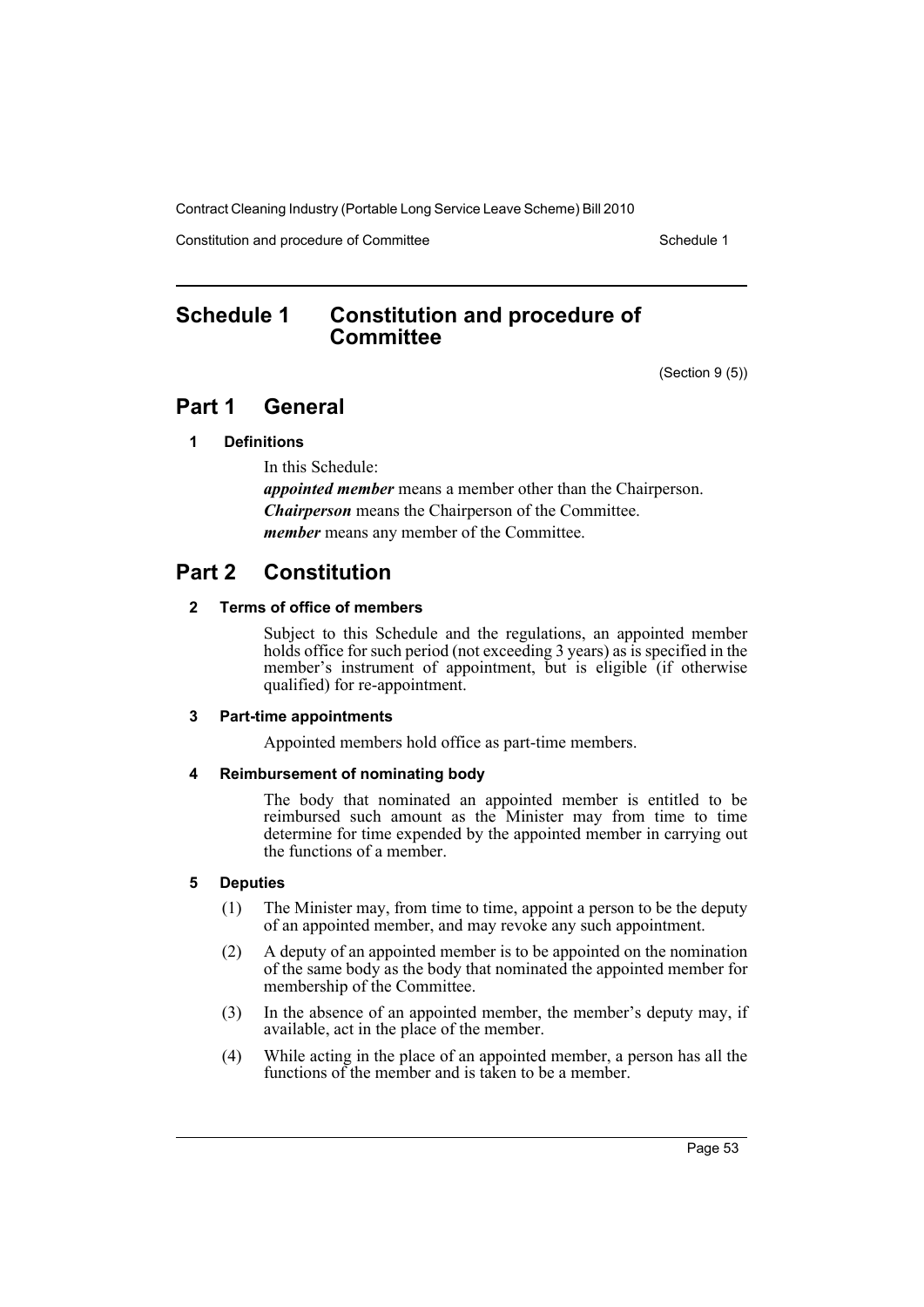Schedule 1 Constitution and procedure of Committee

(5) For the purposes of this clause, a vacancy in the office of an appointed member is taken to be an absence of the member.

# **6 Vacancy in office of member**

- (1) The office of an appointed member becomes vacant if the member:
	- (a) dies, or
	- (b) completes a term of office and is not re-appointed, or
	- (c) resigns the office by instrument in writing addressed to the Minister, or
	- (d) is removed from office by the Minister under this clause, or
	- (e) is absent from 3 consecutive meetings of the Committee of which reasonable notice has been given to the member personally or by post, except on leave granted by the Minister or unless the member is excused by the Minister for having been absent from those meetings, or
	- (f) becomes bankrupt, applies to take the benefit of any law for the relief of bankrupt or insolvent debtors, compounds with his or her creditors or makes an assignment of his or her remuneration for their benefit, or
	- (g) becomes a mentally incapacitated person, or
	- (h) is convicted in New South Wales of an offence that is punishable by imprisonment for 12 months or more or is convicted elsewhere than in New South Wales of an offence that, if committed in New South Wales, would be an offence so punishable.
- (2) The Minister may remove an appointed member from office at any time.

# **7 Filling of vacancy in office of appointed member**

If the office of any appointed member becomes vacant, a person is, subject to this Act and the regulations, to be appointed to fill the vacancy.

# **8 Disclosure of pecuniary interests**

- (1) If:
	- (a) a member has a direct or indirect pecuniary interest in a matter being considered or about to be considered at a meeting of the Committee, and
	- (b) the interest appears to raise a conflict with the proper performance of the member's duties in relation to the consideration of the matter,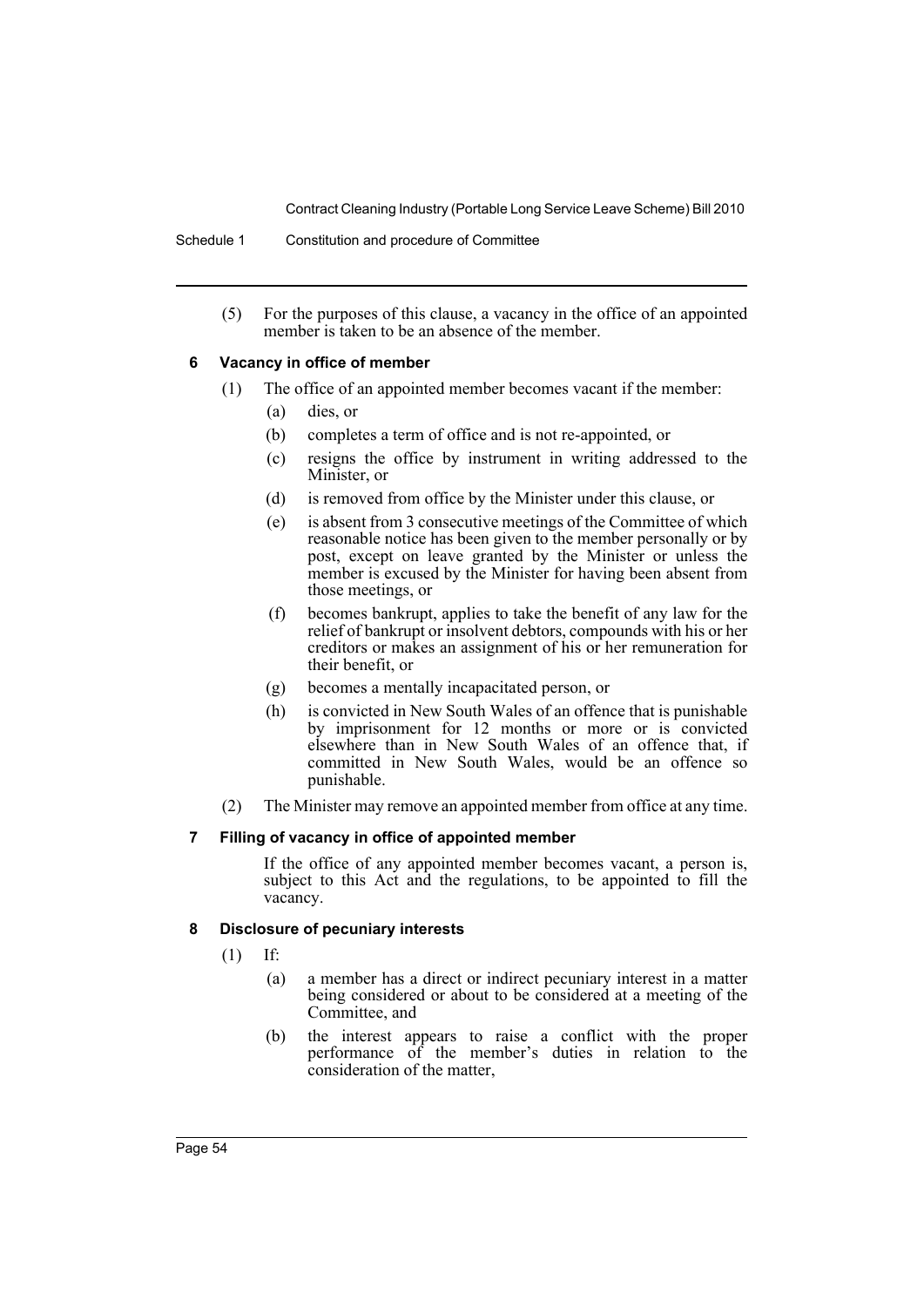Constitution and procedure of Committee **Schedule 1** Schedule 1

the member must, as soon as possible after the relevant facts have come to the member's knowledge, disclose the nature of the interest at a meeting of the Committee.

- (2) A disclosure by a member at a meeting of the Committee that the member:
	- (a) is a member, or is in the employment, of a specified company or other body, or
	- (b) is a partner, or is in the employment, of a specified person, or
	- (c) has some other specified interest relating to a specified company or other body or to a specified person,

is a sufficient disclosure of the nature of the interest in any matter relating to that company or other body or to that person which may arise after the date of the disclosure and which is required to be disclosed under subclause (1).

- (3) Particulars of any disclosure made under this clause must be recorded by the Committee in a book kept for the purpose and that book must be open at all reasonable hours to inspection by any person on payment of the fee determined by the Committee.
- (4) After a member has disclosed the nature of an interest in any matter, the member must not, unless the Minister or the Committee otherwise determines:
	- (a) be present during any deliberation of the Committee with respect to the matter, or
	- (b) take part in any decision of the Committee with respect to the matter.
- (5) For the purposes of the making of a determination by the Committee under subclause (4), a member who has a direct or indirect pecuniary interest in a matter to which the disclosure relates must not:
	- (a) be present during any deliberation of the Committee for the purpose of making the determination, or
	- (b) take part in the making by the Committee of the determination.
- (6) A contravention of this clause does not invalidate any decision of the **Committee**
- (7) This clause applies to a member of a subcommittee of the Committee and the subcommittee in the same way as it applies to a member of the Committee and the Committee.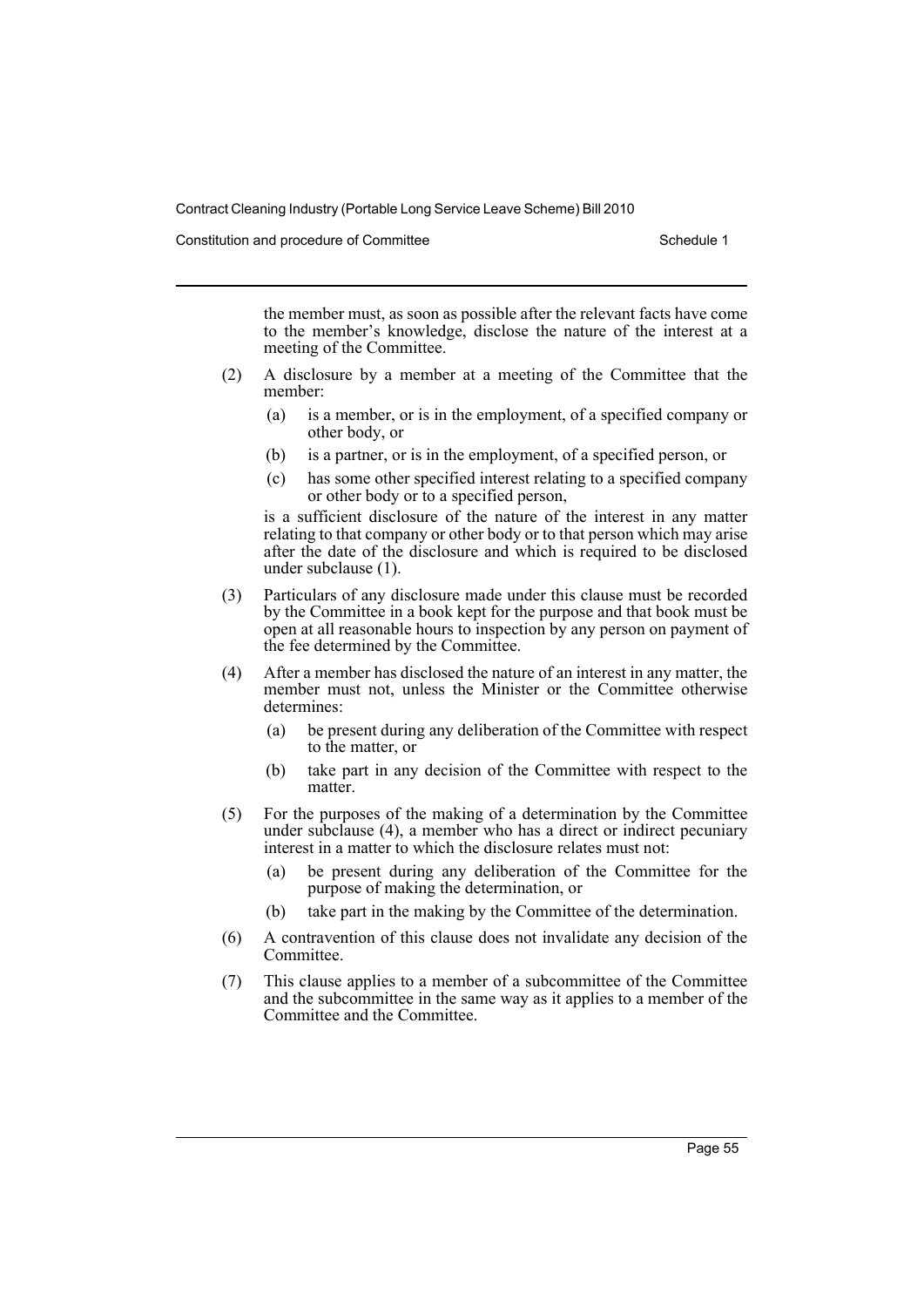# **9 Effect of certain other Acts**

- (1) Chapter 2 of the *Public Sector Employment and Management Act 2002*  $\frac{1}{\sqrt{2}}$  does not apply to or in respect of the appointment of an appointed member.
- (2) If by or under any Act provision is made:
	- (a) requiring a person who is the holder of a specified office to devote the whole of his or her time to the duties of that office, or
	- (b) prohibiting the person from engaging in employment outside the duties of that office,

the provision does not operate to disqualify the person from holding that office and also the office of an appointed member or from accepting and retaining any remuneration payable to the person under this Act as a member.

# **Part 3 Procedure**

# **10 General procedure**

The procedure for the calling of meetings of the Committee and for the conduct of business at those meetings is, subject to this Act and the regulations, to be as determined by the Committee.

# **11 Quorum**

The quorum for a meeting of the Committee is a majority of its members for the time being.

# **12 Presiding member**

- (1) The Chairperson (or, in the absence of the Chairperson, a person elected by the members of the Committee who are present at a meeting of the Committee) is to preside at a meeting of the Committee.
- (2) The presiding member has a deliberative vote and, in the event of an equality of votes, has a second or casting vote.

# **13 Voting**

A decision supported by a majority of the votes cast at a meeting of the Committee at which a quorum is present is the decision of the Committee.

# **14 Transaction of business outside meetings or by telephone**

(1) The Committee may, if it thinks fit, transact any of its business by the circulation of papers among all the members of the Committee for the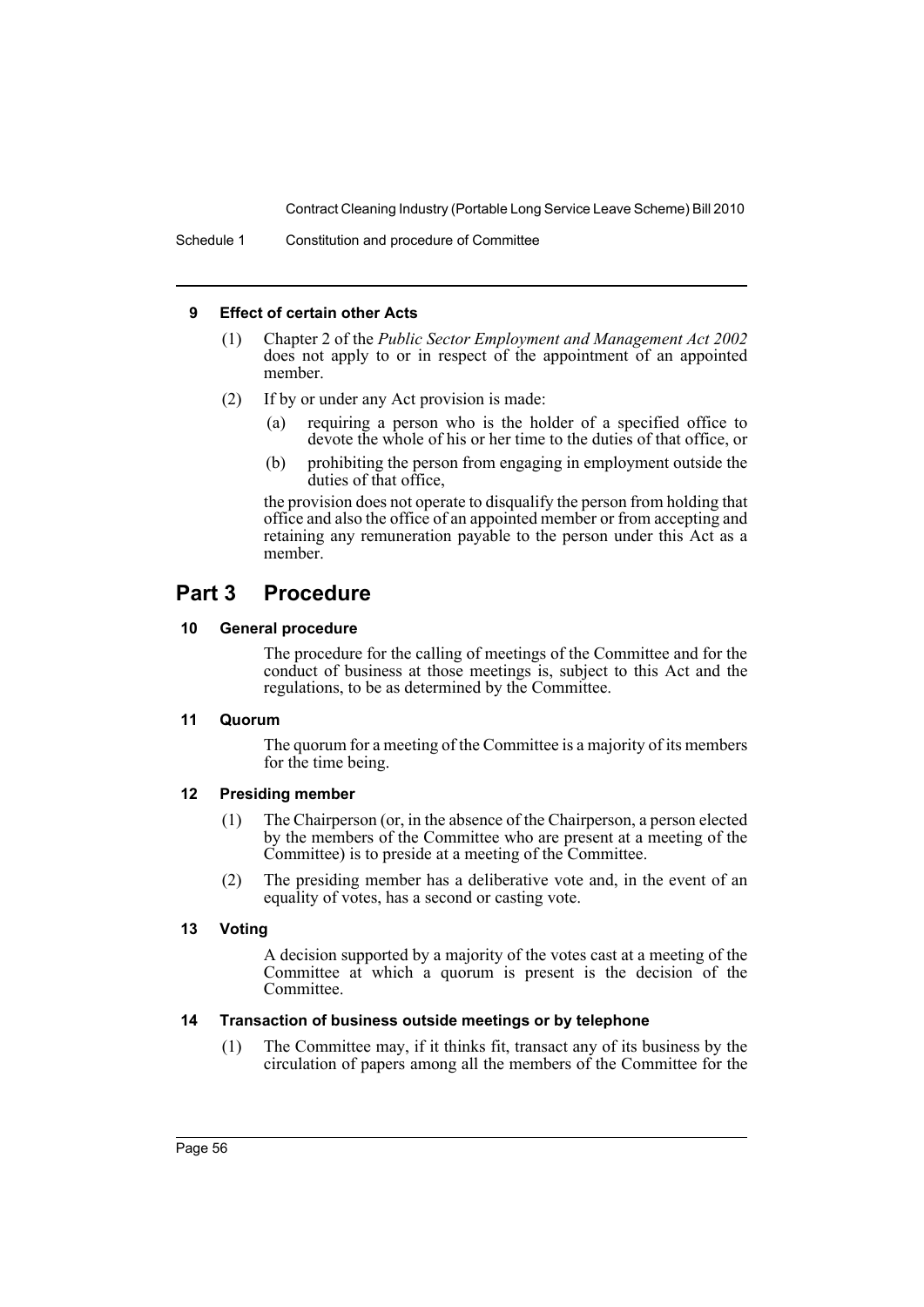Constitution and procedure of Committee Schedule 1

time being, and a resolution in writing approved in writing by a majority of those members is taken to be a decision of the Committee.

- (2) The Committee may, if it thinks fit, transact any of its business at a meeting at which members (or some members) participate by telephone, closed-circuit television or other means, but only if any member who speaks on a matter before the meeting can be heard by the other members.
- (3) For the purposes of:
	- (a) the approval of a resolution under subclause (1), or
	- (b) a meeting held in accordance with subclause (2),

the Chairperson and each member have the same voting rights as they have at an ordinary meeting of the Committee.

- (4) A resolution approved under subclause (1) is, subject to the regulations, to be recorded in the minutes of the meetings of the Committee.
- (5) Papers may be circulated among the members for the purposes of subclause (1) by facsimile or other transmission of the information in the papers concerned.

# **15 First meeting**

The Minister may call the first meeting of the Committee in such manner as the Minister thinks fit.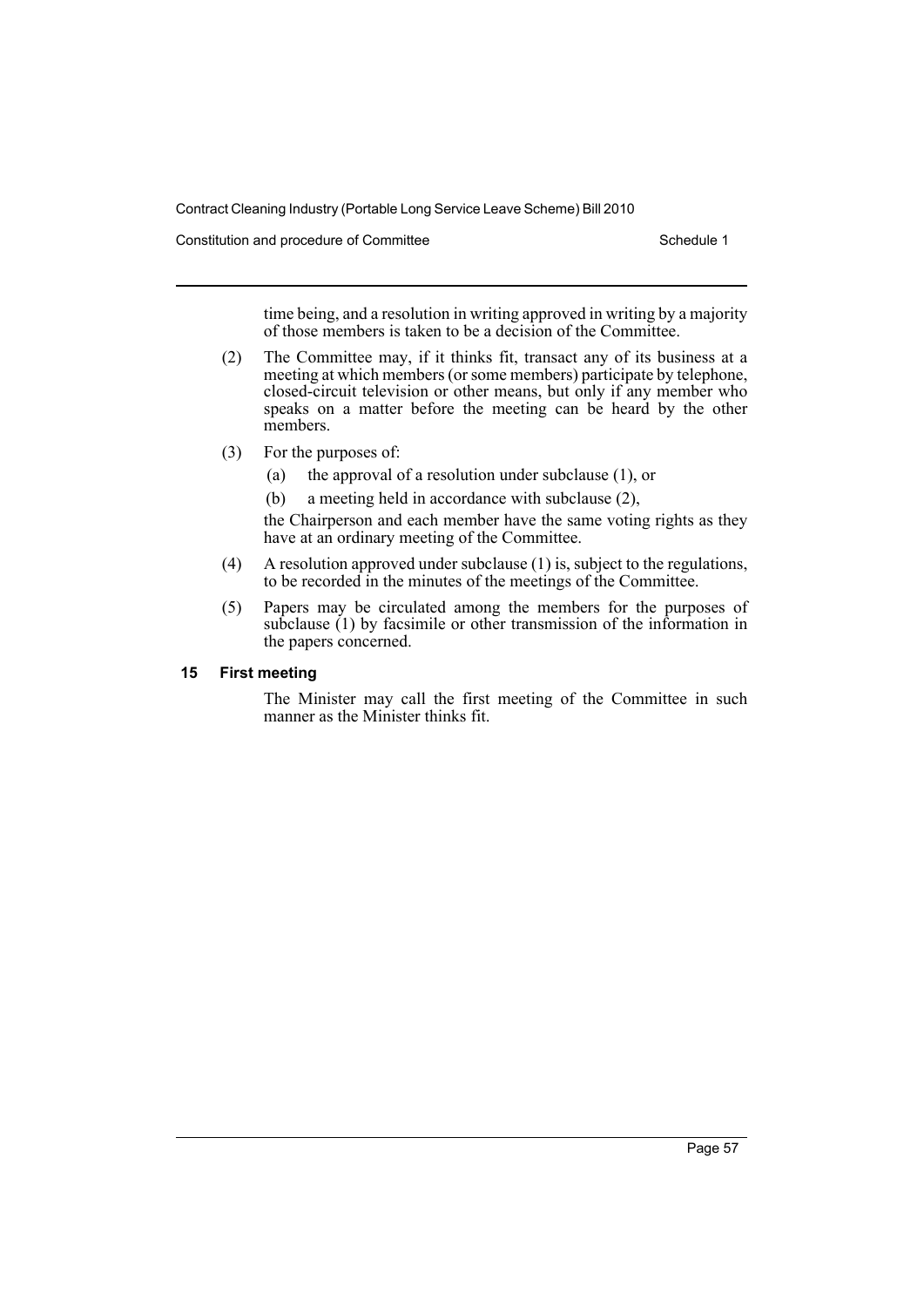Schedule 2 Savings, transitional and other provisions

# <span id="page-63-0"></span>**Schedule 2 Savings, transitional and other provisions**

# **1 Regulations**

- (1) The regulations may contain provisions of a savings or transitional nature consequent on the enactment of the following Acts: this Act
- (2) Any such provision may, if the regulations so provide, take effect from the date of assent to the Act concerned or a later date.
- (3) To the extent to which any such provision takes effect from a date that is earlier than the date of its publication on the NSW legislation website, the provision does not operate so as:
	- (a) to affect, in a manner prejudicial to any person (other than the State or an authority of the State), the rights of that person existing before the date of its publication, or
	- (b) to impose liabilities on any person (other than the State or an authority of the State) in respect of anything done or omitted to be done before the date of its publication.

# **2 Transitional arrangements affecting other laws**

Regulations under clause 1 may have effect despite any provision of Part 9 (Relationship to other laws).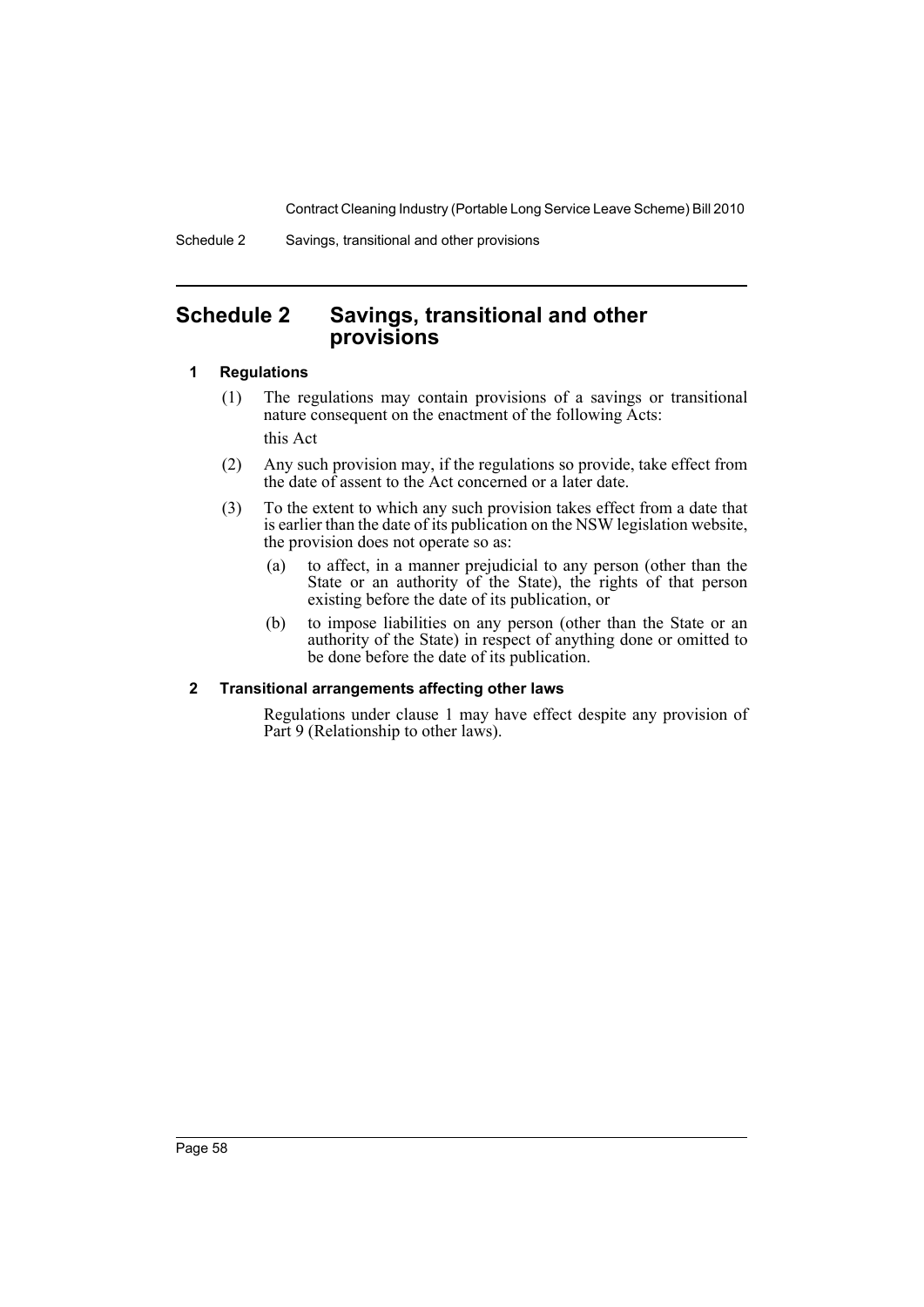Amendment of other Acts and regulation Schedule 3

# <span id="page-64-0"></span>**Schedule 3 Amendment of other Acts and regulation**

# **3.1 Government Information (Public Access) Regulation 2009**

# **Schedule 3 Agencies declared to be part of other agencies**

Omit "Building and Construction Industry Long Service Payments Corporation" from the column headed "Parent agency".

Insert instead "Long Service Corporation".

# **3.2 Industrial Relations Act 1996 No 17**

# **Section 382 Jurisdiction of Chief and other Industrial Magistrates**

Insert after the matter relating to the *Building and Construction Industry Long Service Payments Act 1986* in section 382 (1):

*Contract Cleaning Industry (Portable Long Service Leave Scheme) Act 2010*

# **3.3 Law Enforcement (Powers and Responsibilities) Act 2002 No 103**

#### **Schedule 2 Search warrants under other Acts**

Insert in alphabetical order:

*Contract Cleaning Industry (Portable Long Service Leave Scheme) Act 2010*, section 90

# **3.4 Long Service Leave Act 1955 No 38**

# **[1] Section 4 Long service leave**

Insert after section 4 (5A):

(5B) An employer must not give to a person who is a registered worker under the *Contract Cleaning Industry (Portable Long Service Leave Scheme) Act 2010* any long service leave or pay to any such person any payment in respect of long service leave unless that person applies to the employer for the leave or payment.

# **[2] Sections 4B and 4C**

Insert after section 4A:

# **4B Payments to contract cleaning industry workers to be notified**

An employer who intends to make any payment by way of a benefit under this Act to or in respect of an employee employed